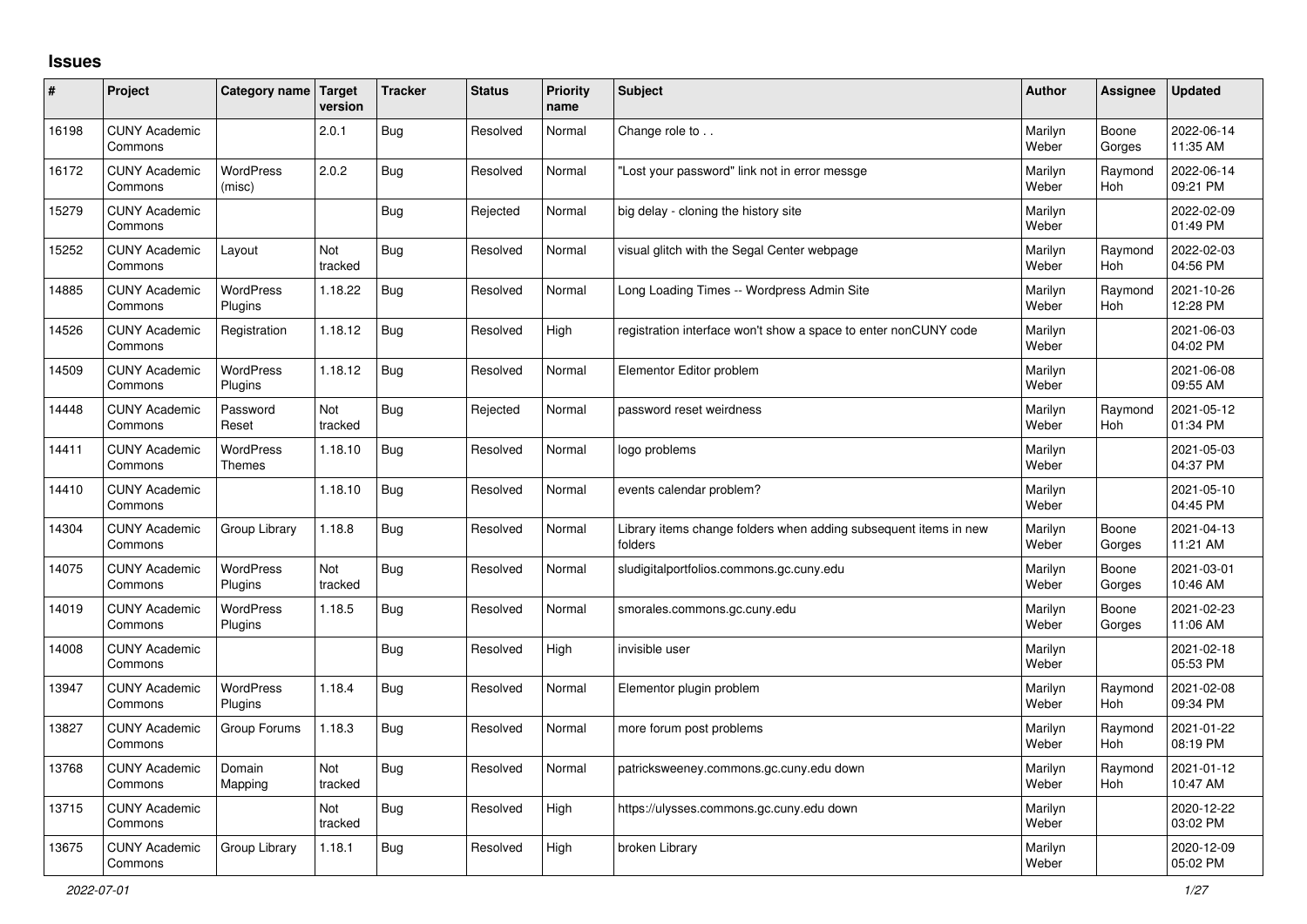| #     | Project                         | Category name   Target            | version           | <b>Tracker</b> | <b>Status</b>        | <b>Priority</b><br>name | <b>Subject</b>                                                                             | <b>Author</b>    | Assignee              | <b>Updated</b>         |
|-------|---------------------------------|-----------------------------------|-------------------|----------------|----------------------|-------------------------|--------------------------------------------------------------------------------------------|------------------|-----------------------|------------------------|
| 13656 | <b>CUNY Academic</b><br>Commons |                                   |                   | Bug            | Resolved             | High                    | site down                                                                                  | Marilyn<br>Weber |                       | 2020-12-11<br>12:50 PM |
| 13633 | <b>CUNY Academic</b><br>Commons |                                   | Not<br>tracked    | Bug            | Resolved             | High                    | PublicsLab site down                                                                       | Marilyn<br>Weber |                       | 2020-11-30<br>02:01 PM |
| 13378 | <b>CUNY Academic</b><br>Commons |                                   | 1.17.5            | Bug            | Resolved             | Normal                  | problem on one of my sites                                                                 | Marilyn<br>Weber |                       | 2020-09-24<br>05:27 PM |
| 13341 | <b>CUNY Academic</b><br>Commons | Group Forums                      | 1.17.4            | <b>Bug</b>     | Resolved             | Normal                  | Forum reply problems                                                                       | Marilyn<br>Weber | Raymond<br>Hoh        | 2020-09-22<br>12:08 PM |
| 13328 | <b>CUNY Academic</b><br>Commons | Group Forums                      | Not<br>tracked    | Bug            | Reporter<br>Feedback | Normal                  | cross-posting in two related groups                                                        | Marilyn<br>Weber | Raymond<br><b>Hoh</b> | 2020-09-15<br>10:39 PM |
| 13227 | <b>CUNY Academic</b><br>Commons | Group Library                     | 1.17.2            | Bug            | Resolved             | High                    | folder not appearing in library                                                            | Marilyn<br>Weber |                       | 2020-08-21<br>04:22 PM |
| 13013 | <b>CUNY Academic</b><br>Commons |                                   | Not<br>tracked    | Bug            | Resolved             | Normal                  | an invite to Group Admins from Brian Foote?!                                               | Marilyn<br>Weber |                       | 2020-07-07<br>02:36 PM |
| 12584 | <b>CUNY Academic</b><br>Commons |                                   | Not<br>tracked    | Bug            | Resolved             | Urgent                  | No way to register                                                                         | Marilyn<br>Weber |                       | 2020-03-27<br>02:38 PM |
| 12487 | <b>CUNY Academic</b><br>Commons | Group Forums                      | 1.16.7            | <b>Bug</b>     | Resolved             | Normal                  | group posting problems?                                                                    | Marilyn<br>Weber | Raymond<br><b>Hoh</b> | 2020-03-10<br>11:40 AM |
| 12483 | <b>CUNY Academic</b><br>Commons |                                   | 1.16.7            | Bug            | Resolved             | High                    | post error                                                                                 | Marilyn<br>Weber |                       | 2020-02-28<br>02:44 PM |
| 12363 | <b>CUNY Academic</b><br>Commons | <b>WordPress</b><br>Plugins       | 1.16.5            | Bug            | Resolved             | Urgent                  | more bbPress problems - now students unable to post either a new<br>thread or a comment    | Marilyn<br>Weber | Raymond<br>Hoh        | 2020-03-17<br>03:07 PM |
| 12360 | <b>CUNY Academic</b><br>Commons | <b>WordPress</b><br><b>Themes</b> | Not<br>tracked    | Bug            | Reporter<br>Feedback | Normal                  | site just says "DANTE We are currently in maintenance mode, please<br>check back shortly." | Marilyn<br>Weber |                       | 2020-02-04<br>12:13 PM |
| 12354 | <b>CUNY Academic</b><br>Commons | <b>WordPress</b><br>Plugins       | 1.16.5            | Bug            | Resolved             | Urgent                  | sites (including Net-Art) are reporting critical issues                                    | Marilyn<br>Weber | Raymond<br>Hoh        | 2020-02-02<br>03:16 PM |
| 12038 | <b>CUNY Academic</b><br>Commons |                                   | 1.15.13           | Bug            | Resolved             | Normal                  | admin visibility problem at careerplan.commons.gc.cuny.edu                                 | Marilyn<br>Weber |                       | 2019-11-12<br>10:20 AM |
| 12006 | <b>CUNY Academic</b><br>Commons | Group<br>Invitations              | 1.15.13           | Bug            | Resolved             | Immediate               | Invite system is broken.                                                                   | Marilyn<br>Weber | Boone<br>Gorges       | 2019-10-23<br>10:16 AM |
| 11971 | <b>CUNY Academic</b><br>Commons | Email<br>Notifications            | Future<br>release | Bug            | Reporter<br>Feedback | Low                     | Pictures obscured in emailed post notifications                                            | Marilyn<br>Weber | Raymond<br><b>Hoh</b> | 2019-11-21<br>01:14 PM |
| 11964 | <b>CUNY Academic</b><br>Commons | Layout                            | 1.15.12           | Bug            | Resolved             | Normal                  | https://commons.gc.cuny.edu/create/ not displaying correctly in Edge                       | Marilyn<br>Weber | Raymond<br><b>Hoh</b> | 2019-10-22<br>11:54 AM |
| 11865 | <b>CUNY Academic</b><br>Commons | Onboarding                        | 1.15.10           | Bug            | Resolved             | Normal                  | Site name not appearing in "Membership" lists of Invitation modal                          | Marilyn<br>Weber | Boone<br>Gorges       | 2019-09-24<br>11:09 AM |
| 11634 | <b>CUNY Academic</b><br>Commons | <b>WordPress</b><br>(misc)        | Not<br>tracked    | Bug            | Rejected             | Normal                  | 'Insert Read More Tag" working oddly                                                       | Marilyn<br>Weber | Raymond<br><b>Hoh</b> | 2019-07-15<br>11:48 PM |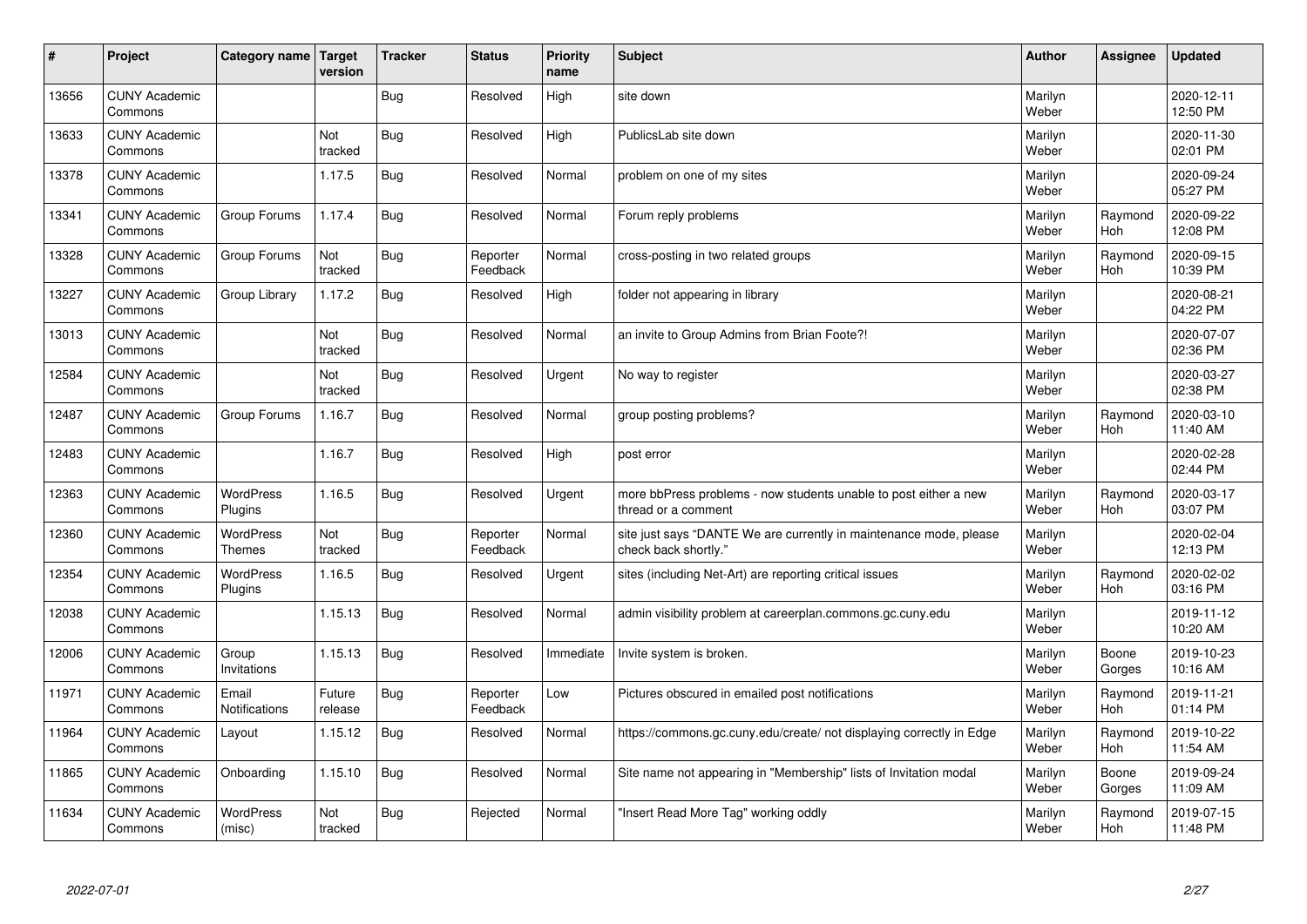| $\vert$ # | Project                         | Category name   Target     | version           | <b>Tracker</b> | <b>Status</b> | <b>Priority</b><br>name | <b>Subject</b>                                          | <b>Author</b>    | Assignee              | <b>Updated</b>         |
|-----------|---------------------------------|----------------------------|-------------------|----------------|---------------|-------------------------|---------------------------------------------------------|------------------|-----------------------|------------------------|
| 11567     | <b>CUNY Academic</b><br>Commons | Group Files                | 1.15.4            | Bug            | Resolved      | Normal                  | Group files pagination doesn't work properly in folders | Marilyn<br>Weber | Boone<br>Gorges       | 2019-06-25<br>04:22 PM |
| 11483     | <b>CUNY Academic</b><br>Commons |                            | 1.15.2            | Bug            | Resolved      | Normal                  | 'Add New user" not working                              | Marilyn<br>Weber |                       | 2019-05-21<br>02:26 PM |
| 11453     | <b>CUNY Academic</b><br>Commons | <b>WordPress</b><br>(misc) | 1.15.2            | Bug            | Resolved      | Normal                  | 403 error on Firefox                                    | Marilyn<br>Weber | Raymond<br><b>Hoh</b> | 2019-05-28<br>11:46 AM |
| 11088     | <b>CUNY Academic</b><br>Commons | Group Blogs                | Not<br>tracked    | Bug            | Resolved      | Normal                  | no notification for comments                            | Marilyn<br>Weber |                       | 2019-02-15<br>03:30 PM |
| 10810     | <b>CUNY Academic</b><br>Commons | <b>WordPress</b><br>(misc) | 1.14.2            | Bug            | Resolved      | Normal                  | Sites set as public are becoming private                | Marilyn<br>Weber |                       | 2018-12-11<br>10:15 AM |
| 10772     | <b>CUNY Academic</b><br>Commons | Groups (misc)              | 1.14.2            | Bug            | Resolved      | Normal                  | can't create groups                                     | Marilyn<br>Weber |                       | 2018-12-04<br>10:42 AM |
| 10562     | <b>CUNY Academic</b><br>Commons |                            |                   | Bug            | Rejected      | Normal                  | Commons is down                                         | Marilyn<br>Weber |                       | 2018-10-23<br>10:49 AM |
| 10537     | <b>CUNY Academic</b><br>Commons |                            | Not<br>tracked    | Bug            | Resolved      | Normal                  | jpegs not showing                                       | Marilyn<br>Weber |                       | 2018-10-23<br>10:51 AM |
| 10361     | <b>CUNY Academic</b><br>Commons | Group Forums               | 1.13.10           | Bug            | Resolved      | Normal                  | forum post pending oddity                               | Marilyn<br>Weber |                       | 2018-09-25<br>10:45 AM |
| 10260     | <b>CUNY Academic</b><br>Commons |                            |                   | Bug            | Rejected      | Normal                  | bad activation email                                    | Marilyn<br>Weber |                       | 2018-08-30<br>01:25 PM |
| 10176     | <b>CUNY Academic</b><br>Commons | Documentation              | Not<br>tracked    | Bug            | Resolved      | Normal                  | domain mapping requests                                 | Marilyn<br>Weber | scott voth            | 2018-08-29<br>05:30 PM |
| 10101     | <b>CUNY Academic</b><br>Commons |                            | 1.13.7            | <b>Bug</b>     | Resolved      | Normal                  | URL changes within Manage section of groups             | Marilyn<br>Weber |                       | 2018-08-03<br>01:54 PM |
| 10035     | <b>CUNY Academic</b><br>Commons |                            | Not<br>tracked    | Bug            | Resolved      | Normal                  | Reconnecting user to site                               | Marilyn<br>Weber |                       | 2018-07-23<br>11:55 AM |
| 9992      | <b>CUNY Academic</b><br>Commons |                            | 1.13.6            | Bug            | Resolved      | Normal                  | ACERT website down again                                | Marilyn<br>Weber |                       | 2018-07-10<br>12:15 PM |
| 9919      | <b>CUNY Academic</b><br>Commons |                            | Not<br>tracked    | Bug            | Resolved      | Normal                  | admin of https://sphcurriculum.commons.gc.cuny.edu      | Marilyn<br>Weber |                       | 2018-06-12<br>09:37 PM |
| 9835      | <b>CUNY Academic</b><br>Commons | Group Forums               | Future<br>release | Bug            | Assigned      | Normal                  | add a "like" function?                                  | Marilyn<br>Weber | Erik<br>Trainer       | 2018-06-05<br>01:49 PM |
| 9828      | <b>CUNY Academic</b><br>Commons | Domain<br>Mapping          | 1.13.3            | Bug            | Resolved      | High                    | redirecting problem                                     | Marilyn<br>Weber | Raymond<br>Hoh        | 2018-05-24<br>02:39 PM |
| 9768      | <b>CUNY Academic</b><br>Commons |                            | 1.13.2            | Bug            | Resolved      | High                    | search function on the Directory page                   | Marilyn<br>Weber | Boone<br>Gorges       | 2018-05-14<br>08:45 PM |
| 9470      | <b>CUNY Academic</b><br>Commons |                            |                   | Bug            | Resolved      | Normal                  | Users not appearing via "Add New"                       | Marilyn<br>Weber |                       | 2018-03-22<br>07:44 PM |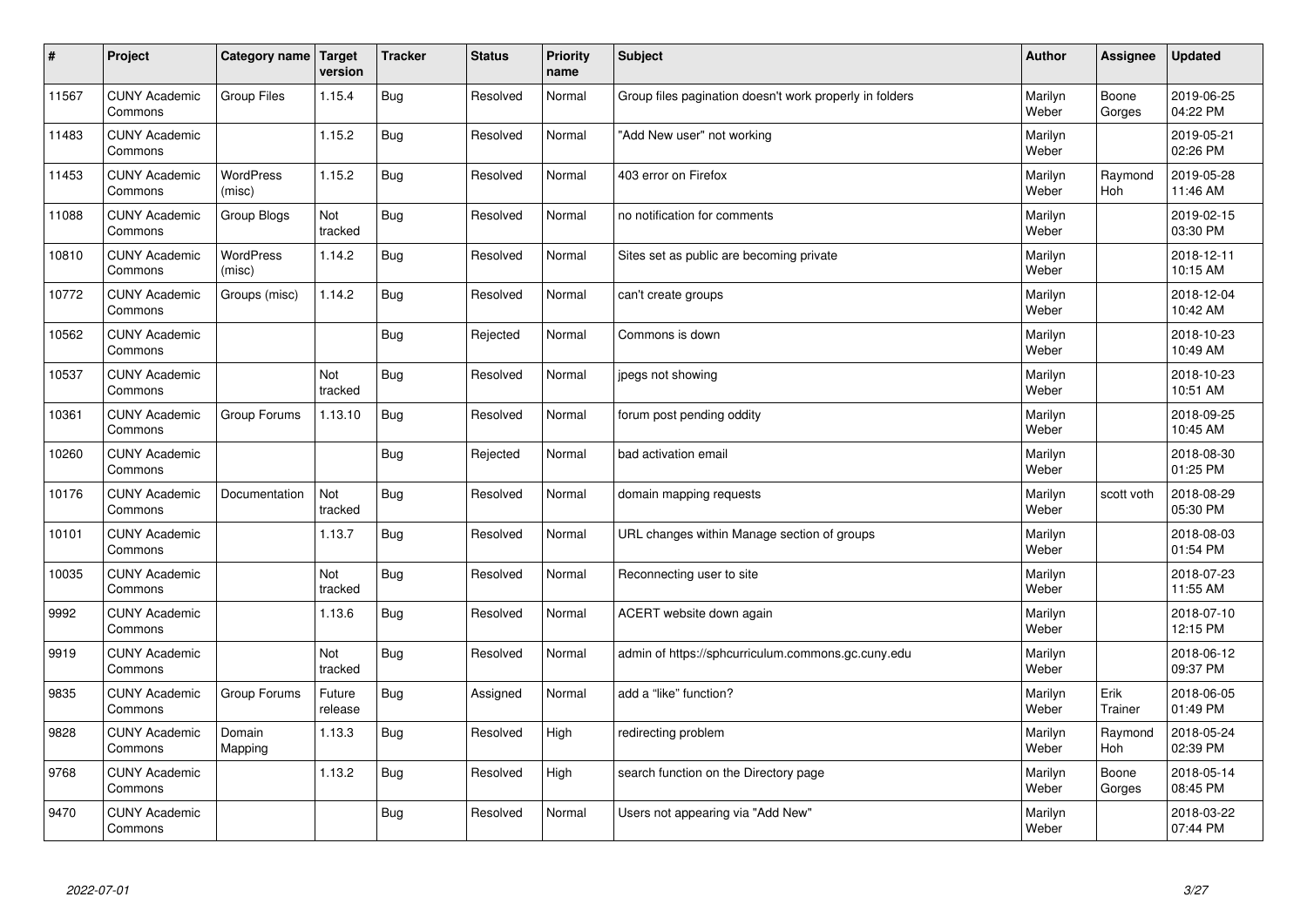| #    | Project                         | Category name   Target      | version        | <b>Tracker</b> | <b>Status</b> | <b>Priority</b><br>name | <b>Subject</b>                                       | <b>Author</b>    | <b>Assignee</b>       | <b>Updated</b>         |
|------|---------------------------------|-----------------------------|----------------|----------------|---------------|-------------------------|------------------------------------------------------|------------------|-----------------------|------------------------|
| 9340 | <b>CUNY Academic</b><br>Commons | <b>WordPress</b><br>Plugins | 1.12.10        | Bug            | Resolved      | Normal                  | change the web preview?                              | Marilyn<br>Weber | Raymond<br><b>Hoh</b> | 2018-03-13<br>11:50 AM |
| 9335 | <b>CUNY Academic</b><br>Commons | <b>WordPress</b><br>Themes  | 1.12.10        | Bug            | Resolved      | Normal                  | clone http://digitalscholarship.ccny.cuny.edu site?  | Marilyn<br>Weber | Boone<br>Gorges       | 2018-03-14<br>12:43 PM |
| 9330 | <b>CUNY Academic</b><br>Commons | <b>WordPress</b><br>Plugins | 1.12.10        | Bug            | Resolved      | Normal                  | part 2 of problems with the Leaflet plug-in          | Marilyn<br>Weber |                       | 2018-03-04<br>05:58 PM |
| 9282 | <b>CUNY Academic</b><br>Commons | Group Forums                | 1.12.9         | Bug            | Resolved      | Normal                  | 'Forum ID is missing" error?                         | Marilyn<br>Weber |                       | 2018-02-27<br>10:32 AM |
| 9276 | <b>CUNY Academic</b><br>Commons |                             |                | Bug            | Resolved      | High                    | problem adding a member to a group - wrong username? | Marilyn<br>Weber |                       | 2018-02-25<br>12:47 PM |
| 9192 | <b>CUNY Academic</b><br>Commons | <b>WordPress</b><br>Plugins | 1.12.8         | Bug            | Resolved      | Normal                  | problems with the Leaflet plug -in                   | Marilyn<br>Weber | Boone<br>Gorges       | 2018-02-13<br>11:07 AM |
| 9154 | <b>CUNY Academic</b><br>Commons | Events                      | 1.12.8         | Bug            | Resolved      | Normal                  | problem with group calendar                          | Marilyn<br>Weber | Raymond<br>Hoh        | 2018-02-13<br>10:49 AM |
| 9130 | <b>CUNY Academic</b><br>Commons | Homepage<br>Slides          | Not<br>tracked | <b>Bug</b>     | Resolved      | Normal                  | too many redirects                                   | Marilyn<br>Weber |                       | 2018-01-29<br>10:27 AM |
| 9062 | <b>CUNY Academic</b><br>Commons |                             | Not<br>tracked | Bug            | Resolved      | Normal                  | re-add me as admin of https://commons.gc.cuny.edu/   | Marilyn<br>Weber |                       | 2018-01-08<br>12:03 PM |
| 8937 | <b>CUNY Academic</b><br>Commons |                             | Not<br>tracked | Bug            | Resolved      | Normal                  | videos gone                                          | Marilyn<br>Weber |                       | 2017-12-01<br>11:27 AM |
| 8924 | <b>CUNY Academic</b><br>Commons | <b>WordPress</b><br>Plugins | 1.12.4         | Bug            | Resolved      | Normal                  | auto-remove feature on http://pcp.gc.cuny.edu        | Marilyn<br>Weber | <b>Matt Gold</b>      | 2017-12-04<br>10:18 AM |
| 8917 | <b>CUNY Academic</b><br>Commons | Group Files                 | 1.12.3         | Bug            | Resolved      | High                    | Files not downloading from Groups properly           | Marilyn<br>Weber | Boone<br>Gorges       | 2017-11-29<br>10:04 PM |
| 8878 | <b>CUNY Academic</b><br>Commons | cuny.is                     | Not<br>tracked | Bug            | Resolved      | Urgent                  | cuny is site link won't work                         | Marilyn<br>Weber | Boone<br>Gorges       | 2017-11-01<br>03:06 PM |
| 8721 | <b>CUNY Academic</b><br>Commons | <b>WordPress</b><br>Plugins | 1.11.13        | Bug            | Resolved      | Normal                  | more problems with Events calendar                   | Marilyn<br>Weber |                       | 2017-09-21<br>10:35 AM |
| 8661 | <b>CUNY Academic</b><br>Commons | Group Blogs                 | Not<br>tracked | Bug            | Resolved      | Normal                  | new group, old site, can't link?                     | Marilyn<br>Weber |                       | 2017-11-15<br>01:26 PM |
| 8638 | <b>CUNY Academic</b><br>Commons | Group Blogs                 | 1.11.11        | Bug            | Resolved      | Normal                  | members not syncing from group to site               | Marilyn<br>Weber |                       | 2017-09-01<br>03:50 PM |
| 8620 | <b>CUNY Academic</b><br>Commons | ZenDesk                     | 1.11.11        | Bug            | Resolved      | High                    | 'Send us a message" not working                      | Marilyn<br>Weber | Raymond<br><b>Hoh</b> | 2017-08-29<br>04:13 PM |
| 8552 | <b>CUNY Academic</b><br>Commons | <b>WordPress</b><br>Plugins | 1.11.10        | <b>Bug</b>     | Resolved      | Normal                  | Events Calendar problem                              | Marilyn<br>Weber |                       | 2017-08-18<br>04:36 PM |
| 8259 | <b>CUNY Academic</b><br>Commons |                             | Not<br>tracked | Bug            | Resolved      | Normal                  | missing dashboard                                    | Marilyn<br>Weber |                       | 2017-11-15<br>01:28 PM |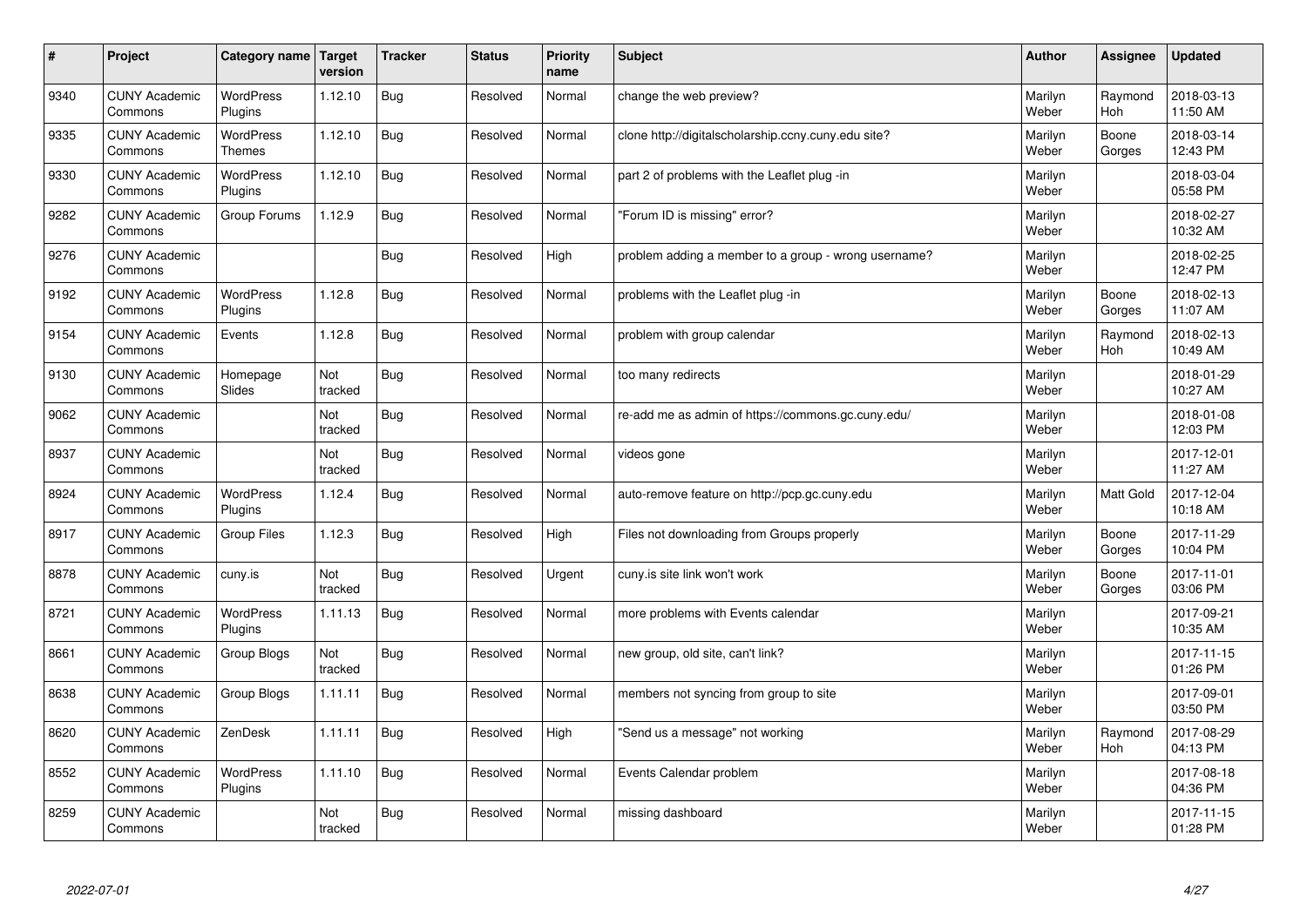| #    | Project                         | Category name   Target            | version        | <b>Tracker</b> | <b>Status</b> | <b>Priority</b><br>name | <b>Subject</b>                                                                          | <b>Author</b>    | Assignee              | <b>Updated</b>         |
|------|---------------------------------|-----------------------------------|----------------|----------------|---------------|-------------------------|-----------------------------------------------------------------------------------------|------------------|-----------------------|------------------------|
| 8200 | <b>CUNY Academic</b><br>Commons | Groups (misc)                     | Not<br>tracked | Bug            | Resolved      | Normal                  | Announcements has disappeared                                                           | Marilyn<br>Weber | Boone<br>Gorges       | 2017-05-26<br>04:04 PM |
| 8131 | <b>CUNY Academic</b><br>Commons | <b>WordPress</b><br>Plugins       | 1.11           | <b>Bug</b>     | Resolved      | Normal                  | Newsletters plug-in                                                                     | Marilyn<br>Weber | Boone<br>Gorges       | 2017-05-11<br>09:42 PM |
| 8125 | <b>CUNY Academic</b><br>Commons | <b>WordPress</b><br><b>Themes</b> | 1.10.19        | Bug            | Resolved      | High                    | careerplan admin page failing to load with "currently unable to handle<br>this request" | Marilyn<br>Weber |                       | 2017-07-13<br>12:54 PM |
| 8098 | <b>CUNY Academic</b><br>Commons | Public Portfolio                  | Not<br>tracked | <b>Bug</b>     | Abandoned     | Normal                  | Widget in profile not working                                                           | Marilyn<br>Weber |                       | 2017-11-15<br>01:28 PM |
| 7995 | <b>CUNY Academic</b><br>Commons | Domain<br>Mapping                 | Not<br>tracked | Bug            | Resolved      | Urgent                  | http://on.socialpaper.gc.cuny.edu down?                                                 | Marilyn<br>Weber |                       | 2017-04-21<br>11:07 AM |
| 7994 | <b>CUNY Academic</b><br>Commons | <b>WordPress</b><br>(misc)        | 1.10.17        | Bug            | Resolved      | Urgent                  | Comments not appearing                                                                  | Marilyn<br>Weber |                       | 2017-04-20<br>11:16 AM |
| 7803 | <b>CUNY Academic</b><br>Commons |                                   |                | Bug            | Resolved      | Normal                  | user email change                                                                       | Marilyn<br>Weber |                       | 2017-03-16<br>11:58 AM |
| 7770 | <b>CUNY Academic</b><br>Commons | WordPress<br>Plugins              | Not<br>tracked | Bug            | Abandoned     | Normal                  | Timeline.js problem                                                                     | Marilyn<br>Weber |                       | 2017-11-15<br>01:43 PM |
| 7767 | <b>CUNY Academic</b><br>Commons |                                   | Not<br>tracked | Bug            | Resolved      | Normal                  | Site loading problems                                                                   | Marilyn<br>Weber |                       | 2017-03-21<br>09:57 PM |
| 7684 | <b>CUNY Academic</b><br>Commons | Reply By Email                    | 1.10.12        | Bug            | Resolved      | High                    | trying to post too often error                                                          | Marilyn<br>Weber | Raymond<br><b>Hoh</b> | 2017-02-28<br>12:43 PM |
| 7376 | <b>CUNY Academic</b><br>Commons | Email<br><b>Notifications</b>     |                | Bug            | Rejected      | Normal                  | automatic forwarding of blog posts not working                                          | Marilyn<br>Weber | Boone<br>Gorges       | 2017-05-01<br>10:36 PM |
| 7349 | <b>CUNY Academic</b><br>Commons | Membership                        | Not<br>tracked | Bug            | Resolved      | Normal                  | <b>LACUNY Institute website</b>                                                         | Marilyn<br>Weber | Boone<br>Gorges       | 2017-01-11<br>04:26 PM |
| 7337 | <b>CUNY Academic</b><br>Commons | Membership                        | Not<br>tracked | Bug            | Resolved      | Normal                  | User with new email                                                                     | Marilyn<br>Weber |                       | 2017-01-06<br>11:05 AM |
| 7328 | <b>CUNY Academic</b><br>Commons | WordPress<br>Plugins              | Not<br>tracked | Bug            | Resolved      | Normal                  | technical issue with the Events Manager plugin                                          | Marilyn<br>Weber | Raymond<br><b>Hoh</b> | 2017-11-15<br>06:19 PM |
| 7310 | <b>CUNY Academic</b><br>Commons |                                   | 1.10.7         | Bug            | Resolved      | Normal                  | Friendship request mystery.                                                             | Marilyn<br>Weber | Boone<br>Gorges       | 2017-01-05<br>03:12 PM |
| 7226 | <b>CUNY Academic</b><br>Commons | Registration                      | Not<br>tracked | Bug            | Abandoned     | Normal                  | Community college student cannot register?                                              | Marilyn<br>Weber |                       | 2017-11-15<br>01:55 PM |
| 7223 | <b>CUNY Academic</b><br>Commons | Membership                        | Not<br>tracked | Bug            | Resolved      | Normal                  | User with two profiles would like to merge them                                         | Marilyn<br>Weber | Boone<br>Gorges       | 2017-01-10<br>02:07 PM |
| 7100 | <b>CUNY Academic</b><br>Commons | <b>WordPress</b><br>Plugins       | 1.10.5         | Bug            | Resolved      | High                    | Cincopa plugin problem                                                                  | Marilyn<br>Weber | Boone<br>Gorges       | 2016-12-19<br>10:32 AM |
| 6893 | <b>CUNY Academic</b><br>Commons | Group Forums                      |                | Bug            | Resolved      | Normal                  | Forum for CUNY Academic Commons Team is gone                                            | Marilyn<br>Weber | Boone<br>Gorges       | 2016-12-01<br>08:08 AM |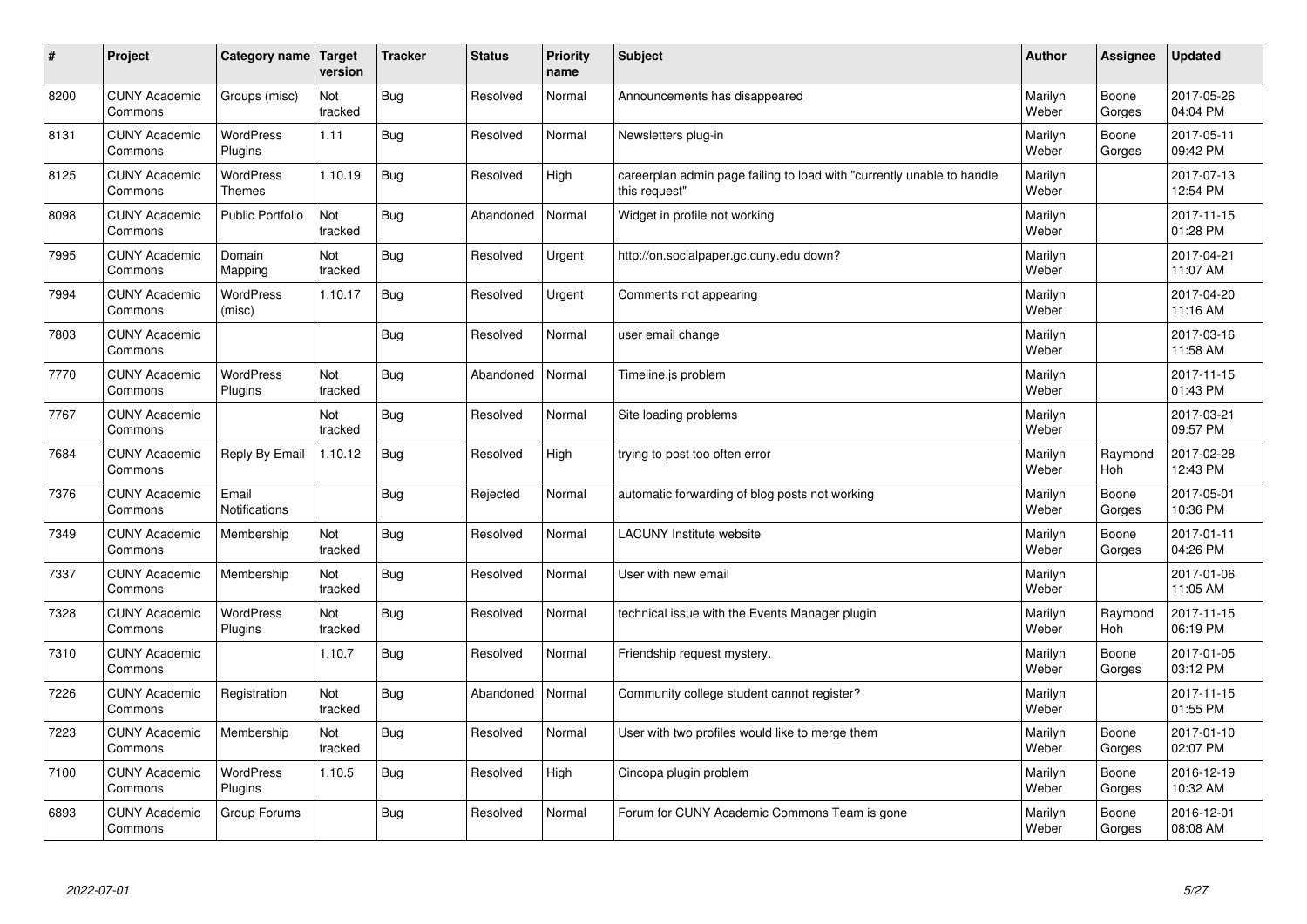| #    | Project                         | Category name   Target      | version        | <b>Tracker</b> | <b>Status</b> | <b>Priority</b><br>name | <b>Subject</b>                                                              | <b>Author</b>    | Assignee         | <b>Updated</b>         |
|------|---------------------------------|-----------------------------|----------------|----------------|---------------|-------------------------|-----------------------------------------------------------------------------|------------------|------------------|------------------------|
| 6860 | <b>CUNY Academic</b><br>Commons | User<br>Onboarding          | 1.12           | Bug            | Resolved      | Normal                  | Invitation to join a group is appearing as an invitiation to join the site! | Marilyn<br>Weber | Boone<br>Gorges  | 2017-10-30<br>10:03 AM |
| 6800 | <b>CUNY Academic</b><br>Commons |                             |                | Bug            | Rejected      | Immediate               | Is something going on?                                                      | Marilyn<br>Weber |                  | 2016-11-18<br>04:40 PM |
| 6626 | <b>CUNY Academic</b><br>Commons | <b>Group Files</b>          | 1.10.1         | Bug            | Resolved      | Normal                  | Files from non-member showing up in private group                           | Marilyn<br>Weber | Boone<br>Gorges  | 2016-11-07<br>03:54 PM |
| 6602 | <b>CUNY Academic</b><br>Commons | ZenDesk                     | 1.10           | Bug            | Resolved      | High                    | Add Friend button not working                                               | Marilyn<br>Weber | Raymond<br>Hoh   | 2016-11-04<br>12:14 PM |
| 6599 | <b>CUNY Academic</b><br>Commons | ZenDesk                     | 1.10           | Bug            | Duplicate     | Urgent                  | Accept Friend button not working                                            | Marilyn<br>Weber | Raymond<br>Hoh   | 2016-11-04<br>06:35 PM |
| 6575 | <b>CUNY Academic</b><br>Commons | Groups (misc)               |                | Bug            | Rejected      | Normal                  | No papers link for the group "social paper"                                 | Marilyn<br>Weber |                  | 2016-11-02<br>10:39 PM |
| 6410 | <b>CUNY Academic</b><br>Commons |                             |                | Bug            | Duplicate     | Immediate               | Cannot log in - gives privacy error                                         | Marilyn<br>Weber | Boone<br>Gorges  | 2016-10-24<br>10:01 AM |
| 6338 | <b>CUNY Academic</b><br>Commons |                             |                | Bug            | Rejected      | Normal                  | Multiple email notifications for each blog post                             | Marilyn<br>Weber | Boone<br>Gorges  | 2016-10-18<br>08:45 PM |
| 6313 | <b>CUNY Academic</b><br>Commons | Groups (misc)               |                | <b>Bug</b>     | Duplicate     | Normal                  | group member no longer in group, can't rejoin.                              | Marilyn<br>Weber |                  | 2016-10-14<br>09:27 PM |
| 6286 | <b>CUNY Academic</b><br>Commons | Groups (misc)               | Not<br>tracked | <b>Bug</b>     | Resolved      | Immediate               | Groups pages not displaying at all!                                         | Marilyn<br>Weber | Boone<br>Gorges  | 2017-11-15<br>10:57 AM |
| 6107 | <b>CUNY Academic</b><br>Commons |                             |                | Bug            | Resolved      | High                    | site redirect?                                                              | Marilyn<br>Weber | Boone<br>Gorges  | 2016-09-29<br>03:45 PM |
| 6106 | <b>CUNY Academic</b><br>Commons | Server                      | Not<br>tracked | Bug            | Resolved      | Normal                  | 504 error                                                                   | Marilyn<br>Weber |                  | 2017-11-15<br>01:55 PM |
| 6101 | <b>CUNY Academic</b><br>Commons | <b>Public Portfolio</b>     |                | Bug            | Resolved      | High                    | Profile update problems                                                     | Marilyn<br>Weber | Boone<br>Gorges  | 2016-12-01<br>03:50 PM |
| 6091 | <b>CUNY Academic</b><br>Commons | Group<br>Invitations        | Not<br>tracked | Bug            | Resolved      | Normal                  | User cannot re-join a group                                                 | Marilyn<br>Weber | Boone<br>Gorges  | 2016-09-28<br>01:47 PM |
| 6039 | <b>CUNY Academic</b><br>Commons | Membership                  | 1.9.28         | Bug            | Resolved      | High                    | User cannot change her email                                                | Marilyn<br>Weber |                  | 2016-09-19<br>03:03 PM |
| 6025 | <b>CUNY Academic</b><br>Commons | Search                      | Not<br>tracked | <b>Bug</b>     | Resolved      | Normal                  | Search function not working                                                 | Marilyn<br>Weber | Boone<br>Gorges  | 2016-10-12<br>09:41 AM |
| 5969 | <b>CUNY Academic</b><br>Commons | Registration                | 1.9.27         | Bug            | Resolved      | Normal                  | Queens students unable to join                                              | Marilyn<br>Weber | Boone<br>Gorges  | 2016-09-04<br>09:41 PM |
| 5968 | <b>CUNY Academic</b><br>Commons | Membership                  | Not<br>tracked | Bug            | Resolved      | Normal                  | Deleting account without knowing password                                   | Marilyn<br>Weber | <b>Matt Gold</b> | 2017-11-15<br>06:19 PM |
| 5875 | <b>CUNY Academic</b><br>Commons | <b>WordPress</b><br>Plugins | Not<br>tracked | Bug            | Resolved      | Normal                  | Events Calendar garbled in IE                                               | Marilyn<br>Weber | Marilyn<br>Weber | 2017-11-15<br>05:45 PM |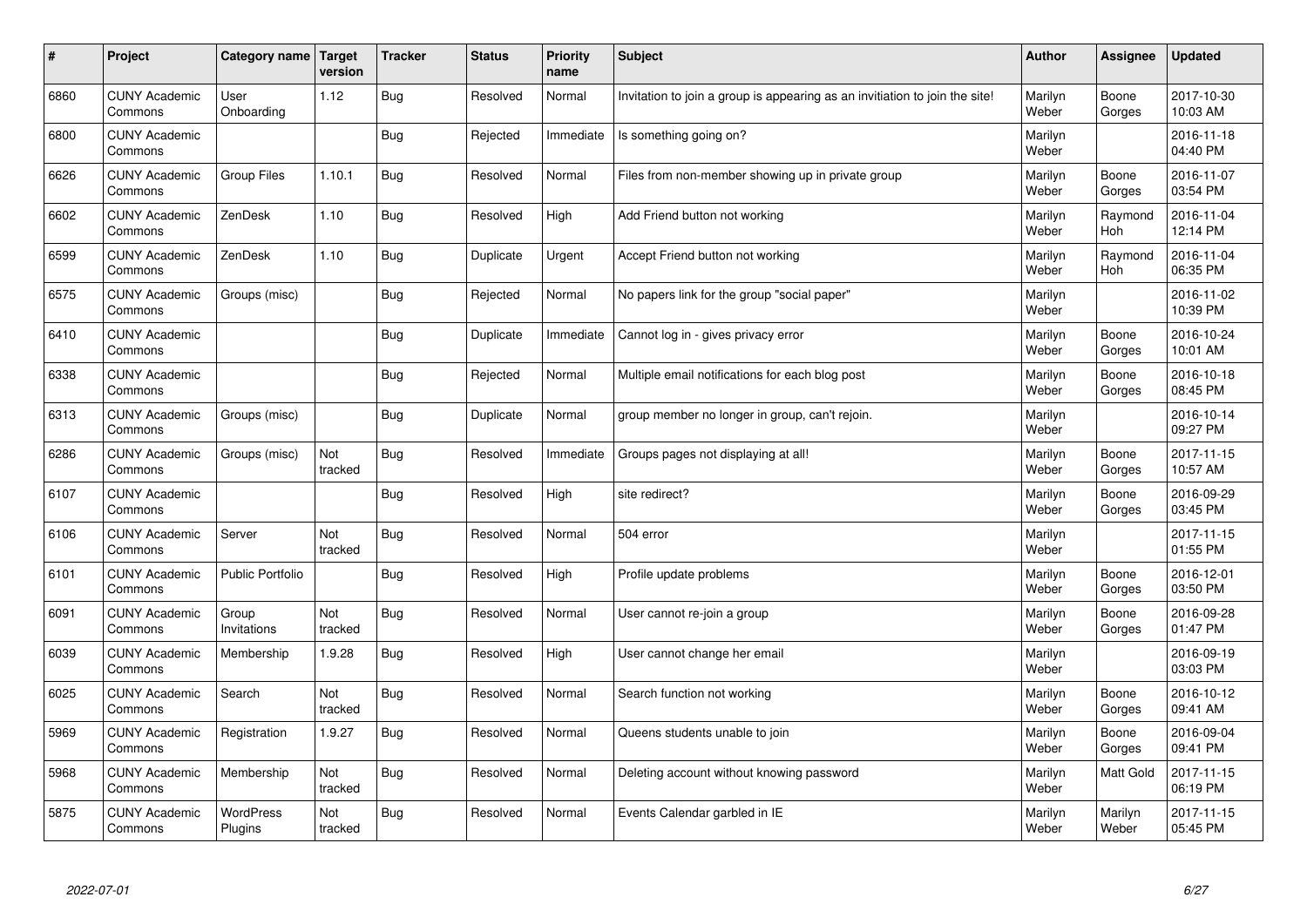| $\vert$ # | Project                         | Category name   Target        | version           | <b>Tracker</b> | <b>Status</b> | <b>Priority</b><br>name | <b>Subject</b>                                                  | <b>Author</b>    | Assignee         | <b>Updated</b>         |
|-----------|---------------------------------|-------------------------------|-------------------|----------------|---------------|-------------------------|-----------------------------------------------------------------|------------------|------------------|------------------------|
| 5872      | <b>CUNY Academic</b><br>Commons | Server                        | Not<br>tracked    | Bug            | Resolved      | Immediate               | Whole Commons is down                                           | Marilyn<br>Weber | Boone<br>Gorges  | 2016-08-12<br>12:04 AM |
| 5834      | <b>CUNY Academic</b><br>Commons |                               |                   | Bug            | Resolved      | Normal                  | My access to cdev                                               | Marilyn<br>Weber | Boone<br>Gorges  | 2016-07-25<br>03:12 PM |
| 5713      | <b>CUNY Academic</b><br>Commons | <b>WordPress</b><br>(misc)    | Not<br>tracked    | <b>Bug</b>     | Abandoned     | High                    | Site freezing                                                   | Marilyn<br>Weber | Boone<br>Gorges  | 2017-11-15<br>10:58 AM |
| 5684      | <b>CUNY Academic</b><br>Commons | <b>Group Files</b>            | Not<br>tracked    | Bug            | Resolved      | Normal                  | Making Group files appear as Blog entries                       | Marilyn<br>Weber | Boone<br>Gorges  | 2017-11-20<br>03:28 PM |
| 5667      | <b>CUNY Academic</b><br>Commons | <b>Public Portfolio</b>       | 1.9.18            | Bug            | Resolved      | Normal                  | publication section on my public portfolio won't update         | Marilyn<br>Weber | Boone<br>Gorges  | 2016-06-12<br>10:19 AM |
| 5448      | <b>CUNY Academic</b><br>Commons | Email<br><b>Notifications</b> | 1.10.2            | Bug            | Rejected      | Normal                  | garbled CAC activity digests                                    | Marilyn<br>Weber | Raymond<br>Hoh   | 2016-11-20<br>02:38 AM |
| 5436      | <b>CUNY Academic</b><br>Commons |                               | Not<br>tracked    | Bug            | Resolved      | Normal                  | Trying to change email settings for                             | Marilyn<br>Weber | Boone<br>Gorges  | 2016-04-21<br>10:12 PM |
| 5435      | <b>CUNY Academic</b><br>Commons |                               | Not<br>tracked    | <b>Bug</b>     | Resolved      | Urgent                  | Can't see the dashboard                                         | Marilyn<br>Weber |                  | 2016-04-12<br>11:33 AM |
| 5346      | <b>CUNY Academic</b><br>Commons | Toolbar                       | 1.9.11            | Bug            | Resolved      | Normal                  | possible dynamic HTML code bug?                                 | Marilyn<br>Weber | Boone<br>Gorges  | 2016-03-22<br>10:53 AM |
| 5319      | <b>CUNY Academic</b><br>Commons |                               | Not<br>tracked    | Bug            | Resolved      | Normal                  | <b>Broken URL</b>                                               | Marilyn<br>Weber | Marilyn<br>Weber | 2017-11-15<br>05:46 PM |
| 5282      | <b>CUNY Academic</b><br>Commons | Social Paper                  | Future<br>release | <b>Bug</b>     | New           | Normal                  | Replying via email directs to paper but not individual comment. | Marilyn<br>Weber | Raymond<br>Hoh   | 2016-03-02<br>01:48 PM |
| 5184      | <b>CUNY Academic</b><br>Commons | Social Paper                  |                   | <b>Bug</b>     | Rejected      | Normal                  | Problem linking SP to a group                                   | Marilyn<br>Weber | Boone<br>Gorges  | 2016-02-21<br>12:27 PM |
| 5177      | <b>CUNY Academic</b><br>Commons | Toolbar                       | 1.9.6             | Bug            | Resolved      | Normal                  | No "My Papers" tab                                              | Marilyn<br>Weber | Raymond<br>Hoh   | 2016-01-29<br>08:37 AM |
| 5176      | <b>CUNY Academic</b><br>Commons | <b>Public Portfolio</b>       | 1.9.6             | Bug            | Resolved      | Normal                  | Widgets in Profile not saving                                   | Marilyn<br>Weber | Boone<br>Gorges  | 2016-02-01<br>11:07 AM |
| 5059      | <b>CUNY Academic</b><br>Commons |                               | Not<br>tracked    | <b>Bug</b>     | Resolved      | Normal                  | Instagram embed?                                                | Marilyn<br>Weber |                  | 2016-01-26<br>12:05 AM |
| 4962      | <b>CUNY Academic</b><br>Commons | Events                        | 1.8.18            | Bug            | Resolved      | High                    | Problems with text entry field in the Events Calendar           | Marilyn<br>Weber | Raymond<br>Hoh   | 2015-12-01<br>06:57 PM |
| 4918      | <b>CUNY Academic</b><br>Commons | ZenDesk                       | Not<br>tracked    | <b>Bug</b>     | Resolved      | High                    | Re-directing Help Requests                                      | Marilyn<br>Weber | Raymond<br>Hoh   | 2015-11-23<br>11:15 AM |
| 4881      | <b>CUNY Academic</b><br>Commons | ZenDesk                       | Not<br>tracked    | <b>Bug</b>     | Resolved      | Normal                  | ZenDesk emails not being sent                                   | Marilyn<br>Weber |                  | 2015-12-07<br>01:34 AM |
| 4834      | <b>CUNY Academic</b><br>Commons | <b>Blogs</b><br>(BuddyPress)  |                   | Bug            | Resolved      | Normal                  | Admin invite problem                                            | Marilyn<br>Weber | Boone<br>Gorges  | 2015-11-13<br>12:25 PM |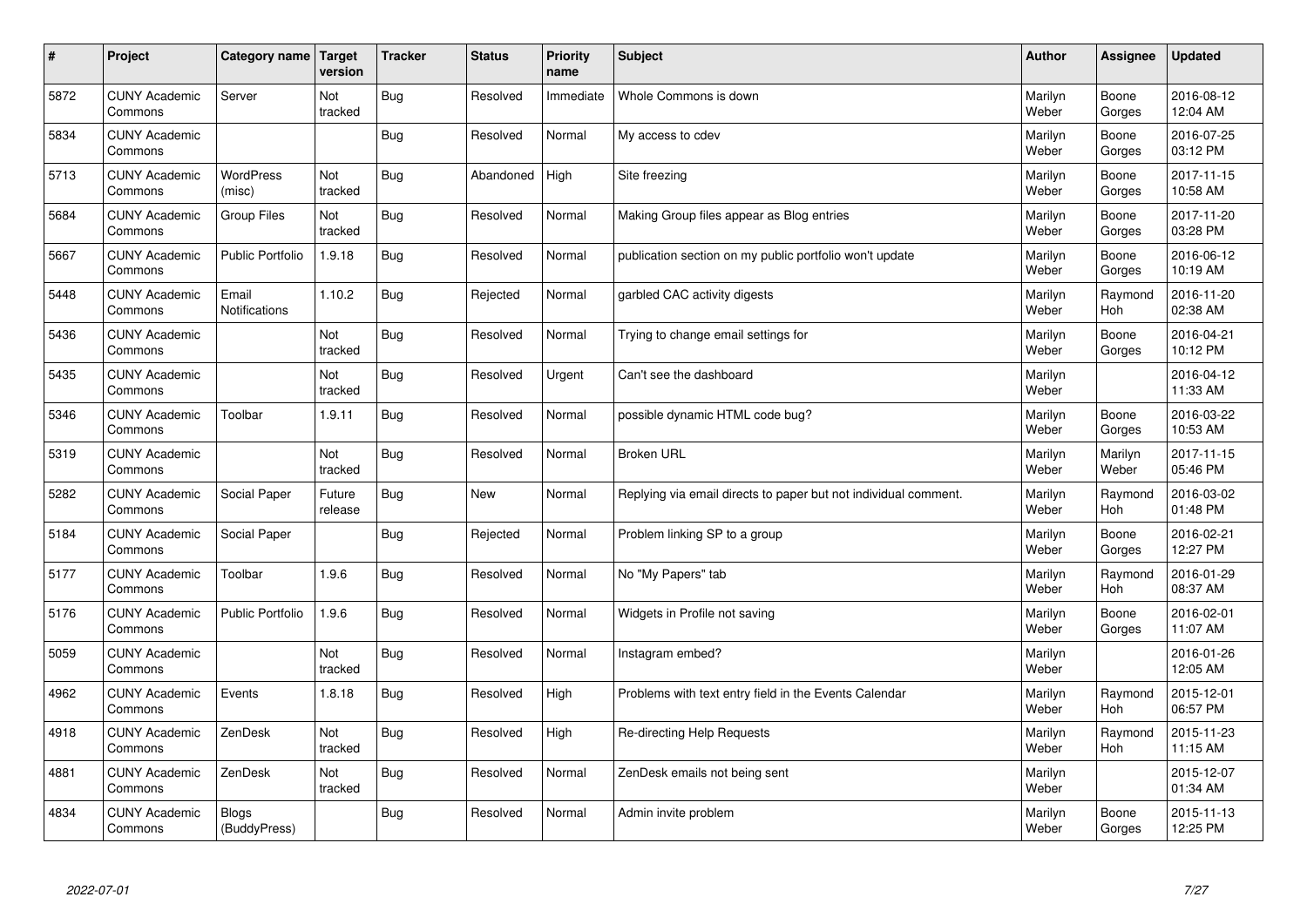| $\sharp$ | Project                         | Category name   Target      | version        | <b>Tracker</b> | <b>Status</b> | Priority<br>name | <b>Subject</b>                                        | <b>Author</b>    | Assignee              | <b>Updated</b>         |
|----------|---------------------------------|-----------------------------|----------------|----------------|---------------|------------------|-------------------------------------------------------|------------------|-----------------------|------------------------|
| 4831     | <b>CUNY Academic</b><br>Commons | <b>Public Portfolio</b>     | 1.9.4          | Bug            | Resolved      | Normal           | User cannot update profile                            | Marilyn<br>Weber | Boone<br>Gorges       | 2016-01-11<br>10:46 PM |
| 4734     | <b>CUNY Academic</b><br>Commons | <b>BuddyPress</b><br>Docs   | 1.8.13         | Bug            | Resolved      | High             | Problems with "Create New Doc"                        | Marilyn<br>Weber | Boone<br>Gorges       | 2015-10-09<br>07:53 AM |
| 4657     | <b>CUNY Academic</b><br>Commons | Group Forums                | 1.8.18         | Bug            | Resolved      | High             | Submit button disappears in new post mode in forum    | Marilyn<br>Weber | Raymond<br><b>Hoh</b> | 2015-12-01<br>11:15 PM |
| 4649     | <b>CUNY Academic</b><br>Commons | Registration                | Not<br>tracked | Bug            | Resolved      | Urgent           | Submit button has disappeared                         | Marilyn<br>Weber | Boone<br>Gorges       | 2015-09-22<br>11:47 AM |
| 4577     | <b>CUNY Academic</b><br>Commons | Registration                | Not<br>tracked | Bug            | Resolved      | Normal           | New users are not getting their email verification    | Marilyn<br>Weber | Boone<br>Gorges       | 2016-01-26<br>03:30 PM |
| 4542     | <b>CUNY Academic</b><br>Commons | <b>WordPress</b><br>Plugins | 1.8.10         | Bug            | Resolved      | Normal           | Emailing group users problem                          | Marilyn<br>Weber | Boone<br>Gorges       | 2015-09-11<br>11:16 AM |
| 4496     | <b>CUNY Academic</b><br>Commons | cuny.is                     | 1.8.9          | Bug            | Resolved      | Normal           | Quick links broken?                                   | Marilyn<br>Weber | Boone<br>Gorges       | 2015-08-28<br>10:39 AM |
| 4013     | <b>CUNY Academic</b><br>Commons |                             |                | Bug            | Duplicate     | Normal           | Math question?                                        | Marilyn<br>Weber |                       | 2015-04-22<br>04:05 PM |
| 4012     | <b>CUNY Academic</b><br>Commons |                             | 1.7.20         | Bug            | Resolved      | Normal           | Two users reporting same Forbidden 403 error message. | Marilyn<br>Weber |                       | 2015-05-01<br>08:13 PM |
| 3674     | <b>CUNY Academic</b><br>Commons |                             |                | Bug            | Rejected      | Normal           | CBox pagination issue with the Wiki                   | Marilyn<br>Weber |                       | 2014-11-20<br>05:03 PM |
| 3673     | <b>CUNY Academic</b><br>Commons |                             |                | Bug            | Rejected      | Normal           | CBox pagination issue with the Wiki                   | Marilyn<br>Weber |                       | 2014-11-20<br>04:08 PM |
| 3620     | <b>CUNY Academic</b><br>Commons | Groups (misc)               | Not<br>tracked | Bug            | Resolved      | Normal           | admins of The Group for Group Admins                  | Marilyn<br>Weber |                       | 2014-11-03<br>08:38 AM |
| 3593     | <b>CUNY Academic</b><br>Commons | Registration                | 1.7.2          | <b>Bug</b>     | Resolved      | High             | registration problems                                 | Marilyn<br>Weber | Boone<br>Gorges       | 2014-11-01<br>02:57 PM |
| 3533     | <b>CUNY Academic</b><br>Commons | Group<br>Invitations        | 1.7.8          | Bug            | Resolved      | Low              | Trying to invite member to a new group                | Marilyn<br>Weber | Boone<br>Gorges       | 2015-04-01<br>09:13 PM |
| 3530     | <b>CUNY Academic</b><br>Commons | Server                      | Not<br>tracked | Bug            | Resolved      | High             | Commons running very slowly/ "connection lost"        | Marilyn<br>Weber | Matt Gold             | 2014-10-08<br>09:34 AM |
| 3417     | <b>CUNY Academic</b><br>Commons | <b>BuddyPress</b><br>(misc) | Not<br>tracked | Bug            | Rejected      | High             | copying two commons groups                            | Marilyn<br>Weber | Marilyn<br>Weber      | 2014-11-05<br>09:56 AM |
| 3197     | <b>CUNY Academic</b><br>Commons | Groups (misc)               | 1.6.4          | Bug            | Resolved      | Normal           | trying to set up a hidden group blog with no RSS feed | Marilyn<br>Weber | Boone<br>Gorges       | 2014-05-21<br>09:39 PM |
| 3138     | <b>CUNY Academic</b><br>Commons | Documentation               | Not<br>tracked | Bug            | Resolved      | Normal           | Codex documentation                                   | Marilyn<br>Weber | scott voth            | 2016-03-04<br>08:49 AM |
| 3136     | <b>CUNY Academic</b><br>Commons | <b>WordPress</b><br>Plugins |                | Bug            | Rejected      | Normal           | The Easy Rotator                                      | Marilyn<br>Weber | Boone<br>Gorges       | 2014-04-01<br>10:26 PM |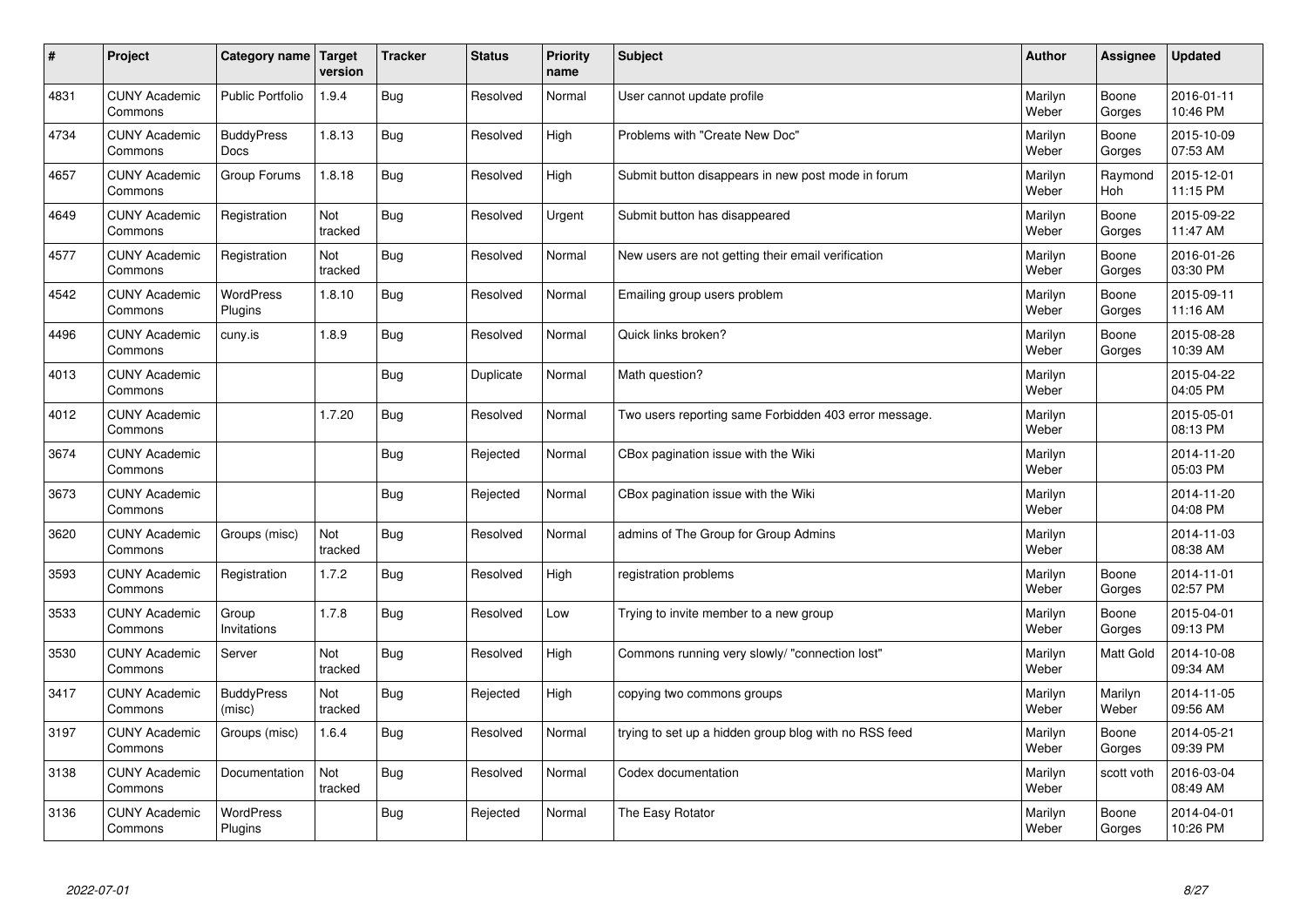| $\sharp$ | Project                         | Category name   Target            | version           | <b>Tracker</b> | <b>Status</b> | <b>Priority</b><br>name | <b>Subject</b>                                      | <b>Author</b>    | Assignee            | <b>Updated</b>         |
|----------|---------------------------------|-----------------------------------|-------------------|----------------|---------------|-------------------------|-----------------------------------------------------|------------------|---------------------|------------------------|
| 3121     | <b>CUNY Academic</b><br>Commons | <b>WordPress</b><br><b>Themes</b> | 1.5.21            | Bug            | Resolved      | High                    | Add Academica theme?                                | Marilyn<br>Weber | Boone<br>Gorges     | 2014-03-24<br>11:04 AM |
| 3116     | <b>CUNY Academic</b><br>Commons | <b>WordPress</b><br>(Permissions) |                   | Bug            | Resolved      | Normal                  | Updating the FAQ page                               | Marilyn<br>Weber | Boone<br>Gorges     | 2014-04-01<br>10:12 PM |
| 3093     | <b>CUNY Academic</b><br>Commons | <b>WordPress</b><br>Plugins       |                   | Bug            | Rejected      | Normal                  | Custom Google Maps                                  | Marilyn<br>Weber | Boone<br>Gorges     | 2014-05-02<br>10:52 AM |
| 3071     | <b>CUNY Academic</b><br>Commons | <b>WordPress</b><br><b>Themes</b> | 1.5.22            | Bug            | Resolved      | Normal                  | Twenty Fourteen theme differences                   | Marilyn<br>Weber | Boone<br>Gorges     | 2014-04-01<br>08:18 PM |
| 2994     | <b>CUNY Academic</b><br>Commons | <b>BuddyPress</b><br>(misc)       | 1.5.16            | Bug            | Resolved      | High                    | "My forums" link gives "page not found" error       | Marilyn<br>Weber | Boone<br>Gorges     | 2014-01-29<br>03:44 PM |
| 2777     | <b>CUNY Academic</b><br>Commons | WordPress<br>(misc)               | Not<br>tracked    | Bug            | Resolved      | Normal                  | Hero slide access                                   | Marilyn<br>Weber | Boone<br>Gorges     | 2013-09-07<br>12:26 PM |
| 15545    | <b>CUNY Academic</b><br>Commons | WordPress<br>Plugins              | 1.19.5            | Feature        | Resolved      | Normal                  | 'ZI Hide Featured Image" plugin request             | Marilyn<br>Weber | Boone<br>Gorges     | 2022-03-09<br>10:09 AM |
| 13912    | <b>CUNY Academic</b><br>Commons |                                   | Not<br>tracked    | Feature        | Hold          | Low                     | posting "missed schedule"                           | Marilyn<br>Weber |                     | 2021-02-23<br>10:46 AM |
| 9224     | <b>CUNY Academic</b><br>Commons | Group Files                       | 1.13              | Feature        | Resolved      | Normal                  | attachments to forum posts clutter up Files area    | Marilyn<br>Weber | Boone<br>Gorges     | 2018-03-22<br>03:34 PM |
| 7608     | <b>CUNY Academic</b><br>Commons | Registration                      | Not<br>tracked    | Feature        | Resolved      | Normal                  | create an account                                   | Marilyn<br>Weber |                     | 2017-02-15<br>10:45 PM |
| 7607     | <b>CUNY Academic</b><br>Commons | WordPress<br>(misc)               | Not<br>tracked    | Feature        | Resolved      | Normal                  | mp4 files                                           | Marilyn<br>Weber |                     | 2017-02-15<br>07:37 PM |
| 6118     | <b>CUNY Academic</b><br>Commons | cuny.is                           |                   | Feature        | Resolved      | Normal                  | Cuny. Is request from Javier Otero Peña             | Marilyn<br>Weber | Sarah<br>Morgano    | 2016-10-04<br>07:02 PM |
| 5992     | <b>CUNY Academic</b><br>Commons | Email<br>Notifications            | Future<br>release | Feature        | <b>New</b>    | Normal                  | Changing the From line of autogenerated blog emails | Marilyn<br>Weber |                     | 2018-09-27<br>05:19 PM |
| 5799     | <b>CUNY Academic</b><br>Commons | <b>Blogs</b><br>(BuddyPress)      | Not<br>tracked    | Feature        | Resolved      | Normal                  | removing one's own access to sites?                 | Marilyn<br>Weber | Boone<br>Gorges     | 2016-07-26<br>01:55 PM |
| 5657     | <b>CUNY Academic</b><br>Commons | WordPress<br>Plugins              | 1.9.18            | Feature        | Resolved      | Normal                  | Plugin Request - Instagram Feed WD                  | Marilyn<br>Weber | Boone<br>Gorges     | 2016-06-08<br>12:36 PM |
| 5630     | <b>CUNY Academic</b><br>Commons | WordPress<br><b>Themes</b>        | 1.9.17            | Feature        | Resolved      | Normal                  | Bavota magazine Pro theme                           | Marilyn<br>Weber | Boone<br>Gorges     | 2016-06-02<br>12:09 AM |
| 5621     | <b>CUNY Academic</b><br>Commons | WordPress<br>Plugins              | 1.9.17            | Feature        | Resolved      | Normal                  | Taxonomy plugin request                             | Marilyn<br>Weber | Boone<br>Gorges     | 2016-06-01<br>11:28 PM |
| 5522     | <b>CUNY Academic</b><br>Commons | WordPress<br>Plugins              | 1.9.15            | Feature        | Resolved      | Normal                  | plugin request                                      | Marilyn<br>Weber | Boone<br>Gorges     | 2016-05-09<br>10:36 AM |
| 5397     | <b>CUNY Academic</b><br>Commons | Social Paper                      | Future<br>release | Feature        | <b>New</b>    | Normal                  | frustrating to have to enable/disable in SP         | Marilyn<br>Weber | Samantha<br>Raddatz | 2016-04-20<br>03:39 PM |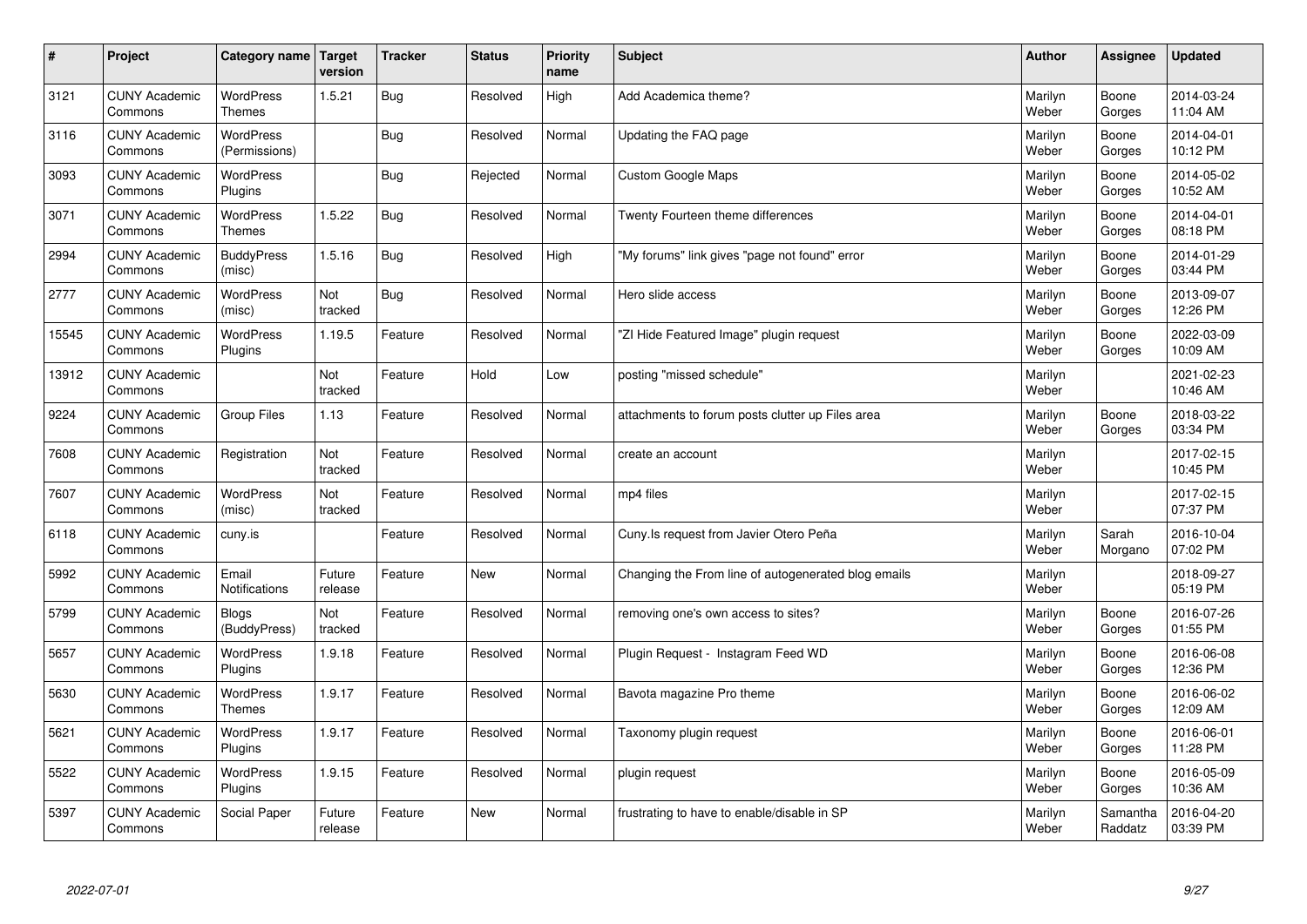| $\sharp$ | Project                         | Category name               | Target<br>version | <b>Tracker</b> | <b>Status</b>        | <b>Priority</b><br>name | <b>Subject</b>                                                                                                                                  | <b>Author</b>    | Assignee              | <b>Updated</b>         |
|----------|---------------------------------|-----------------------------|-------------------|----------------|----------------------|-------------------------|-------------------------------------------------------------------------------------------------------------------------------------------------|------------------|-----------------------|------------------------|
| 5345     | <b>CUNY Academic</b><br>Commons | Social Paper                | 1.9.17            | Feature        | Rejected             | Normal                  | Plus symbol problem in SP                                                                                                                       | Marilyn<br>Weber | Christian<br>Wach     | 2016-05-27<br>04:26 AM |
| 5302     | <b>CUNY Academic</b><br>Commons | <b>WordPress</b><br>Plugins | 1.9.10            | Feature        | Resolved             | Normal                  | request for WP Gallery Custom Links plug-in                                                                                                     | Marilyn<br>Weber | Boone<br>Gorges       | 2016-03-11<br>09:20 PM |
| 5205     | <b>CUNY Academic</b><br>Commons | Social Paper                | Future<br>release | Feature        | <b>New</b>           | Normal                  | Social Paper folders                                                                                                                            | Marilyn<br>Weber |                       | 2016-02-11<br>10:24 PM |
| 5199     | <b>CUNY Academic</b><br>Commons | Social Paper                | Future<br>release | Feature        | <b>New</b>           | Normal                  | add tables to the SP editor                                                                                                                     | Marilyn<br>Weber |                       | 2016-10-24<br>11:27 AM |
| 5072     | <b>CUNY Academic</b><br>Commons |                             |                   | Feature        | Duplicate            | Normal                  | redirect shortcode handler                                                                                                                      | Marilyn<br>Weber | Boone<br>Gorges       | 2016-01-07<br>12:34 PM |
| 5058     | <b>CUNY Academic</b><br>Commons | Social Paper                | Future<br>release | Feature        | <b>New</b>           | Low                     | Can there be a clearer signal that even when comments have already<br>been made you add comments by clicking on the side? (SP suggestion<br>#5) | Marilyn<br>Weber | Samantha<br>Raddatz   | 2016-02-11<br>10:24 PM |
| 5053     | <b>CUNY Academic</b><br>Commons | Social Paper                | Future<br>release | Feature        | New                  | Low                     | Scrollable menu to add readers (SP suggestion #4)                                                                                               | Marilyn<br>Weber | Samantha<br>Raddatz   | 2016-04-21<br>05:21 PM |
| 5052     | <b>CUNY Academic</b><br>Commons | Social Paper                | Future<br>release | Feature        | New                  | Low                     | Sentence by sentence or line by line comments (SP suggestion #3)                                                                                | Marilyn<br>Weber | Boone<br>Gorges       | 2016-02-11<br>10:24 PM |
| 5051     | <b>CUNY Academic</b><br>Commons | Social Paper                |                   | Feature        | Rejected             | Low                     | Visual cues for comments (SP suggestion #2)                                                                                                     | Marilyn<br>Weber | Samantha<br>Raddatz   | 2016-02-10<br>10:01 AM |
| 5050     | <b>CUNY Academic</b><br>Commons | Social Paper                | Future<br>release | Feature        | <b>New</b>           | Low                     | Making comments visible in SP editing mode (SP suggestion #1)                                                                                   | Marilyn<br>Weber | Samantha<br>Raddatz   | 2019-09-17<br>11:10 PM |
| 5036     | <b>CUNY Academic</b><br>Commons | WordPress<br>Plugins        | 1.9.1.1           | Feature        | Resolved             | Normal                  | Embeds request                                                                                                                                  | Marilyn<br>Weber | Boone<br>Gorges       | 2015-12-18<br>10:12 PM |
| 4997     | <b>CUNY Academic</b><br>Commons | <b>WordPress</b><br>Plugins | 1.9.4             | Feature        | Resolved             | Normal                  | ability to embed maps from StoryMapJS?                                                                                                          | Marilyn<br>Weber | Boone<br>Gorges       | 2016-01-07<br>12:34 PM |
| 4965     | <b>CUNY Academic</b><br>Commons | <b>WordPress</b><br>Themes  | Not<br>tracked    | Feature        | Resolved             | Normal                  | Theme requested                                                                                                                                 | Marilyn<br>Weber | Boone<br>Gorges       | 2016-02-24<br>09:46 PM |
| 4340     | <b>CUNY Academic</b><br>Commons | WordPress -<br>Media        | 1.8.14            | Feature        | Resolved             | Normal                  | embedding a video                                                                                                                               | Marilyn<br>Weber | Daniel<br>Jones       | 2015-10-20<br>12:01 AM |
| 3466     | <b>CUNY Academic</b><br>Commons | Membership                  | 1.6.16            | Feature        | Resolved             | Normal                  | restricting undergrad registration                                                                                                              | Marilyn<br>Weber | Boone<br>Gorges       | 2014-09-18<br>12:02 AM |
| 16291    | <b>CUNY Academic</b><br>Commons | Site cloning                | 2.0.2             | Support        | Resolved             | Normal                  | Images coming up blank in Media Library                                                                                                         | Marilyn<br>Weber | Raymond<br><b>Hoh</b> | 2022-06-29<br>11:31 AM |
| 16110    | <b>CUNY Academic</b><br>Commons |                             |                   | Support        | Reporter<br>Feedback | Normal                  | remove Creative Commons license from pages?                                                                                                     | Marilyn<br>Weber | Raymond<br><b>Hoh</b> | 2022-05-17<br>06:11 PM |
| 16099    | <b>CUNY Academic</b><br>Commons |                             |                   | Support        | Reporter<br>Feedback | Normal                  | request for Newsletter Glue                                                                                                                     | Marilyn<br>Weber |                       | 2022-05-13<br>12:14 PM |
| 15978    | <b>CUNY Academic</b><br>Commons | WordPress -<br>Media        | 2.0.2             | Support        | Resolved             | Normal                  | .tex files?                                                                                                                                     | Marilyn<br>Weber | Raymond<br>Hoh        | 2022-06-28<br>09:09 PM |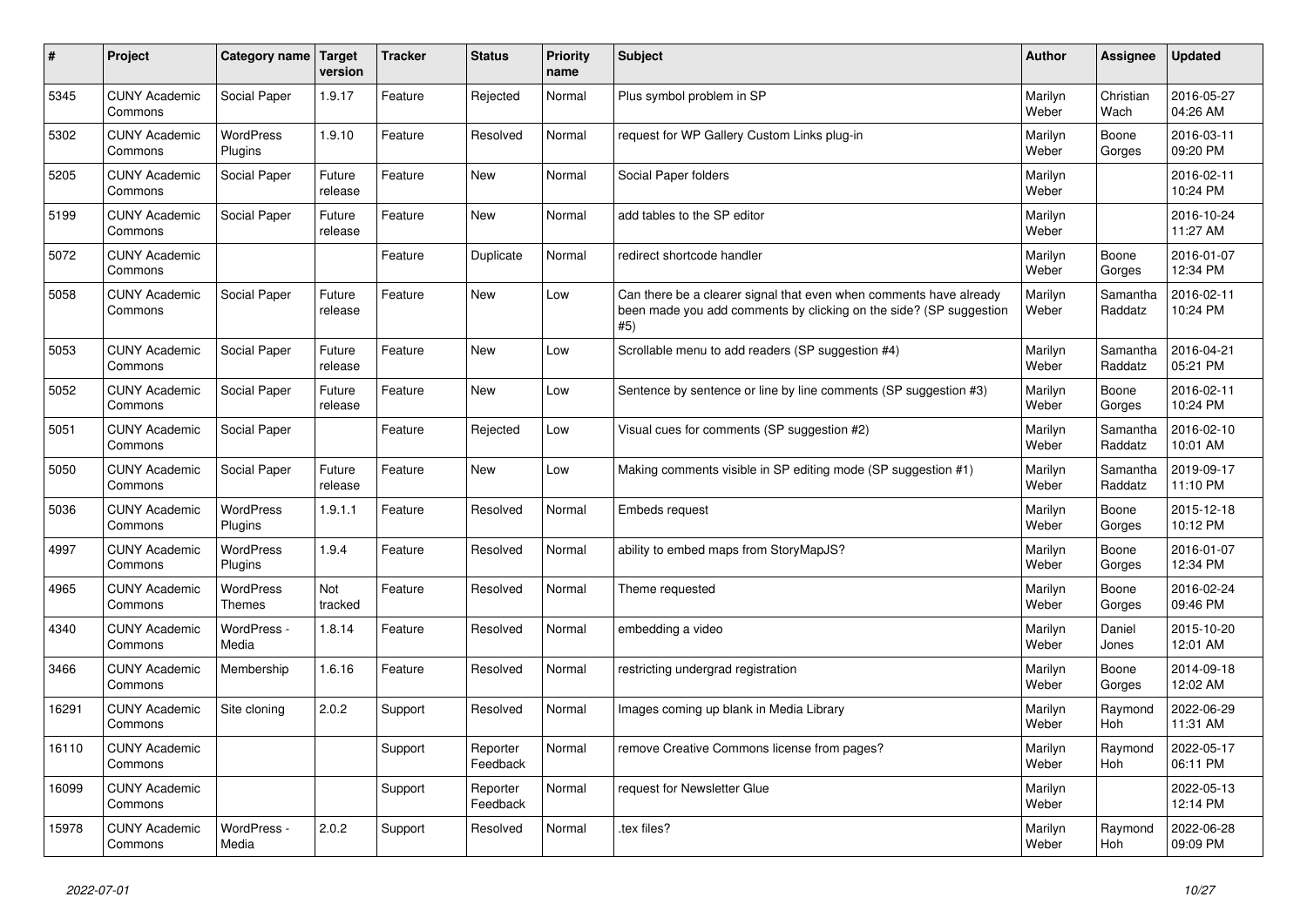| #     | Project                         | Category name   Target       | version        | <b>Tracker</b> | <b>Status</b>        | <b>Priority</b><br>name | <b>Subject</b>                                                                          | <b>Author</b>    | <b>Assignee</b> | <b>Updated</b>         |
|-------|---------------------------------|------------------------------|----------------|----------------|----------------------|-------------------------|-----------------------------------------------------------------------------------------|------------------|-----------------|------------------------|
| 15816 | <b>CUNY Academic</b><br>Commons |                              | Not<br>tracked | Support        | <b>New</b>           | Normal                  | slow loading at SPS                                                                     | Marilyn<br>Weber |                 | 2022-04-05<br>01:26 PM |
| 15686 | <b>CUNY Academic</b><br>Commons | ZenDesk                      | Not<br>tracked | Support        | Resolved             | Low                     | ZenDesk introducing "triggers"                                                          | Marilyn<br>Weber |                 | 2022-03-22<br>09:37 AM |
| 15685 | <b>CUNY Academic</b><br>Commons |                              |                | Support        | <b>New</b>           | High                    | problem with chrome?                                                                    | Marilyn<br>Weber |                 | 2022-04-25<br>03:40 PM |
| 15655 | <b>CUNY Academic</b><br>Commons |                              | 2.0.3          | Support        | Reporter<br>Feedback | Normal                  | Event Aggregator plugin?                                                                | Marilyn<br>Weber |                 | 2022-06-29<br>11:32 AM |
| 15654 | <b>CUNY Academic</b><br>Commons | <b>WordPress</b><br>Plugins  | 1.19.6         | Support        | Resolved             | Normal                  | Numerous Copies of Events showing up                                                    | Marilyn<br>Weber | Boone<br>Gorges | 2022-03-22<br>11:30 AM |
| 15610 | <b>CUNY Academic</b><br>Commons | <b>WordPress</b><br>Plugins  | Not<br>tracked | Support        | Rejected             | Normal                  | Loops & Logic plugin                                                                    | Marilyn<br>Weber | Raymond<br>Hoh  | 2022-03-19<br>11:16 AM |
| 15565 | <b>CUNY Academic</b><br>Commons |                              |                | Support        | <b>New</b>           | Normal                  | Events - send updates to an email listserv                                              | Marilyn<br>Weber |                 | 2022-03-10<br>01:06 PM |
| 15370 | <b>CUNY Academic</b><br>Commons |                              |                | Support        | Reporter<br>Feedback | Normal                  | All-in-One Event Calendar?                                                              | Marilyn<br>Weber |                 | 2022-02-17<br>11:03 AM |
| 15269 | <b>CUNY Academic</b><br>Commons | Redmine                      | Not<br>tracked | Support        | Resolved             | Normal                  | Segal Theater sites                                                                     | Marilyn<br>Weber |                 | 2022-02-07<br>04:11 PM |
| 15266 | <b>CUNY Academic</b><br>Commons |                              |                | Support        | Resolved             | Normal                  | Just an appreciation                                                                    | Marilyn<br>Weber |                 | 2022-02-07<br>10:42 AM |
| 15260 | <b>CUNY Academic</b><br>Commons |                              |                | Support        | Reporter<br>Feedback | Normal                  | Diacritical markings   European Stages                                                  | Marilyn<br>Weber |                 | 2022-02-04<br>08:16 AM |
| 15211 | <b>CUNY Academic</b><br>Commons | <b>Blogs</b><br>(BuddyPress) | 1.19.2         | Support        | Resolved             | Normal                  | No good error reporting for already-used domain name when creating a<br>site in Firefox | Marilyn<br>Weber | Boone<br>Gorges | 2022-01-25<br>11:33 AM |
| 15169 | <b>CUNY Academic</b><br>Commons |                              | 2.0.3          | Support        | Reporter<br>Feedback | Normal                  | new Prelude website zipfiles for custom theme and other files.                          | Marilyn<br>Weber |                 | 2022-06-29<br>11:32 AM |
| 15120 | <b>CUNY Academic</b><br>Commons |                              |                | Support        | Resolved             | Normal                  | embed Zoom recordings in a post?                                                        | Marilyn<br>Weber |                 | 2021-12-29<br>08:15 AM |
| 15045 | <b>CUNY Academic</b><br>Commons |                              |                | Support        | <b>New</b>           | Normal                  | no result for KCeL in the search box on the commons                                     | Marilyn<br>Weber |                 | 2021-12-10<br>11:29 AM |
| 15025 | <b>CUNY Academic</b><br>Commons |                              |                | Support        | Duplicate            | Normal                  | emails for all the papers on the commons that have been changed                         | Marilyn<br>Weber |                 | 2021-12-02<br>11:57 AM |
| 15022 | <b>CUNY Academic</b><br>Commons |                              |                | Support        | Rejected             | High                    | ArabStages                                                                              | Marilyn<br>Weber |                 | 2021-12-06<br>10:16 AM |
| 14973 | <b>CUNY Academic</b><br>Commons |                              |                | Support        | Resolved             | Normal                  | <b>Mail Poet</b>                                                                        | Marilyn<br>Weber |                 | 2021-12-06<br>10:20 AM |
| 14972 | <b>CUNY Academic</b><br>Commons |                              |                | Support        | Rejected             | Normal                  | Mailchimp plugin                                                                        | Marilyn<br>Weber |                 | 2021-11-17<br>02:13 PM |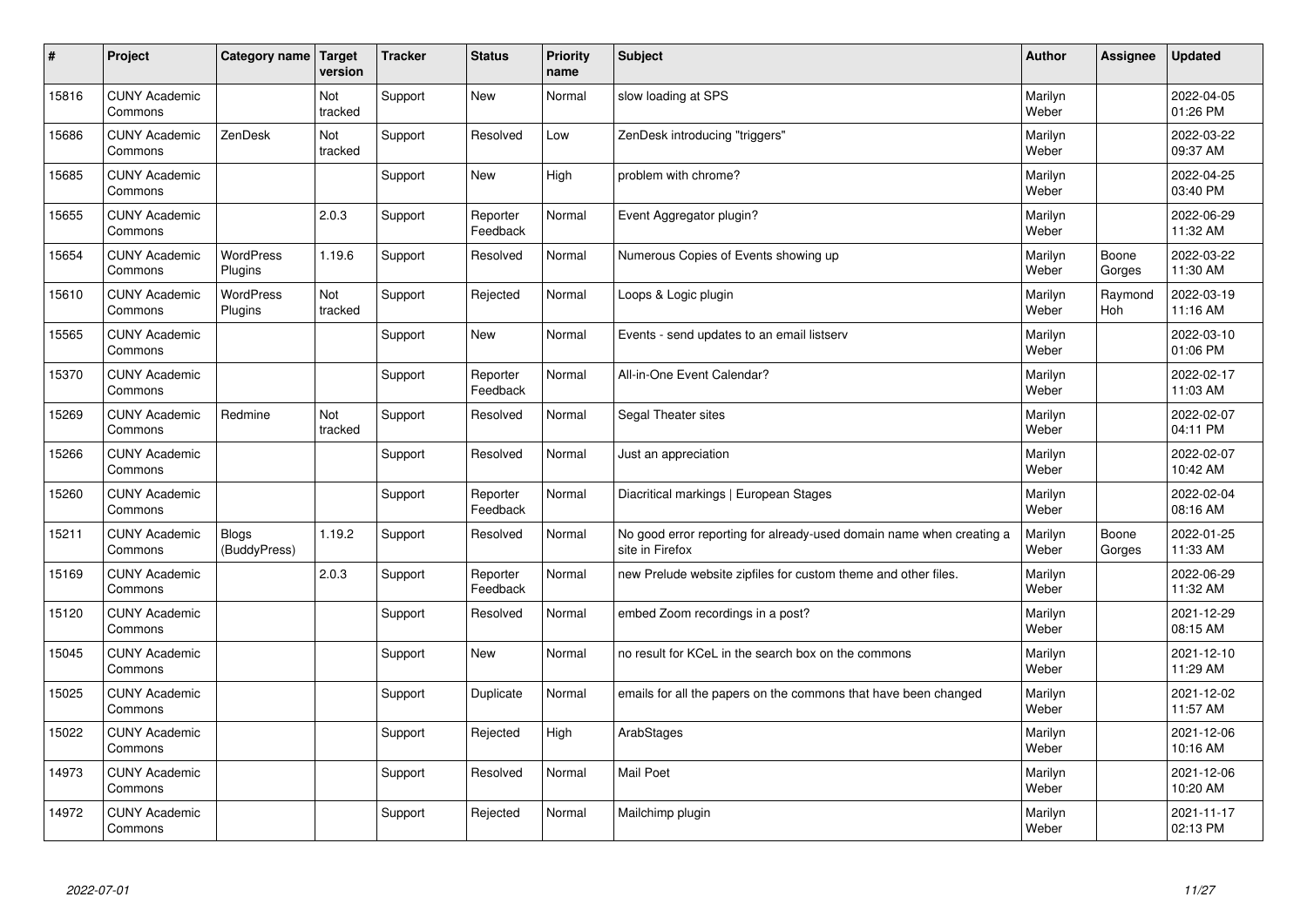| $\sharp$ | Project                         | Category name               | Target<br>version | <b>Tracker</b> | <b>Status</b>        | <b>Priority</b><br>name | <b>Subject</b>                                          | <b>Author</b>    | Assignee       | <b>Updated</b>         |
|----------|---------------------------------|-----------------------------|-------------------|----------------|----------------------|-------------------------|---------------------------------------------------------|------------------|----------------|------------------------|
| 14911    | <b>CUNY Academic</b><br>Commons | <b>WordPress</b><br>Themes  | Not<br>tracked    | Support        | <b>New</b>           | Normal                  | Twentytwentyone theme                                   | Marilyn<br>Weber |                | 2021-10-28<br>10:37 AM |
| 14900    | <b>CUNY Academic</b><br>Commons |                             | Not<br>tracked    | Support        | Reporter<br>Feedback | Normal                  | previous theme?                                         | Marilyn<br>Weber |                | 2021-10-25<br>10:31 AM |
| 14891    | <b>CUNY Academic</b><br>Commons |                             | Not<br>tracked    | Support        | Resolved             | Normal                  | changing site template after creation?                  | Marilyn<br>Weber |                | 2022-04-27<br>04:58 PM |
| 14889    | <b>CUNY Academic</b><br>Commons | Events                      | 1.19.0            | Support        | Resolved             | Normal                  | events in group - can they be edited by all admins?     | Marilyn<br>Weber | Raymond<br>Hoh | 2021-12-13<br>03:31 PM |
| 14850    | <b>CUNY Academic</b><br>Commons |                             |                   | Support        | Abandoned            | Normal                  | brooklyn waterfront site "connection not secure"        | Marilyn<br>Weber |                | 2022-04-27<br>04:56 PM |
| 14813    | <b>CUNY Academic</b><br>Commons |                             | Not<br>tracked    | Support        | Resolved             | Normal                  | raise the file size limit                               | Marilyn<br>Weber |                | 2021-09-30<br>12:02 PM |
| 14812    | <b>CUNY Academic</b><br>Commons |                             | Not<br>tracked    | Support        | Resolved             | Normal                  | Custom Sidebars and Wordpress 5.6                       | Marilyn<br>Weber |                | 2021-09-30<br>10:43 AM |
| 14799    | <b>CUNY Academic</b><br>Commons |                             | 1.18.19           | Support        | Resolved             | High                    | install the official Classic Widgets?                   | Marilyn<br>Weber |                | 2021-09-22<br>02:17 PM |
| 14784    | <b>CUNY Academic</b><br>Commons |                             |                   | Support        | Reporter<br>Feedback | Normal                  | User report of logo problem when using Customizer theme | Marilyn<br>Weber |                | 2021-09-17<br>10:25 AM |
| 14734    | <b>CUNY Academic</b><br>Commons | WordPress<br>Themes         | 1.18.18           | Support        | Resolved             | Normal                  | missing section of Sujatha Fernandes' site              | Marilyn<br>Weber | Raymond<br>Hoh | 2021-09-06<br>04:15 PM |
| 14718    | <b>CUNY Academic</b><br>Commons |                             | Not<br>tracked    | Support        | Resolved             | Normal                  | User wants to recover deleted account                   | Marilyn<br>Weber |                | 2021-08-30<br>02:46 PM |
| 14711    | <b>CUNY Academic</b><br>Commons |                             |                   | Support        | Rejected             | Normal                  | Custom Facebook Feed plugin problem                     | Marilyn<br>Weber |                | 2022-04-27<br>04:29 PM |
| 14625    | <b>CUNY Academic</b><br>Commons |                             | Not<br>tracked    | Support        | Rejected             | Normal                  | image won't appear in slideshow.                        | Marilyn<br>Weber |                | 2021-07-27<br>10:33 AM |
| 14606    | <b>CUNY Academic</b><br>Commons | <b>WordPress</b><br>(misc)  | Not<br>tracked    | Support        | Rejected             | Normal                  | calendar wrong month                                    | Marilyn<br>Weber |                | 2021-07-23<br>12:11 PM |
| 14594    | <b>CUNY Academic</b><br>Commons |                             | Not<br>tracked    | Support        | Resolved             | Normal                  | Administration email verification?                      | Marilyn<br>Weber |                | 2021-07-12<br>11:40 AM |
| 14534    | <b>CUNY Academic</b><br>Commons | <b>WordPress</b><br>Plugins | 1.18.12           | Support        | Resolved             | Normal                  | Share This Image plugin?                                | Marilyn<br>Weber |                | 2021-06-08<br>11:50 AM |
| 14404    | <b>CUNY Academic</b><br>Commons |                             | Not<br>tracked    | Support        | Resolved             | Normal                  | blocked IP of user?                                     | Marilyn<br>Weber |                | 2021-05-10<br>01:00 PM |
| 14398    | <b>CUNY Academic</b><br>Commons |                             | Not<br>tracked    | Support        | Reporter<br>Feedback | Normal                  | Events plug-in notification problem                     | Marilyn<br>Weber |                | 2021-05-11<br>11:21 AM |
| 14389    | <b>CUNY Academic</b><br>Commons |                             |                   | Support        | Abandoned            | Normal                  | WebflowIO?                                              | Marilyn<br>Weber |                | 2021-09-14<br>10:45 AM |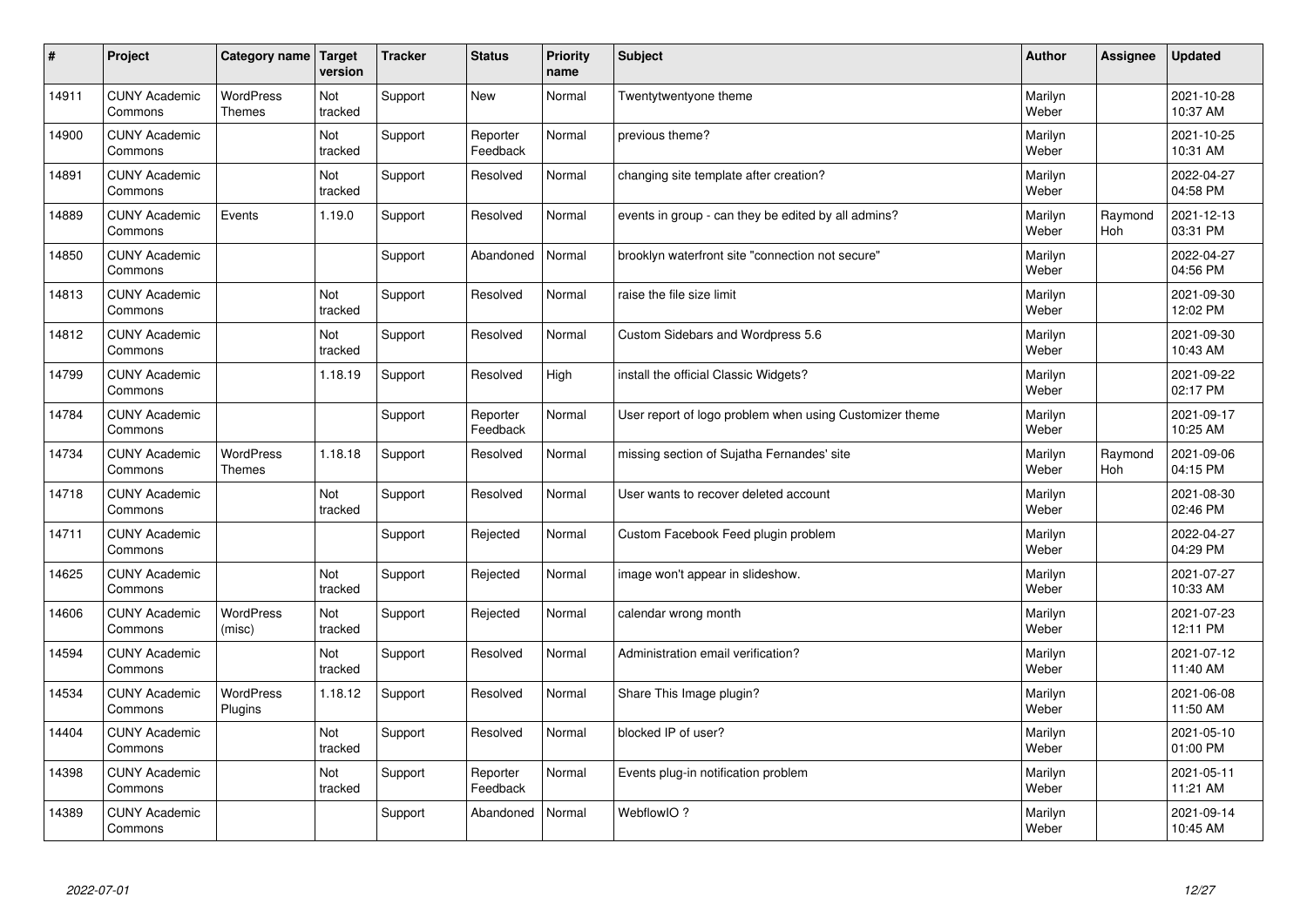| #     | Project                         | Category name   Target            | version        | <b>Tracker</b> | <b>Status</b>        | <b>Priority</b><br>name | <b>Subject</b>                               | <b>Author</b>    | Assignee              | <b>Updated</b>         |
|-------|---------------------------------|-----------------------------------|----------------|----------------|----------------------|-------------------------|----------------------------------------------|------------------|-----------------------|------------------------|
| 14378 | <b>CUNY Academic</b><br>Commons |                                   | Not<br>tracked | Support        | Resolved             | Normal                  | <b>PPTX</b> files unfetchable                | Marilyn<br>Weber |                       | 2021-05-11<br>11:25 AM |
| 14369 | <b>CUNY Academic</b><br>Commons | WordPress -<br>Media              | Not<br>tracked | Support        | Resolved             | Normal                  | renewed problem with ppsx files              | Marilyn<br>Weber |                       | 2021-04-27<br>12:44 PM |
| 14360 | <b>CUNY Academic</b><br>Commons |                                   |                | Support        | Rejected             | Normal                  | danielgerouldarchives.org?                   | Marilyn<br>Weber |                       | 2021-04-27<br>10:42 AM |
| 14344 | <b>CUNY Academic</b><br>Commons | Domain<br>Mapping                 | Not<br>tracked | Support        | Resolved             | Normal                  | arabstages.org site down                     | Marilyn<br>Weber | Raymond<br>Hoh        | 2021-04-19<br>01:42 PM |
| 14270 | <b>CUNY Academic</b><br>Commons | <b>WordPress</b><br><b>Themes</b> | 1.18.8         | Support        | Resolved             | Normal                  | grid theme?                                  | Marilyn<br>Weber |                       | 2021-04-13<br>11:20 AM |
| 14265 | <b>CUNY Academic</b><br>Commons | <b>WordPress</b><br>Plugins       | 1.18.10        | Support        | Resolved             | Normal                  | separate the tag cloud in the blog sidebar   | Marilyn<br>Weber | Boone<br>Gorges       | 2021-05-12<br>05:19 PM |
| 14246 | <b>CUNY Academic</b><br>Commons |                                   | 1.18.8         | Support        | Resolved             | Normal                  | 'Weekly jQuery Migrate Status Update"        | Marilyn<br>Weber |                       | 2021-04-13<br>11:08 AM |
| 14242 | <b>CUNY Academic</b><br>Commons |                                   |                | Support        | Resolved             | Normal                  | LAILAC site missing content                  | Marilyn<br>Weber |                       | 2021-03-27<br>08:40 AM |
| 14148 | <b>CUNY Academic</b><br>Commons |                                   |                | Support        | Abandoned            | Normal                  | post notification problem                    | Marilyn<br>Weber |                       | 2021-09-14<br>10:43 AM |
| 14129 | <b>CUNY Academic</b><br>Commons | Onboarding                        | 1.18.6         | Support        | Resolved             | Normal                  | can only see some invites sent               | Marilyn<br>Weber | Raymond<br><b>Hoh</b> | 2021-04-09<br>09:00 AM |
| 14077 | <b>CUNY Academic</b><br>Commons | <b>WordPress</b><br>Plugins       | 1.18.7         | Support        | Resolved             | Normal                  | Elementor Pro plugin for the slider          | Marilyn<br>Weber | Raymond<br><b>Hoh</b> | 2021-03-23<br>11:43 AM |
| 14074 | <b>CUNY Academic</b><br>Commons | <b>WordPress</b><br>(misc)        | Not<br>tracked | Support        | Reporter<br>Feedback | Normal                  | page password protection problem             | Marilyn<br>Weber |                       | 2021-03-02<br>11:03 AM |
| 14016 | <b>CUNY Academic</b><br>Commons |                                   |                | Support        | Rejected             | Normal                  | PDFs not downloading                         | Marilyn<br>Weber |                       | 2021-02-22<br>11:00 AM |
| 14012 | <b>CUNY Academic</b><br>Commons | WordPress<br>Plugins              | 1.18.5         | Support        | Resolved             | Normal                  | Open External Links in a New Window plugin?  | Marilyn<br>Weber | Boone<br>Gorges       | 2021-03-02<br>02:07 PM |
| 13975 | <b>CUNY Academic</b><br>Commons | Social Paper                      | Not<br>tracked | Support        | Reporter<br>Feedback | Normal                  | can't approve comments on Social Paper paper | Marilyn<br>Weber |                       | 2021-02-12<br>09:33 AM |
| 13958 | <b>CUNY Academic</b><br>Commons |                                   | 1.18.4         | Support        | Resolved             | Normal                  | calendar widget problem                      | Marilyn<br>Weber |                       | 2021-02-09<br>11:05 AM |
| 13944 | <b>CUNY Academic</b><br>Commons | WordPress<br>Plugins              | 1.18.4         | Support        | Resolved             | Normal                  | 3D FlipBook request                          | Marilyn<br>Weber |                       | 2021-02-09<br>11:05 AM |
| 13935 | <b>CUNY Academic</b><br>Commons | <b>WordPress</b><br>Plugins       | 1.18.4         | Support        | Resolved             | Low                     | Add Users sidebar widget not working         | Marilyn<br>Weber |                       | 2021-02-09<br>11:05 AM |
| 13929 | <b>CUNY Academic</b><br>Commons |                                   | 1.18.4         | Support        | Resolved             | Normal                  | update error message                         | Marilyn<br>Weber | Boone<br>Gorges       | 2021-02-09<br>11:05 AM |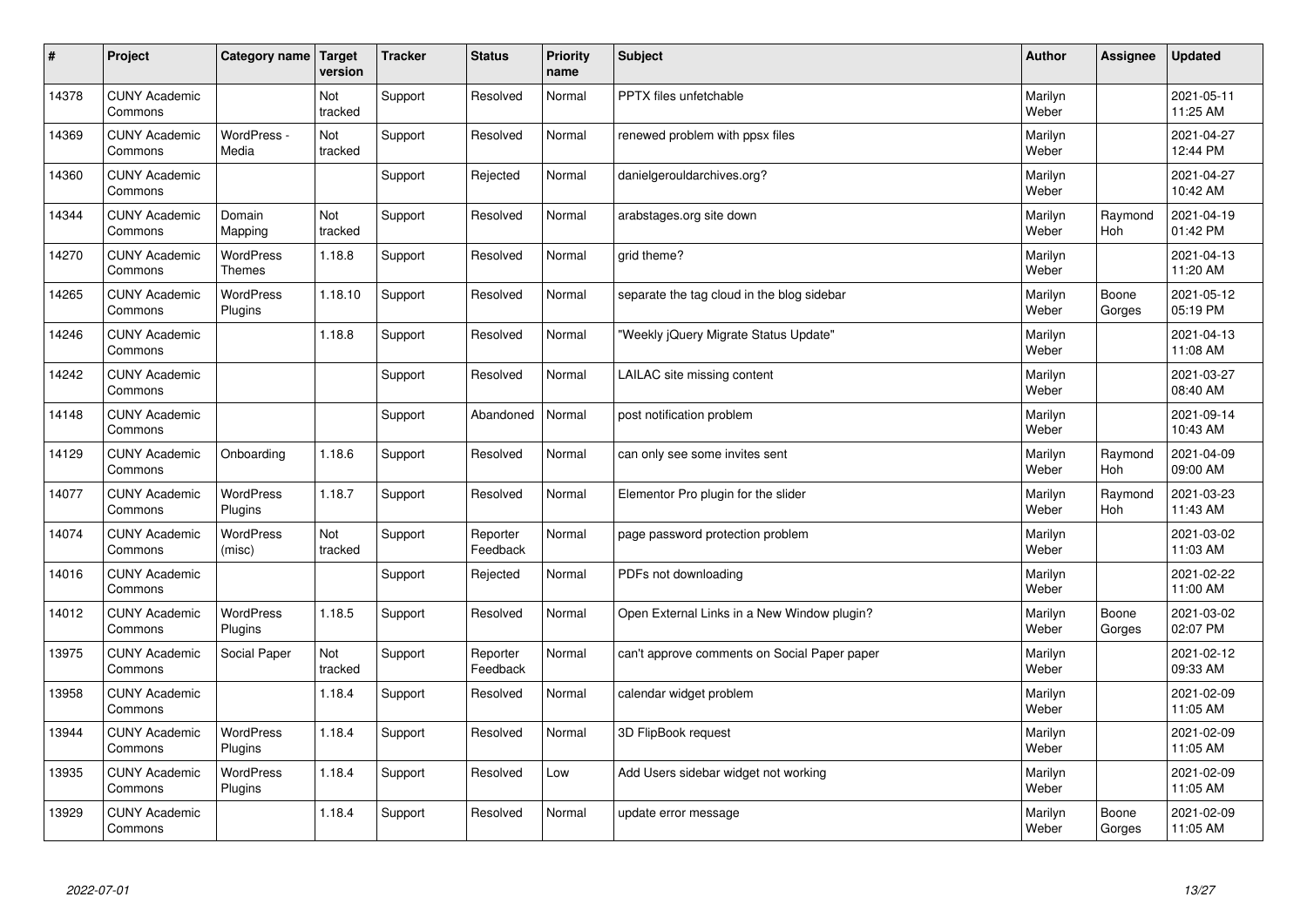| $\sharp$ | Project                         | Category name   Target      | version        | <b>Tracker</b> | <b>Status</b> | <b>Priority</b><br>name | <b>Subject</b>                                                                        | <b>Author</b>    | <b>Assignee</b>       | <b>Updated</b>         |
|----------|---------------------------------|-----------------------------|----------------|----------------|---------------|-------------------------|---------------------------------------------------------------------------------------|------------------|-----------------------|------------------------|
| 13918    | <b>CUNY Academic</b><br>Commons |                             | Not<br>tracked | Support        | Rejected      | Normal                  | MailPoet Newsletters Premium plugin                                                   | Marilyn<br>Weber |                       | 2021-02-09<br>11:01 AM |
| 13916    | <b>CUNY Academic</b><br>Commons |                             |                | Support        | Rejected      | Normal                  | <b>Custom Sidebars</b>                                                                | Marilyn<br>Weber |                       | 2021-02-23<br>10:45 AM |
| 13878    | <b>CUNY Academic</b><br>Commons | Group cloning               | 1.18.4         | Support        | Resolved      | High                    | When creating Group + Site and choosing 'Clone existing', cannot<br>advance to step 2 | Marilyn<br>Weber | Jeremy<br>Felt        | 2021-02-02<br>11:02 AM |
| 13846    | <b>CUNY Academic</b><br>Commons | <b>WordPress</b><br>Plugins | 1.18.3         | Support        | Resolved      | Normal                  | Yoast SEO plugin problem                                                              | Marilyn<br>Weber |                       | 2021-01-19<br>05:34 PM |
| 13841    | <b>CUNY Academic</b><br>Commons | <b>WordPress</b><br>Plugins | 1.18.3         | Support        | Resolved      | Normal                  | Folders plugin request                                                                | Marilyn<br>Weber | Boone<br>Gorges       | 2021-01-26<br>04:43 PM |
| 13826    | <b>CUNY Academic</b><br>Commons |                             |                | Support        | Resolved      | Normal                  | January 14th                                                                          | Marilyn<br>Weber |                       | 2021-01-26<br>04:26 PM |
| 13783    | <b>CUNY Academic</b><br>Commons |                             | 1.18.2         | Support        | Resolved      | Normal                  | new CUNY OneSearch url                                                                | Marilyn<br>Weber |                       | 2021-01-14<br>04:53 PM |
| 13741    | <b>CUNY Academic</b><br>Commons | WordPress<br>Plugins        | 1.18.3         | Support        | Resolved      | Normal                  | Ensemble Video Plugin                                                                 | Marilyn<br>Weber |                       | 2021-01-26<br>04:43 PM |
| 13738    | <b>CUNY Academic</b><br>Commons |                             | 1.18.1         | Support        | Resolved      | Normal                  | theme requests from a non-CUY person                                                  | Marilyn<br>Weber |                       | 2020-12-23<br>11:34 AM |
| 13710    | <b>CUNY Academic</b><br>Commons |                             | Not<br>tracked | Support        | Resolved      | Normal                  | small change to Hosting Partner Handbook                                              | Marilyn<br>Weber |                       | 2020-12-16<br>04:29 PM |
| 13699    | <b>CUNY Academic</b><br>Commons |                             | Not<br>tracked | Support        | Resolved      | Normal                  | Martin Segal Center site down                                                         | Marilyn<br>Weber | Raymond<br>Hoh        | 2020-12-22<br>03:03 PM |
| 13641    | <b>CUNY Academic</b><br>Commons |                             | 1.18.2         | Support        | Resolved      | Normal                  | follow up to migration request                                                        | Marilyn<br>Weber | Boone<br>Gorges       | 2021-01-12<br>10:59 AM |
| 13637    | <b>CUNY Academic</b><br>Commons |                             |                | Support        | Abandoned     | Normal                  | All-in-One Migration plugin request                                                   | Marilyn<br>Weber |                       | 2020-12-08<br>10:46 AM |
| 13596    | <b>CUNY Academic</b><br>Commons |                             |                | Support        | Abandoned     | Normal                  | invited as Author but show as Contributor                                             | Marilyn<br>Weber |                       | 2021-09-14<br>10:41 AM |
| 13584    | <b>CUNY Academic</b><br>Commons |                             |                | Support        | Abandoned     | Normal                  | Graphy theme question                                                                 | Marilyn<br>Weber |                       | 2021-09-14<br>10:41 AM |
| 13541    | <b>CUNY Academic</b><br>Commons |                             | Not<br>tracked | Support        | Resolved      | Normal                  | add a page template to OER site.                                                      | Marilyn<br>Weber |                       | 2020-11-11<br>11:12 AM |
| 13521    | <b>CUNY Academic</b><br>Commons | Onboarding                  | 1.17.7         | Support        | Resolved      | Normal                  | sent invitations page                                                                 | Marilyn<br>Weber | Raymond<br><b>Hoh</b> | 2020-11-10<br>10:31 AM |
| 13512    | <b>CUNY Academic</b><br>Commons | WordPress<br><b>Themes</b>  | 1.17.7         | Support        | Resolved      | Normal                  | theme update                                                                          | Marilyn<br>Weber |                       | 2020-11-16<br>04:46 PM |
| 13441    | <b>CUNY Academic</b><br>Commons |                             | 1.17.5         | Support        | Resolved      | Normal                  | ongoing user problems with daily digests                                              | Marilyn<br>Weber |                       | 2020-10-13<br>10:02 AM |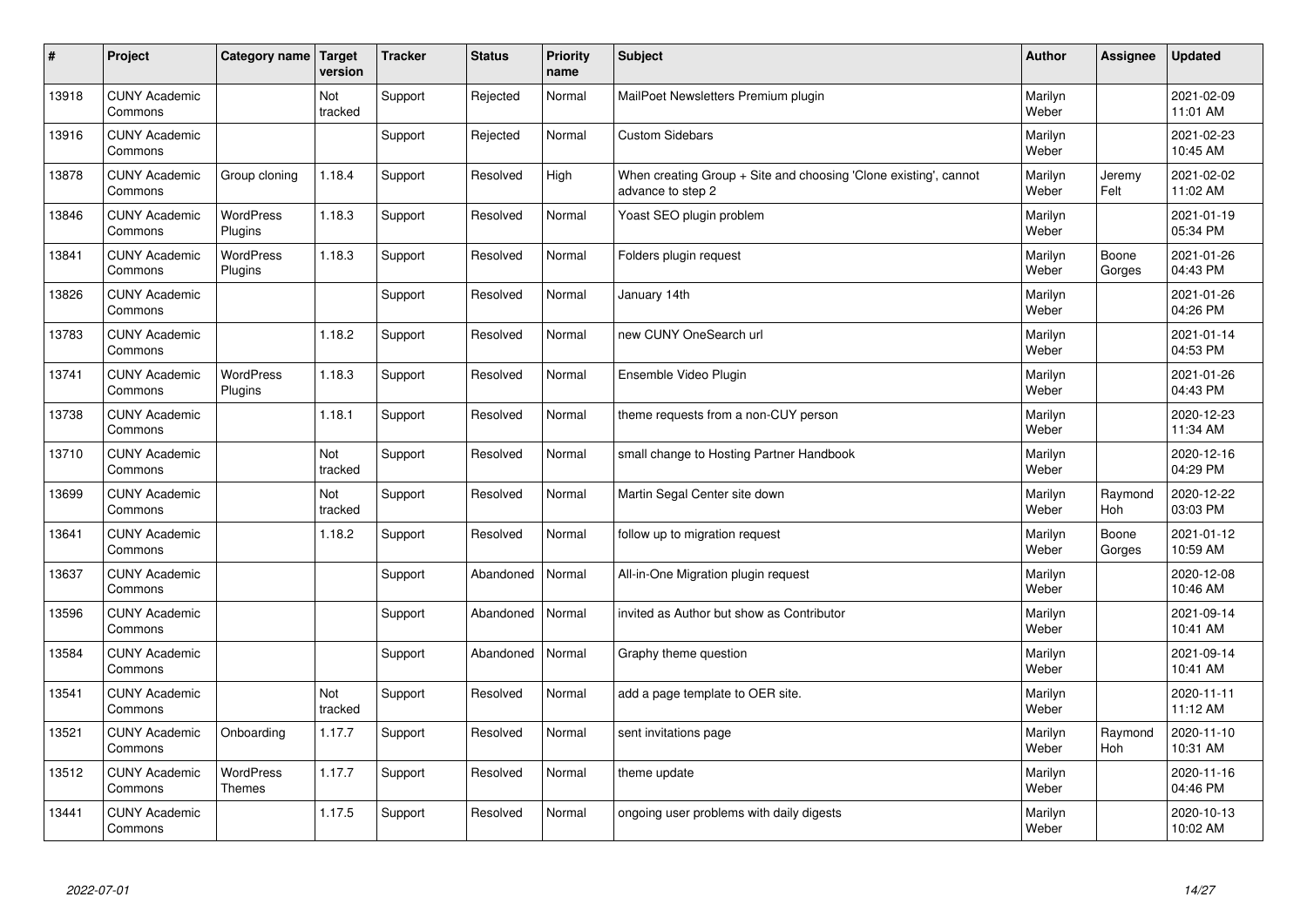| $\sharp$ | Project                         | Category name   Target            | version        | <b>Tracker</b> | <b>Status</b>        | <b>Priority</b><br>name | <b>Subject</b>                            | <b>Author</b>    | Assignee              | Updated                |
|----------|---------------------------------|-----------------------------------|----------------|----------------|----------------------|-------------------------|-------------------------------------------|------------------|-----------------------|------------------------|
| 13295    | <b>CUNY Academic</b><br>Commons |                                   | Not<br>tracked | Support        | Resolved             | Normal                  | can't find new user                       | Marilyn<br>Weber |                       | 2020-09-08<br>10:18 AM |
| 13288    | <b>CUNY Academic</b><br>Commons |                                   |                | Support        | Abandoned            | Normal                  | log in problems on iPhone 6               | Marilyn<br>Weber |                       | 2020-10-27<br>10:26 AM |
| 13286    | <b>CUNY Academic</b><br>Commons |                                   | Not<br>tracked | Support        | <b>New</b>           | Normal                  | problem connecting with WordPress app     | Marilyn<br>Weber | Raymond<br><b>Hoh</b> | 2020-09-08<br>11:16 AM |
| 13255    | <b>CUNY Academic</b><br>Commons |                                   | Not<br>tracked | Support        | Reporter<br>Feedback | Normal                  | Accessibility problems                    | Marilyn<br>Weber |                       | 2020-09-01<br>05:48 PM |
| 13238    | <b>CUNY Academic</b><br>Commons | WordPress -<br>Media              | 1.17.3         | Support        | Resolved             | Normal                  | allow ppsx file?                          | Marilyn<br>Weber | Raymond<br>Hoh        | 2020-09-10<br>11:46 AM |
| 13217    | <b>CUNY Academic</b><br>Commons |                                   |                | Support        | Rejected             | Normal                  | upload recordings of our past webinars?   | Marilyn<br>Weber |                       | 2020-08-25<br>07:56 AM |
| 13201    | <b>CUNY Academic</b><br>Commons |                                   |                | Support        | Rejected             | Low                     | PDF embedder                              | Marilyn<br>Weber |                       | 2020-09-29<br>11:37 AM |
| 13185    | <b>CUNY Academic</b><br>Commons | <b>WordPress</b><br><b>Themes</b> | 1.17.2         | Support        | Resolved             | Normal                  | Less theme?                               | Marilyn<br>Weber |                       | 2020-08-25<br>11:26 AM |
| 13184    | <b>CUNY Academic</b><br>Commons | <b>WordPress</b><br>Plugins       | 1.17.2         | Support        | Resolved             | Normal                  | google translate plugin                   | Marilyn<br>Weber |                       | 2020-08-25<br>11:36 AM |
| 13173    | <b>CUNY Academic</b><br>Commons | Group Library                     | 1.17.1         | Support        | Resolved             | High                    | all uploads to the library are silent     | Marilyn<br>Weber |                       | 2020-08-10<br>04:12 PM |
| 13169    | <b>CUNY Academic</b><br>Commons |                                   | 1.17.4         | Support        | Rejected             | Normal                  | footer logo image has no alt-text         | Marilyn<br>Weber |                       | 2020-09-22<br>10:18 AM |
| 13160    | <b>CUNY Academic</b><br>Commons |                                   |                | Support        | Rejected             | Normal                  | site not working on iphone                | Marilyn<br>Weber |                       | 2020-08-25<br>10:58 AM |
| 13159    | <b>CUNY Academic</b><br>Commons | Group Library                     | Not<br>tracked | Support        | Resolved             | Normal                  | changing folder names?                    | Marilyn<br>Weber | Boone<br>Gorges       | 2020-08-27<br>08:59 AM |
| 13138    | <b>CUNY Academic</b><br>Commons | Group Library                     | Not<br>tracked | Support        | Resolved             | Normal                  | moving Library contents for Steve Brier   | Marilyn<br>Weber |                       | 2020-08-03<br>04:00 PM |
| 13134    | <b>CUNY Academic</b><br>Commons | Site cloning                      | 1.17.1         | Support        | Resolved             | Normal                  | New site (a clone) point to old dashboard | Marilyn<br>Weber |                       | 2020-08-12<br>03:22 PM |
| 13121    | <b>CUNY Academic</b><br>Commons |                                   |                | Support        | Rejected             | Normal                  | embed a DropBox Paper file                | Marilyn<br>Weber |                       | 2020-08-25<br>10:56 AM |
| 13116    | <b>CUNY Academic</b><br>Commons | ZenDesk                           | 1.17.1         | Support        | Resolved             | Normal                  | support/send us a message link obscured   | Marilyn<br>Weber | Raymond<br>Hoh        | 2020-07-29<br>09:33 PM |
| 13091    | <b>CUNY Academic</b><br>Commons |                                   | 1.17.0         | Support        | Resolved             | Normal                  | problem with latex (math equations)       | Marilyn<br>Weber |                       | 2020-07-28<br>11:09 AM |
| 13085    | <b>CUNY Academic</b><br>Commons | Domain<br>Mapping                 | Not<br>tracked | Support        | Resolved             | Normal                  | domain mapping request                    | Marilyn<br>Weber | <b>Matt Gold</b>      | 2020-07-28<br>03:33 PM |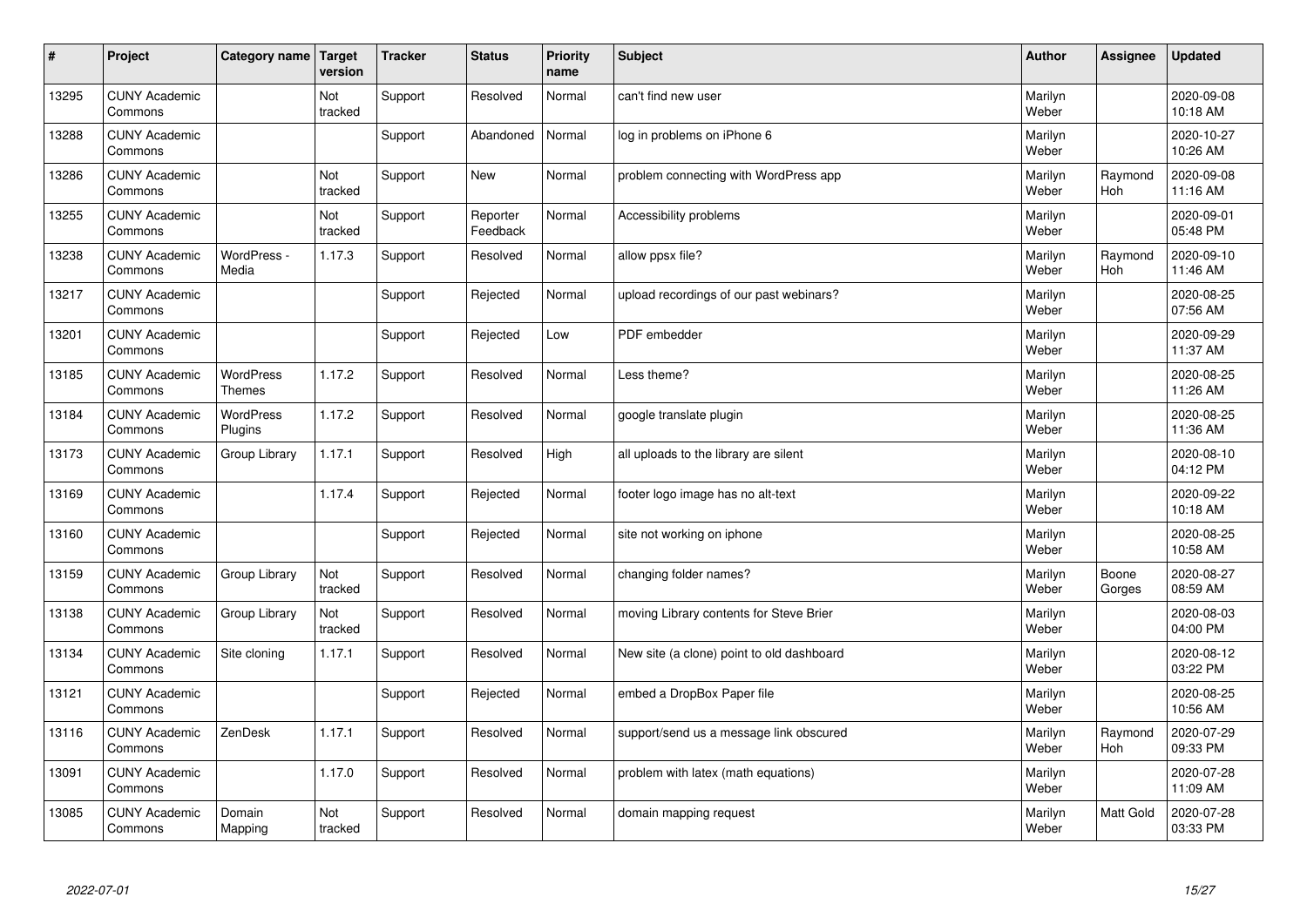| #     | Project                         | Category name   Target      | version        | <b>Tracker</b> | <b>Status</b>        | <b>Priority</b><br>name | <b>Subject</b>                                                                 | <b>Author</b>    | Assignee              | <b>Updated</b>         |
|-------|---------------------------------|-----------------------------|----------------|----------------|----------------------|-------------------------|--------------------------------------------------------------------------------|------------------|-----------------------|------------------------|
| 13065 | <b>CUNY Academic</b><br>Commons |                             | Not<br>tracked | Support        | Resolved             | Normal                  | can't invite new user to group                                                 | Marilyn<br>Weber |                       | 2020-07-22<br>04:24 PM |
| 13034 | <b>CUNY Academic</b><br>Commons |                             | Not<br>tracked | Support        | Reporter<br>Feedback | Normal                  | a site is asking people to join the Commons to get a download                  | Marilyn<br>Weber |                       | 2020-07-12<br>07:23 AM |
| 13016 | <b>CUNY Academic</b><br>Commons | Shortcodes and<br>embeds    | 1.16.15        | Support        | Resolved             | Normal                  | possible to run code examples, like in Jupyter Notebooks?                      | Marilyn<br>Weber |                       | 2020-07-16<br>11:52 AM |
| 13012 | <b>CUNY Academic</b><br>Commons | <b>WordPress</b><br>(misc)  |                | Support        | Rejected             | Normal                  | icon image associated with the teaching template's Creative Commons<br>License | Marilyn<br>Weber | Raymond<br>Hoh        | 2020-08-25<br>10:56 AM |
| 12999 | <b>CUNY Academic</b><br>Commons |                             | 1.18.1         | Support        | Resolved             | Normal                  | request for Dentist theme                                                      | Marilyn<br>Weber | Boone<br>Gorges       | 2020-12-22<br>03:31 PM |
| 12986 | <b>CUNY Academic</b><br>Commons |                             |                | Support        | Rejected             | Normal                  | Someone is trying to create accounts using random CUNY entity emails           | Marilyn<br>Weber |                       | 2020-07-02<br>09:47 PM |
| 12960 | <b>CUNY Academic</b><br>Commons |                             | 1.16.14        | Support        | Resolved             | Normal                  | mutiple plugin in requests                                                     | Marilyn<br>Weber | Boone<br>Gorges       | 2020-06-23<br>10:53 AM |
| 12905 | <b>CUNY Academic</b><br>Commons |                             | 1.16.14        | Support        | Resolved             | Normal                  | trouble embedding a flipbook from Flipsnack                                    | Marilyn<br>Weber | Boone<br>Gorges       | 2020-06-23<br>10:53 AM |
| 12861 | <b>CUNY Academic</b><br>Commons |                             |                | Support        | Resolved             | Normal                  | trouble with YouTube                                                           | Marilyn<br>Weber | Raymond<br>Hoh        | 2020-06-09<br>11:16 AM |
| 12777 | <b>CUNY Academic</b><br>Commons |                             | 1.16.14        | Support        | Resolved             | Normal                  | request to include custom javascript into a Commons-hosted site                | Marilyn<br>Weber |                       | 2020-06-16<br>04:03 PM |
| 12741 | <b>CUNY Academic</b><br>Commons | <b>WordPress</b><br>Plugins | Not<br>tracked | Support        | Reporter<br>Feedback | Normal                  | <b>Tableau Public Viz Block</b>                                                | Marilyn<br>Weber | Raymond<br><b>Hoh</b> | 2020-05-12<br>11:00 AM |
| 12676 | <b>CUNY Academic</b><br>Commons | <b>WordPress</b><br>Plugins | 1.16.10        | Support        | Resolved             | Normal                  | request for Require Post Category plug-in                                      | Marilyn<br>Weber |                       | 2020-04-28<br>11:03 AM |
| 12543 | <b>CUNY Academic</b><br>Commons | <b>Public Portfolio</b>     | Not<br>tracked | Support        | Resolved             | Normal                  | User cannot find profile edit button                                           | Marilyn<br>Weber | scott voth            | 2020-03-22<br>02:49 PM |
| 12515 | <b>CUNY Academic</b><br>Commons | cuny.is                     | 1.16.7         | Support        | Resolved             | Normal                  | AJAX actions on cuny is admin page are failing                                 | Marilyn<br>Weber |                       | 2020-03-10<br>11:57 AM |
| 12427 | <b>CUNY Academic</b><br>Commons |                             | Not<br>tracked | Support        | Resolved             | Normal                  | organizing PDF on a site?                                                      | Marilyn<br>Weber | scott voth            | 2020-03-10<br>11:11 AM |
| 12395 | <b>CUNY Academic</b><br>Commons | Spam/Spam<br>Prevention     | Not<br>tracked | Support        | Resolved             | Normal                  | comments again being blocked                                                   | Marilyn<br>Weber | Raymond<br><b>Hoh</b> | 2020-03-10<br>11:13 AM |
| 12393 | <b>CUNY Academic</b><br>Commons | WordPress<br>(misc)         |                | Support        | Resolved             | High                    | size limit for files                                                           | Marilyn<br>Weber |                       | 2020-02-18<br>10:13 AM |
| 12382 | <b>CUNY Academic</b><br>Commons | Membership                  | Not<br>tracked | Support        | <b>New</b>           | Normal                  | Email request change                                                           | Marilyn<br>Weber | Marilyn<br>Weber      | 2020-02-06<br>12:56 PM |
| 12352 | <b>CUNY Academic</b><br>Commons |                             | Not<br>tracked | Support        | <b>New</b>           | Normal                  | 'posts list" page builder block option                                         | Marilyn<br>Weber |                       | 2020-02-03<br>01:29 PM |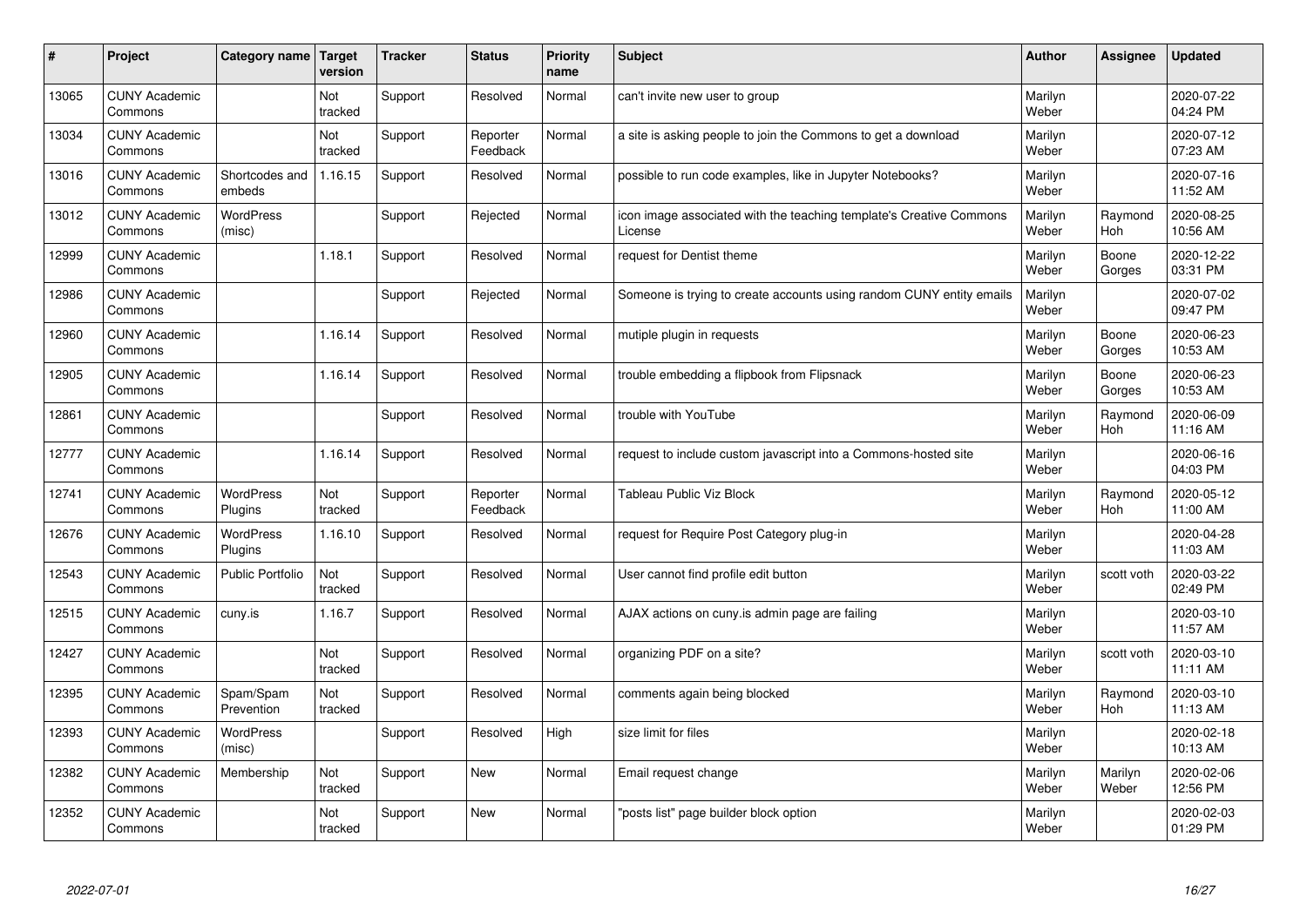| #     | Project                         | Category name   Target            | version        | <b>Tracker</b> | <b>Status</b>        | <b>Priority</b><br>name | <b>Subject</b>                                                                       | <b>Author</b>    | Assignee         | <b>Updated</b>         |
|-------|---------------------------------|-----------------------------------|----------------|----------------|----------------------|-------------------------|--------------------------------------------------------------------------------------|------------------|------------------|------------------------|
| 12350 | <b>CUNY Academic</b><br>Commons | Blogs<br>(BuddyPress)             | Not<br>tracked | Support        | Reporter<br>Feedback | Normal                  | URL creation problem                                                                 | Marilyn<br>Weber |                  | 2020-02-03<br>11:27 AM |
| 12346 | <b>CUNY Academic</b><br>Commons | Redmine                           |                | Support        | Resolved             | Normal                  | another Redmine request                                                              | Marilyn<br>Weber | <b>Matt Gold</b> | 2020-01-30<br>08:20 PM |
| 12334 | <b>CUNY Academic</b><br>Commons |                                   |                | Support        | Resolved             | Normal                  | request for a Redmine account                                                        | Marilyn<br>Weber | Matt Gold        | 2020-01-30<br>12:01 PM |
| 12302 | <b>CUNY Academic</b><br>Commons | <b>WordPress</b><br><b>Themes</b> | 1.16.4         | Support        | Resolved             | Normal                  | Pictorio theme request                                                               | Marilyn<br>Weber | Raymond<br>Hoh   | 2020-01-28<br>11:44 AM |
| 12205 | <b>CUNY Academic</b><br>Commons |                                   |                | Support        | Rejected             | Normal                  | possible update to the 2019 theme?                                                   | Marilyn<br>Weber |                  | 2020-01-14<br>12:08 PM |
| 12190 | <b>CUNY Academic</b><br>Commons | <b>Blogs</b><br>(BuddyPress)      | Not<br>tracked | Support        | Resolved             | Normal                  | Site avatar in directory is not what user expects                                    | Marilyn<br>Weber |                  | 2019-12-12<br>08:51 PM |
| 12176 | <b>CUNY Academic</b><br>Commons |                                   | Not<br>tracked | Support        | Resolved             | Normal                  | Mp4s?                                                                                | Marilyn<br>Weber |                  | 2019-12-05<br>11:04 AM |
| 12165 | <b>CUNY Academic</b><br>Commons | <b>BuddyPress</b><br>(misc)       | Not<br>tracked | Support        | Resolved             | Normal                  | two reports of Profile problems                                                      | Marilyn<br>Weber | Boone<br>Gorges  | 2019-12-04<br>05:06 PM |
| 12156 | <b>CUNY Academic</b><br>Commons | <b>Blogs</b><br>(BuddyPress)      | Not<br>tracked | Support        | Resolved             | Normal                  | My Sites list (Commons Profile or Sites directory) doesn't match toolbar<br>dropdown | Marilyn<br>Weber |                  | 2019-12-11<br>10:20 AM |
| 12137 | <b>CUNY Academic</b><br>Commons | WordPress<br><b>Themes</b>        | Not<br>tracked | Support        | Resolved             | Normal                  | media player problem                                                                 | Marilyn<br>Weber |                  | 2019-12-12<br>08:52 PM |
| 11977 | <b>CUNY Academic</b><br>Commons |                                   | Not<br>tracked | Support        | Resolved             | Normal                  | please remove me from many sites                                                     | Marilyn<br>Weber |                  | 2019-11-21<br>01:05 PM |
| 11976 | <b>CUNY Academic</b><br>Commons | <b>WordPress</b><br><b>Themes</b> | Not<br>tracked | Support        | Resolved             | Normal                  | ColorMag request                                                                     | Marilyn<br>Weber |                  | 2021-02-01<br>10:25 AM |
| 11961 | <b>CUNY Academic</b><br>Commons | Membership                        | Not<br>tracked | Support        | Resolved             | Normal                  | switch email for student user                                                        | Marilyn<br>Weber |                  | 2019-10-09<br>01:56 PM |
| 11922 | <b>CUNY Academic</b><br>Commons | Membership                        | Not<br>tracked | Support        | Resolved             | Normal                  | https://commons.gc.cuny.edu/members/cunyhealthequity/                                | Marilyn<br>Weber |                  | 2019-10-02<br>04:05 PM |
| 11915 | <b>CUNY Academic</b><br>Commons |                                   | Not<br>tracked | Support        | Resolved             | Normal                  | User not in list                                                                     | Marilyn<br>Weber |                  | 2019-10-28<br>10:13 AM |
| 11912 | <b>CUNY Academic</b><br>Commons |                                   |                | Support        | Resolved             | Normal                  | influence search results?                                                            | Marilyn<br>Weber |                  | 2020-02-11<br>10:51 AM |
| 11908 | <b>CUNY Academic</b><br>Commons | Spam/Spam<br>Prevention           | 1.17.7         | Support        | Resolved             | Normal                  | overeager spam filter                                                                | Marilyn<br>Weber | Raymond<br>Hoh   | 2020-11-05<br>04:36 PM |
| 11907 | <b>CUNY Academic</b><br>Commons | Public Portfolio                  | 1.15.13        | Support        | Resolved             | Normal                  | more publications problems (in profile)                                              | Marilyn<br>Weber |                  | 2019-11-04<br>11:16 AM |
| 11896 | <b>CUNY Academic</b><br>Commons |                                   | Not<br>tracked | Support        | Resolved             | Normal                  | https://thenurseswritingproject.commons.gc.cuny.edu                                  | Marilyn<br>Weber |                  | 2019-09-24<br>08:09 AM |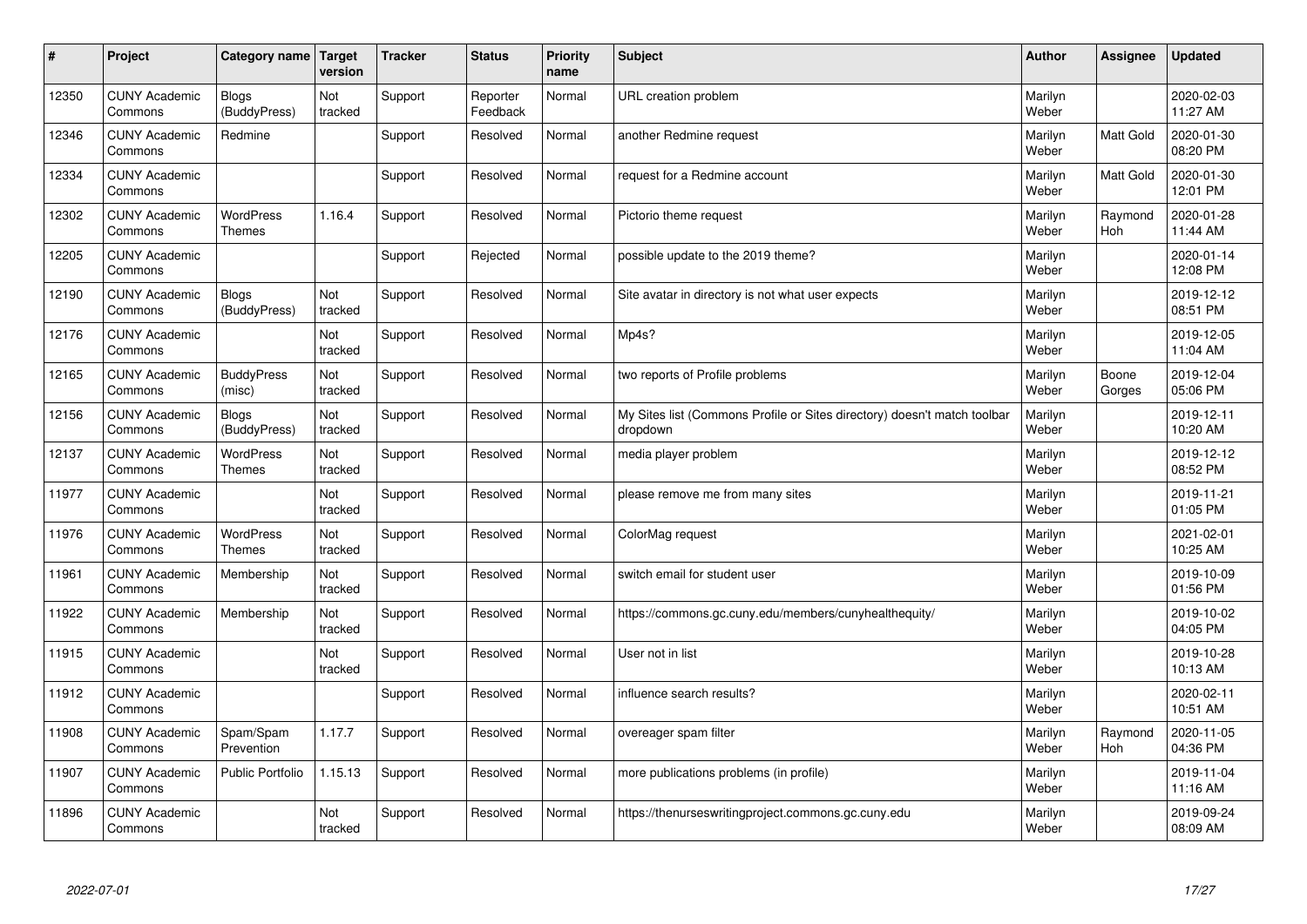| #     | Project                         | Category name                     | <b>Target</b><br>version | <b>Tracker</b> | <b>Status</b>        | Priority<br>name | <b>Subject</b>                                                                                        | <b>Author</b>    | Assignee       | <b>Updated</b>         |
|-------|---------------------------------|-----------------------------------|--------------------------|----------------|----------------------|------------------|-------------------------------------------------------------------------------------------------------|------------------|----------------|------------------------|
| 11866 | <b>CUNY Academic</b><br>Commons | <b>WordPress</b><br><b>Themes</b> | 1.15.10                  | Support        | Resolved             | Normal           | problem with project widget and the 'skills' to generate tags                                         | Marilyn<br>Weber | Raymond<br>Hoh | 2019-09-19<br>03:20 PM |
| 11848 | <b>CUNY Academic</b><br>Commons |                                   | Not<br>tracked           | Support        | Hold                 | Normal           | a Dean of Faculty wants to share a large file                                                         | Marilyn<br>Weber |                | 2019-09-24<br>08:44 AM |
| 11832 | <b>CUNY Academic</b><br>Commons | <b>WordPress</b><br>Plugins       | 1.15.11                  | Support        | Resolved             | Normal           | Yoast SEO premium for sexgenlab.org                                                                   | Marilyn<br>Weber |                | 2019-10-08<br>11:22 AM |
| 11813 | <b>CUNY Academic</b><br>Commons | <b>WordPress</b><br>Plugins       | 1.15.9                   | Support        | Resolved             | Normal           | 'Change Password Protected Message" plugin requests                                                   | Marilyn<br>Weber |                | 2019-09-10<br>05:57 PM |
| 11811 | <b>CUNY Academic</b><br>Commons |                                   | Not<br>tracked           | Support        | Duplicate            | Normal           | Content of Publications widget on profile page being erased on save                                   | Marilyn<br>Weber |                | 2019-10-08<br>11:16 AM |
| 11787 | <b>CUNY Academic</b><br>Commons |                                   | Not<br>tracked           | Support        | Reporter<br>Feedback | Normal           | automated comments notifications on ZenDesk                                                           | Marilyn<br>Weber |                | 2019-08-26<br>06:18 PM |
| 11771 | <b>CUNY Academic</b><br>Commons |                                   | Not<br>tracked           | Support        | Reporter<br>Feedback | Normal           | post displays in sections                                                                             | Marilyn<br>Weber |                | 2019-08-20<br>10:34 AM |
| 11665 | <b>CUNY Academic</b><br>Commons |                                   |                          | Support        | Resolved             | Immediate        | "My Groups" conflating two groups                                                                     | Marilyn<br>Weber |                | 2019-07-24<br>10:43 PM |
| 11650 | <b>CUNY Academic</b><br>Commons |                                   | Not<br>tracked           | Support        | Resolved             | Normal           | https://commons.gc.cuny.edu/groups/introduction-to-literary-studies-eng<br>ish-252-at-hunter-college/ | Marilyn<br>Weber |                | 2019-07-18<br>02:28 PM |
| 11647 | <b>CUNY Academic</b><br>Commons |                                   | 1.15.6                   | Support        | Resolved             | Normal           | Tribulant Newsletters update                                                                          | Marilyn<br>Weber |                | 2019-07-18<br>02:27 PM |
| 11609 | <b>CUNY Academic</b><br>Commons |                                   | 1.15.5                   | Support        | Resolved             | Normal           | Mixed Content flag                                                                                    | Marilyn<br>Weber |                | 2019-06-27<br>06:54 PM |
| 11519 | <b>CUNY Academic</b><br>Commons |                                   | Not<br>tracked           | Support        | Assigned             | Normal           | comment option not appearing                                                                          | Marilyn<br>Weber |                | 2019-09-24<br>10:28 AM |
| 11516 | <b>CUNY Academic</b><br>Commons | Membership                        | Not<br>tracked           | Support        | Resolved             | Normal           | request for email change                                                                              | Marilyn<br>Weber |                | 2019-06-04<br>01:48 PM |
| 11509 | <b>CUNY Academic</b><br>Commons |                                   | Not<br>tracked           | Support        | Reporter<br>Feedback | Normal           | deleted Page causing a Menu problem?                                                                  | Marilyn<br>Weber |                | 2019-06-04<br>09:54 AM |
| 11448 | <b>CUNY Academic</b><br>Commons | <b>BuddyPress</b><br>(misc)       | 1.15.1                   | Support        | Resolved             | Normal           | sole administrator listed on sites is not an admin at all?                                            | Marilyn<br>Weber | Raymond<br>Hoh | 2019-05-14<br>11:15 AM |
| 11294 | <b>CUNY Academic</b><br>Commons | Account<br>settings               | Not<br>tracked           | Support        | Resolved             | Normal           | student emgail change                                                                                 | Marilyn<br>Weber | Matt Gold      | 2019-04-07<br>09:11 PM |
| 11267 | <b>CUNY Academic</b><br>Commons |                                   |                          | Support        | Rejected             | Normal           | signing up with a nonCUNY signup code from the Register page                                          | Marilyn<br>Weber |                | 2019-03-26<br>03:00 PM |
| 11233 | <b>CUNY Academic</b><br>Commons |                                   | 1.14.9                   | Support        | Resolved             | Normal           | Hotjar ?                                                                                              | Marilyn<br>Weber |                | 2019-03-26<br>12:10 PM |
| 11225 | <b>CUNY Academic</b><br>Commons |                                   | Not<br>tracked           | Support        | Resolved             | Normal           | bulk upload?                                                                                          | Marilyn<br>Weber |                | 2019-09-18<br>10:31 AM |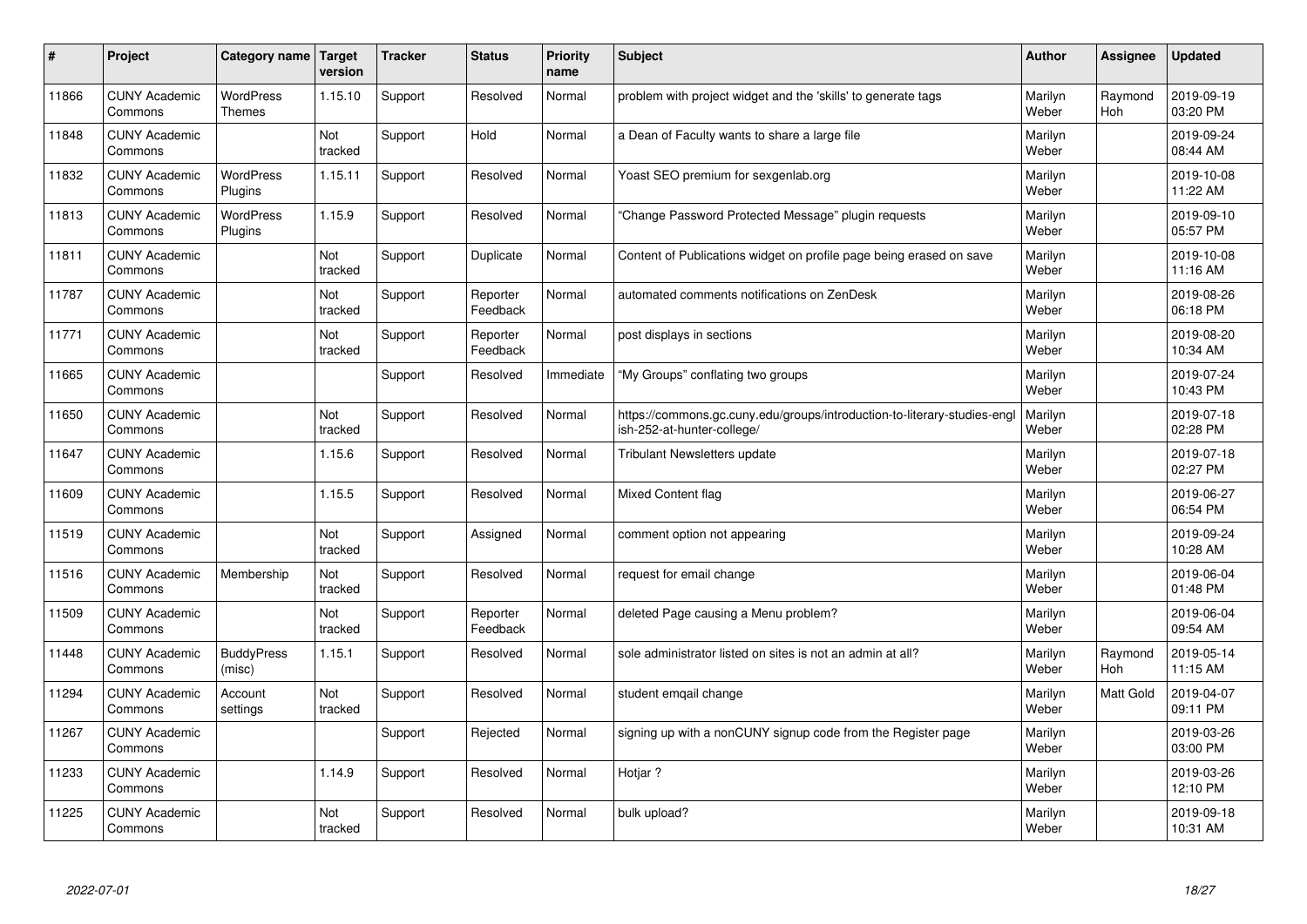| #     | Project                         | Category name                     | Target<br>version | <b>Tracker</b> | <b>Status</b>        | <b>Priority</b><br>name | <b>Subject</b>                              | <b>Author</b>    | Assignee              | <b>Updated</b>         |
|-------|---------------------------------|-----------------------------------|-------------------|----------------|----------------------|-------------------------|---------------------------------------------|------------------|-----------------------|------------------------|
| 11217 | <b>CUNY Academic</b><br>Commons | Membership                        | Not<br>tracked    | Support        | Resolved             | Normal                  | Another email update                        | Marilyn<br>Weber |                       | 2019-03-12<br>03:37 PM |
| 11211 | <b>CUNY Academic</b><br>Commons | <b>WordPress</b><br><b>Themes</b> | 1.14.8            | Support        | Resolved             | Normal                  | user needs to edit the HTML coding          | Marilyn<br>Weber |                       | 2019-03-12<br>11:20 AM |
| 11210 | <b>CUNY Academic</b><br>Commons | Membership                        | Not<br>tracked    | Support        | Resolved             | Normal                  | Please change the email                     | Marilyn<br>Weber |                       | 2019-03-11<br>04:16 PM |
| 11205 | <b>CUNY Academic</b><br>Commons | <b>WordPress</b><br>Plugins       | Not<br>tracked    | Support        | Resolved             | Normal                  | problems with Google calendar               | Marilyn<br>Weber | Raymond<br><b>Hoh</b> | 2019-03-11<br>02:17 PM |
| 11198 | <b>CUNY Academic</b><br>Commons |                                   | Not<br>tracked    | Support        | Resolved             | Normal                  | former CUNY employee                        | Marilyn<br>Weber |                       | 2019-03-07<br>02:21 PM |
| 11149 | <b>CUNY Academic</b><br>Commons |                                   | Not<br>tracked    | Support        | Reporter<br>Feedback | Normal                  | comments getting blocked                    | Marilyn<br>Weber | Raymond<br>Hoh        | 2019-03-26<br>11:40 AM |
| 11147 | <b>CUNY Academic</b><br>Commons | Membership                        | Not<br>tracked    | Support        | Resolved             | Normal                  | employee email change                       | Marilyn<br>Weber |                       | 2019-03-12<br>03:58 PM |
| 11127 | <b>CUNY Academic</b><br>Commons | Membership                        | Not<br>tracked    | Support        | Resolved             | Normal                  | user with new campus affiliation            | Marilyn<br>Weber |                       | 2019-02-19<br>02:09 PM |
| 11091 | <b>CUNY Academic</b><br>Commons | <b>BuddyPress</b><br><b>Docs</b>  | 1.14.7            | Support        | Resolved             | Normal                  | word limit for comments on a group doc?     | Marilyn<br>Weber |                       | 2019-02-26<br>02:04 PM |
| 11031 | <b>CUNY Academic</b><br>Commons |                                   | Not<br>tracked    | Support        | Resolved             | Normal                  | new group with seemingly old topics         | Marilyn<br>Weber |                       | 2019-02-11<br>12:17 PM |
| 11029 | <b>CUNY Academic</b><br>Commons | Authentication                    | 1.14.9            | Support        | Resolved             | Normal                  | Sujatha Fernandes cannot edit her site      | Marilyn<br>Weber | Raymond<br>Hoh        | 2019-03-26<br>12:10 PM |
| 11017 | <b>CUNY Academic</b><br>Commons |                                   | Not<br>tracked    | Support        | Resolved             | Normal                  | site didn't save?                           | Marilyn<br>Weber |                       | 2019-01-25<br>03:47 PM |
| 11006 | <b>CUNY Academic</b><br>Commons | Groups (misc)                     | 1.14.6            | Support        | Resolved             | Normal                  | removing members from a group isn't working | Marilyn<br>Weber |                       | 2019-01-24<br>03:18 PM |
| 11003 | <b>CUNY Academic</b><br>Commons |                                   | Not<br>tracked    | Support        | Resolved             | Normal                  | user email change                           | Marilyn<br>Weber |                       | 2019-01-24<br>02:50 PM |
| 11002 | <b>CUNY Academic</b><br>Commons |                                   | Not<br>tracked    | Support        | Resolved             | Normal                  | open link in a new tab not working          | Marilyn<br>Weber |                       | 2019-06-03<br>07:57 PM |
| 10986 | <b>CUNY Academic</b><br>Commons |                                   | Not<br>tracked    | Support        | Resolved             | Normal                  | PDF embedder provoking error                | Marilyn<br>Weber |                       | 2019-03-29<br>04:28 PM |
| 10941 | <b>CUNY Academic</b><br>Commons | Membership                        | Not<br>tracked    | Support        | Resolved             | Normal                  | update user email                           | Marilyn<br>Weber |                       | 2019-02-13<br>02:24 PM |
| 10932 | <b>CUNY Academic</b><br>Commons |                                   |                   | Support        | Resolved             | Normal                  | add me as admin to meenaalexander.com       | Marilyn<br>Weber | <b>Matt Gold</b>      | 2019-01-09<br>02:12 PM |
| 10910 | <b>CUNY Academic</b><br>Commons | Membership                        | Not<br>tracked    | Support        | Resolved             | Normal                  | request to be an admin to a prof's site     | Marilyn<br>Weber |                       | 2019-01-04<br>10:45 AM |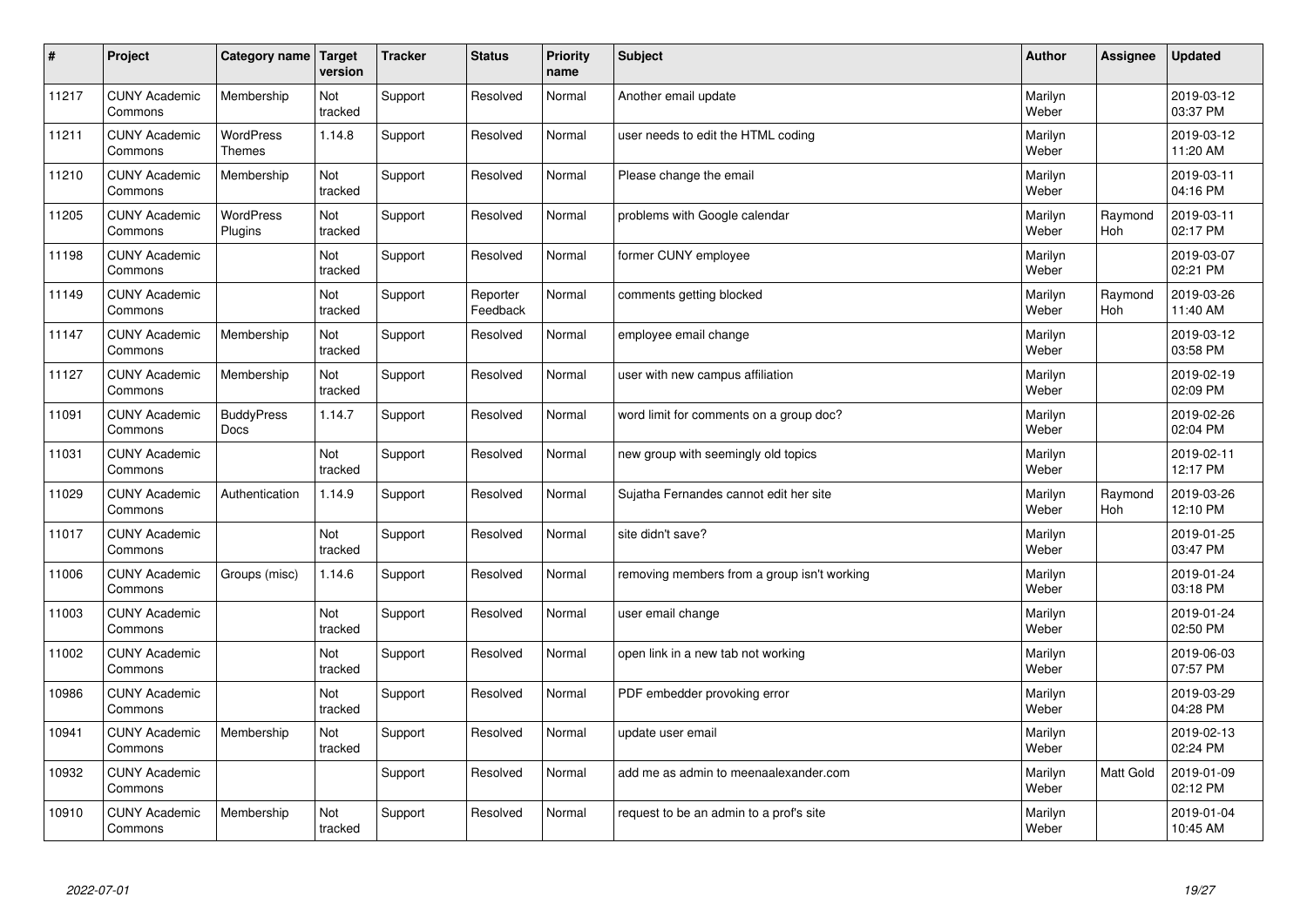| #     | Project                         | Category name   Target        | version        | <b>Tracker</b> | <b>Status</b>        | <b>Priority</b><br>name | <b>Subject</b>                                                                           | <b>Author</b>    | Assignee              | Updated                |
|-------|---------------------------------|-------------------------------|----------------|----------------|----------------------|-------------------------|------------------------------------------------------------------------------------------|------------------|-----------------------|------------------------|
| 10850 | <b>CUNY Academic</b><br>Commons |                               |                | Support        | Rejected             | Normal                  | Gravity form being resent                                                                | Marilyn<br>Weber |                       | 2018-12-20<br>10:18 PM |
| 10838 | <b>CUNY Academic</b><br>Commons |                               | 1.15.3         | Support        | Rejected             | Normal                  | two plugin/theme requests from a digital fellow                                          | Marilyn<br>Weber |                       | 2019-06-11<br>10:31 AM |
| 10820 | <b>CUNY Academic</b><br>Commons |                               | Not<br>tracked | Support        | Resolved             | Normal                  | retrieve deleted pages/posts                                                             | Marilyn<br>Weber |                       | 2018-12-13<br>06:33 PM |
| 10657 | <b>CUNY Academic</b><br>Commons |                               | Not<br>tracked | Support        | Reporter<br>Feedback | Normal                  | child theme problems                                                                     | Marilyn<br>Weber |                       | 2018-11-08<br>01:19 PM |
| 10606 | <b>CUNY Academic</b><br>Commons | cdev.gc.cuny.ed<br>u.         | Not<br>tracked | Support        | Resolved             | Normal                  | problems with testing environment                                                        | Marilyn<br>Weber |                       | 2018-11-02<br>10:27 AM |
| 10571 | <b>CUNY Academic</b><br>Commons |                               | Not<br>tracked | Support        | Abandoned            | Normal                  | newsletter queue problem                                                                 | Marilyn<br>Weber |                       | 2018-12-10<br>03:58 PM |
| 10440 | <b>CUNY Academic</b><br>Commons |                               | Not<br>tracked | Support        | Resolved             | Normal                  | Acert post problem                                                                       | Marilyn<br>Weber |                       | 2018-12-10<br>03:57 PM |
| 10407 | <b>CUNY Academic</b><br>Commons |                               | Not<br>tracked | Support        | Resolved             | Normal                  | toolbar problem                                                                          | Marilyn<br>Weber | Boone<br>Gorges       | 2018-10-23<br>10:52 AM |
| 10387 | <b>CUNY Academic</b><br>Commons | Membership                    | Not<br>tracked | Support        | Resolved             | Normal                  | remove user page                                                                         | Marilyn<br>Weber |                       | 2018-09-28<br>02:26 PM |
| 10298 | <b>CUNY Academic</b><br>Commons |                               | Not<br>tracked | Support        | Resolved             | Normal                  | RSS feed to itunes problem                                                               | Marilyn<br>Weber |                       | 2018-12-10<br>03:57 PM |
| 10273 | <b>CUNY Academic</b><br>Commons | Registration                  | Not<br>tracked | Support        | Reporter<br>Feedback | Normal                  | users combining CF and campus address                                                    | Marilyn<br>Weber |                       | 2019-09-18<br>10:58 AM |
| 10266 | <b>CUNY Academic</b><br>Commons |                               |                | Support        | Resolved             | Normal                  | GC email change requested                                                                | Marilyn<br>Weber | Matt Gold             | 2018-08-30<br>03:07 PM |
| 10257 | <b>CUNY Academic</b><br>Commons | Membership                    | Not<br>tracked | Support        | Resolved             | Normal                  | change the email from @login.cuny.edu to campu email                                     | Marilyn<br>Weber |                       | 2018-12-10<br>03:55 PM |
| 10256 | <b>CUNY Academic</b><br>Commons |                               |                | Support        | Resolved             | Normal                  | email change requested                                                                   | Marilyn<br>Weber | <b>Matt Gold</b>      | 2018-08-29<br>02:52 PM |
| 10245 | <b>CUNY Academic</b><br>Commons | Email<br><b>Notifications</b> | 1.13.8         | Support        | Resolved             | Urgent                  | Placeholders in action emails (activation, password reset) not being<br>properly swapped | Marilyn<br>Weber | Raymond<br><b>Hoh</b> | 2018-08-30<br>04:02 PM |
| 10240 | <b>CUNY Academic</b><br>Commons | <b>WordPress</b><br>Plugins   | 1.13.8         | Support        | Resolved             | Normal                  | require-featured-image plug-in request                                                   | Marilyn<br>Weber |                       | 2018-08-29<br>05:15 PM |
| 10239 | <b>CUNY Academic</b><br>Commons |                               | Not<br>tracked | Support        | Resolved             | Normal                  | musicroombooking.commons.gc.cuny.edu                                                     | Marilyn<br>Weber |                       | 2018-08-29<br>03:06 PM |
| 10227 | <b>CUNY Academic</b><br>Commons |                               |                | Support        | Resolved             | Normal                  | user incorrectly entered her email address                                               | Marilyn<br>Weber | <b>Matt Gold</b>      | 2018-08-26<br>08:55 PM |
| 10133 | <b>CUNY Academic</b><br>Commons | <b>WordPress</b><br>(misc)    | Not<br>tracked | Support        | Resolved             | Normal                  | two Commons sites to be migrated elsewhere                                               | Marilyn<br>Weber |                       | 2018-12-10<br>03:54 PM |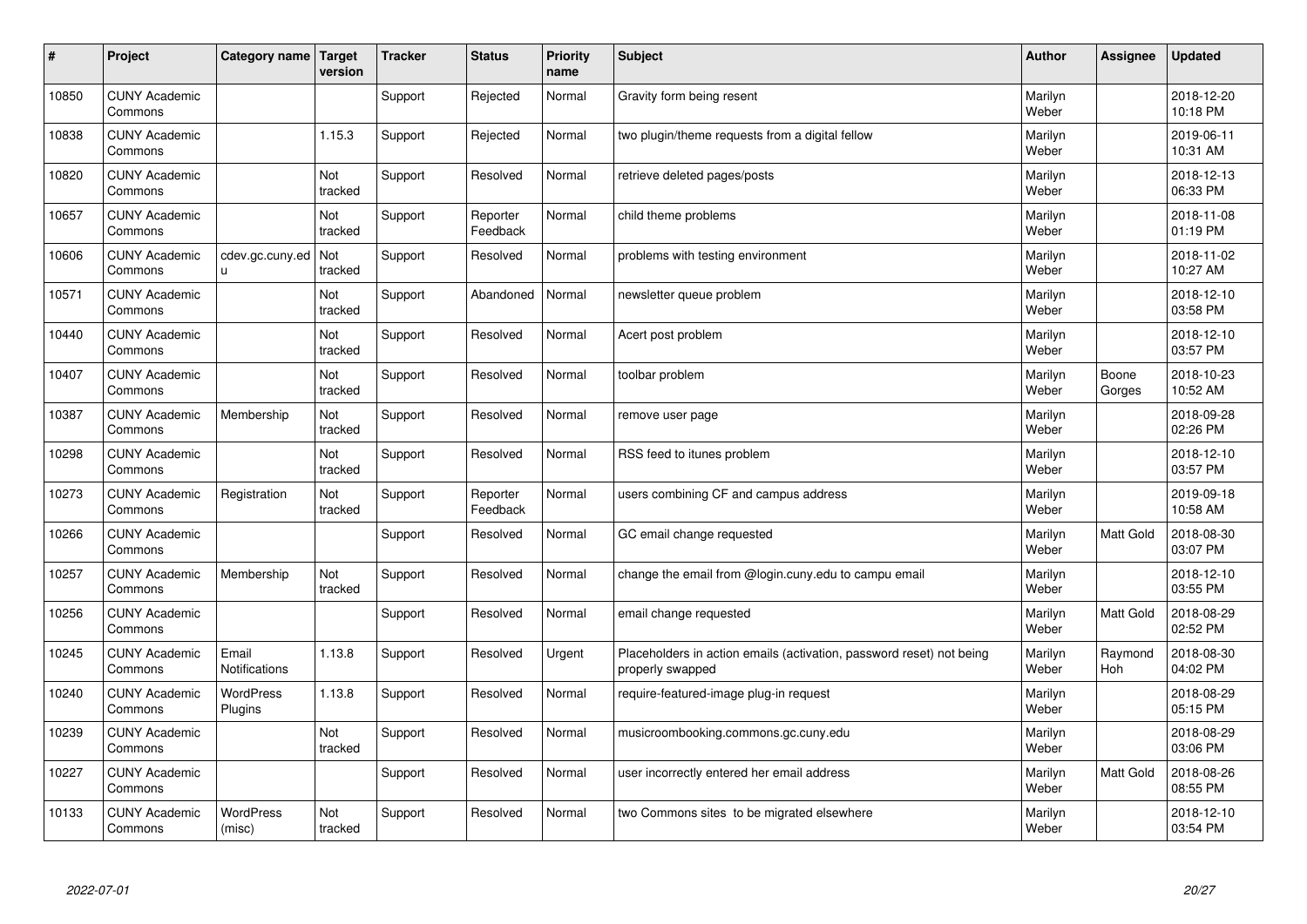| $\pmb{\#}$ | Project                         | Category name                     | Target<br>version | <b>Tracker</b> | <b>Status</b> | <b>Priority</b><br>name | <b>Subject</b>                                          | <b>Author</b>    | Assignee        | <b>Updated</b>         |
|------------|---------------------------------|-----------------------------------|-------------------|----------------|---------------|-------------------------|---------------------------------------------------------|------------------|-----------------|------------------------|
| 10066      | <b>CUNY Academic</b><br>Commons | Membership                        | Not<br>tracked    | Support        | Resolved      | Normal                  | add me as an admin to https://pkms.commons.gc.cuny.edu/ | Marilyn<br>Weber |                 | 2018-07-26<br>11:54 AM |
| 10059      | <b>CUNY Academic</b><br>Commons | <b>WordPress</b><br><b>Themes</b> | Not<br>tracked    | Support        | Resolved      | Normal                  | Magazine Premium theme for new site                     | Marilyn<br>Weber |                 | 2020-02-17<br>03:39 PM |
| 10006      | <b>CUNY Academic</b><br>Commons | Membership                        | Not<br>tracked    | Support        | Resolved      | Normal                  | another email change request                            | Marilyn<br>Weber |                 | 2018-07-13<br>12:36 PM |
| 9996       | <b>CUNY Academic</b><br>Commons | Membership                        | Not<br>tracked    | Support        | Rejected      | Normal                  | user email change request                               | Marilyn<br>Weber |                 | 2018-07-16<br>10:49 AM |
| 9965       | <b>CUNY Academic</b><br>Commons | <b>WordPress</b><br>Plugins       | 1.13.4            | Support        | Resolved      | Normal                  | plug-in request for OneTone Companion                   | Marilyn<br>Weber | Raymond<br>Hoh  | 2018-06-26<br>12:00 PM |
| 9955       | <b>CUNY Academic</b><br>Commons | WordPress<br>Plugins              | 1.13.4            | Support        | Rejected      | Normal                  | docx converter plugin?                                  | Marilyn<br>Weber |                 | 2018-06-26<br>11:39 AM |
| 9949       | <b>CUNY Academic</b><br>Commons |                                   | 1.13.4            | Support        | Resolved      | Normal                  | raise storage space limit?                              | Marilyn<br>Weber | Boone<br>Gorges | 2018-06-26<br>12:00 PM |
| 9928       | <b>CUNY Academic</b><br>Commons | Account<br>settings               |                   | Support        | Resolved      | Normal                  | email change request from former student                | Marilyn<br>Weber | Matt Gold       | 2018-06-14<br>10:20 AM |
| 9927       | <b>CUNY Academic</b><br>Commons | Membership                        | Not<br>tracked    | Support        | Resolved      | Normal                  | wrong email used                                        | Marilyn<br>Weber | Matt Gold       | 2018-06-14<br>10:21 AM |
| 9889       | <b>CUNY Academic</b><br>Commons |                                   | Not<br>tracked    | Support        | Resolved      | Normal                  | remove comments from activity feed?                     | Marilyn<br>Weber |                 | 2018-12-10<br>03:53 PM |
| 9888       | <b>CUNY Academic</b><br>Commons | WordPress<br>Plugins              | 1.13.3            | Support        | Resolved      | Normal                  | Business directory Plug-in request                      | Marilyn<br>Weber |                 | 2018-06-12<br>11:52 AM |
| 9886       | <b>CUNY Academic</b><br>Commons | cuny.is                           | Not<br>tracked    | Support        | Resolved      | Normal                  | cuny.is SSL                                             | Marilyn<br>Weber |                 | 2018-10-26<br>02:07 PM |
| 9885       | <b>CUNY Academic</b><br>Commons |                                   |                   | Support        | Rejected      | Normal                  | Publications field problem                              | Marilyn<br>Weber |                 | 2018-06-06<br>01:18 PM |
| 9834       | <b>CUNY Academic</b><br>Commons |                                   |                   | Support        | Duplicate     | Normal                  | add a "like" function                                   | Marilyn<br>Weber |                 | 2018-05-25<br>10:38 AM |
| 9823       | <b>CUNY Academic</b><br>Commons | Account<br>settings               | Not<br>tracked    | Support        | Resolved      | Normal                  | email change                                            | Marilyn<br>Weber | Matt Gold       | 2018-05-23<br>01:58 PM |
| 9787       | <b>CUNY Academic</b><br>Commons | Registration                      |                   | Support        | Resolved      | Normal                  | email change request                                    | Marilyn<br>Weber | Matt Gold       | 2018-05-16<br>09:55 PM |
| 9780       | <b>CUNY Academic</b><br>Commons |                                   | Not<br>tracked    | Support        | Resolved      | Normal                  | remove the phone number on this profile?                | Marilyn<br>Weber |                 | 2018-05-15<br>10:35 AM |
| 9779       | <b>CUNY Academic</b><br>Commons | Membership                        | Not<br>tracked    | Support        | Resolved      | Normal                  | user not sure if she is registered.                     | Marilyn<br>Weber |                 | 2018-12-10<br>03:53 PM |
| 9767       | <b>CUNY Academic</b><br>Commons | Registration                      | Not<br>tracked    | Support        | Resolved      | Normal                  | user deleted account but now needs one                  | Marilyn<br>Weber |                 | 2018-05-11<br>02:39 PM |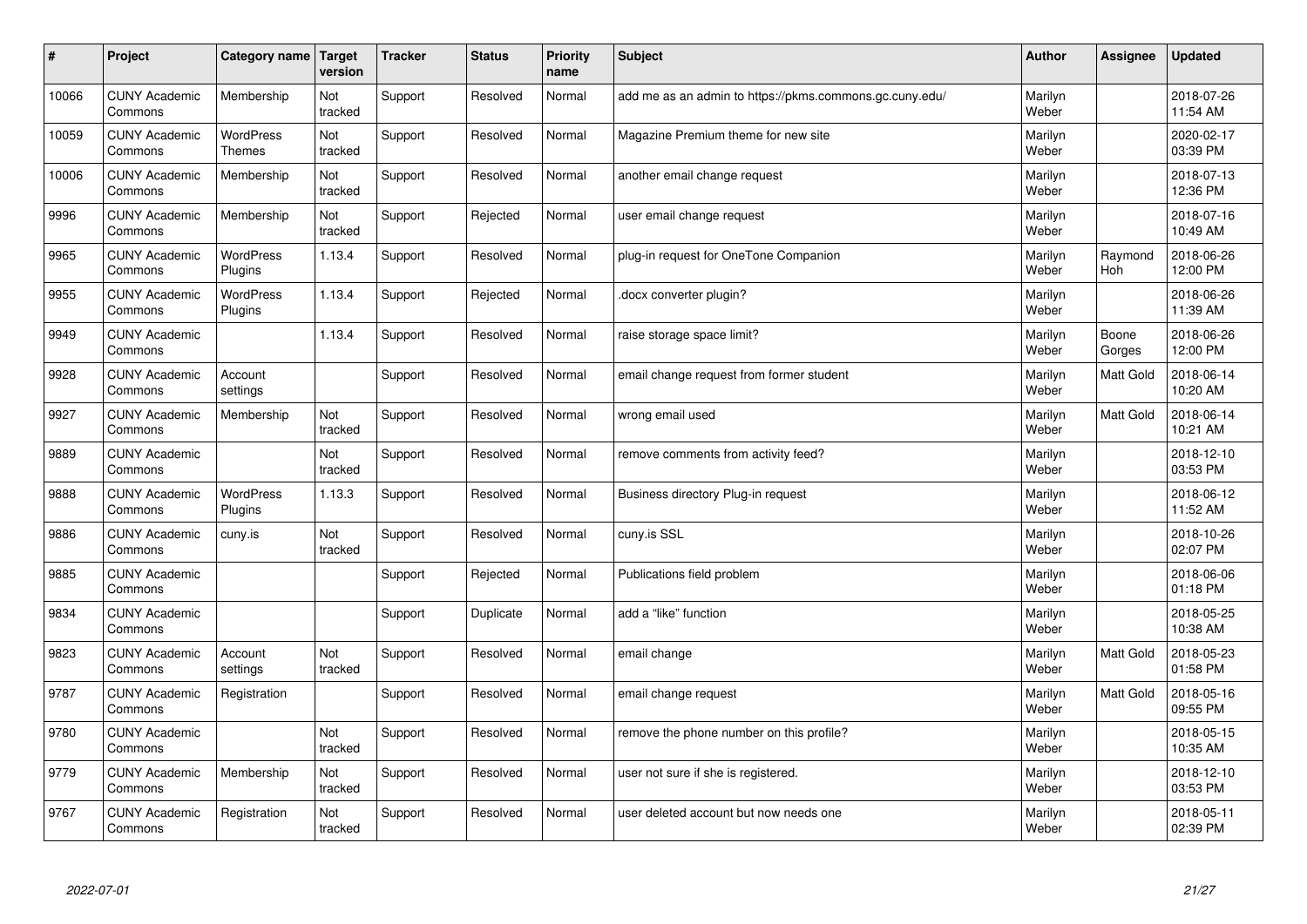| $\sharp$ | Project                         | Category name   Target      | version           | <b>Tracker</b> | <b>Status</b>        | <b>Priority</b><br>name | <b>Subject</b>                                    | <b>Author</b>    | Assignee              | <b>Updated</b>         |
|----------|---------------------------------|-----------------------------|-------------------|----------------|----------------------|-------------------------|---------------------------------------------------|------------------|-----------------------|------------------------|
| 9726     | <b>CUNY Academic</b><br>Commons | <b>WordPress</b><br>Plugins | Not<br>tracked    | Support        | Abandoned            | Normal                  | technical error on Contact page                   | Marilyn<br>Weber |                       | 2018-12-10<br>03:53 PM |
| 9725     | <b>CUNY Academic</b><br>Commons |                             | Not<br>tracked    | Support        | Resolved             | Normal                  | problems with deleting a site                     | Marilyn<br>Weber |                       | 2018-05-07<br>10:24 PM |
| 9684     | <b>CUNY Academic</b><br>Commons |                             |                   | Support        | Rejected             | Normal                  | SEO cleanup for newlaborforum.cuny.edu            | Marilyn<br>Weber |                       | 2018-04-30<br>10:29 AM |
| 9659     | <b>CUNY Academic</b><br>Commons | Account<br>settings         |                   | Support        | Resolved             | Normal                  | user email change                                 | Marilyn<br>Weber | <b>Matt Gold</b>      | 2018-04-24<br>12:08 PM |
| 9604     | <b>CUNY Academic</b><br>Commons |                             | Not<br>tracked    | Support        | Resolved             | Normal                  | I (Marilyn) can only log into cdev as teststudent | Marilyn<br>Weber |                       | 2018-04-21<br>10:20 AM |
| 9587     | <b>CUNY Academic</b><br>Commons |                             |                   | Support        | Rejected             | Normal                  | possible request for the "PDF Poster" plugin      | Marilyn<br>Weber |                       | 2018-04-24<br>10:52 AM |
| 9541     | <b>CUNY Academic</b><br>Commons | <b>WordPress</b><br>(misc)  | Not<br>tracked    | Support        | Resolved             | Normal                  | repeating header banner                           | Marilyn<br>Weber | Raymond<br>Hoh        | 2018-04-06<br>12:33 PM |
| 9535     | <b>CUNY Academic</b><br>Commons |                             | Not<br>tracked    | Support        | Resolved             | Normal                  | admin for https://video.commons.gc.cuny.edu/?     | Marilyn<br>Weber | Matt Gold             | 2018-04-13<br>05:06 PM |
| 9518     | <b>CUNY Academic</b><br>Commons |                             | Not<br>tracked    | Support        | Rejected             | Normal                  | problems with site on Internet Explorer           | Marilyn<br>Weber | Raymond<br>Hoh        | 2019-03-11<br>11:18 PM |
| 9500     | <b>CUNY Academic</b><br>Commons | <b>WordPress</b><br>Plugins | 1.12.12           | Support        | Resolved             | Normal                  | PowerPoint in the media library?                  | Marilyn<br>Weber | Raymond<br><b>Hoh</b> | 2018-04-12<br>02:28 PM |
| 9499     | <b>CUNY Academic</b><br>Commons | WordPress<br>(misc)         | Not<br>tracked    | Support        | Resolved             | Normal                  | tiny question - preventing dates on posts?        | Marilyn<br>Weber | Raymond<br><b>Hoh</b> | 2018-04-04<br>03:55 PM |
| 9477     | <b>CUNY Academic</b><br>Commons | Account<br>settings         |                   | Support        | Resolved             | Normal                  | email change request                              | Marilyn<br>Weber | Matt Gold             | 2018-03-24<br>08:53 AM |
| 9355     | <b>CUNY Academic</b><br>Commons |                             | Not<br>tracked    | Support        | Resolved             | Normal                  | 14gb of video?                                    | Marilyn<br>Weber |                       | 2018-03-13<br>11:56 AM |
| 9275     | <b>CUNY Academic</b><br>Commons |                             |                   | Support        | Rejected             | Normal                  | soft chalk page?                                  | Marilyn<br>Weber | Boone<br>Gorges       | 2018-04-09<br>10:37 AM |
| 9223     | <b>CUNY Academic</b><br>Commons |                             | Not<br>tracked    | Support        | Resolved             | Normal                  | moving wordpress sites                            | Marilyn<br>Weber |                       | 2018-02-18<br>08:44 PM |
| 9207     | <b>CUNY Academic</b><br>Commons |                             | Future<br>release | Support        | Reporter<br>Feedback | Normal                  | display dashboards made in Tableau?               | Marilyn<br>Weber | Boone<br>Gorges       | 2018-04-10<br>10:42 AM |
| 9163     | <b>CUNY Academic</b><br>Commons | Layout                      | 1.12.8            | Support        | Resolved             | Normal                  | Mobile responsiveness issues                      | Marilyn<br>Weber | Raymond<br><b>Hoh</b> | 2018-02-13<br>10:49 AM |
| 9162     | <b>CUNY Academic</b><br>Commons | Registration                | Not<br>tracked    | Support        | Resolved             | Normal                  | email change due to user error                    | Marilyn<br>Weber | Matt Gold             | 2018-02-13<br>11:11 AM |
| 9134     | <b>CUNY Academic</b><br>Commons | Membership                  | Not<br>tracked    | Support        | Abandoned            | Normal                  | former user                                       | Marilyn<br>Weber | <b>Matt Gold</b>      | 2019-09-18<br>10:26 AM |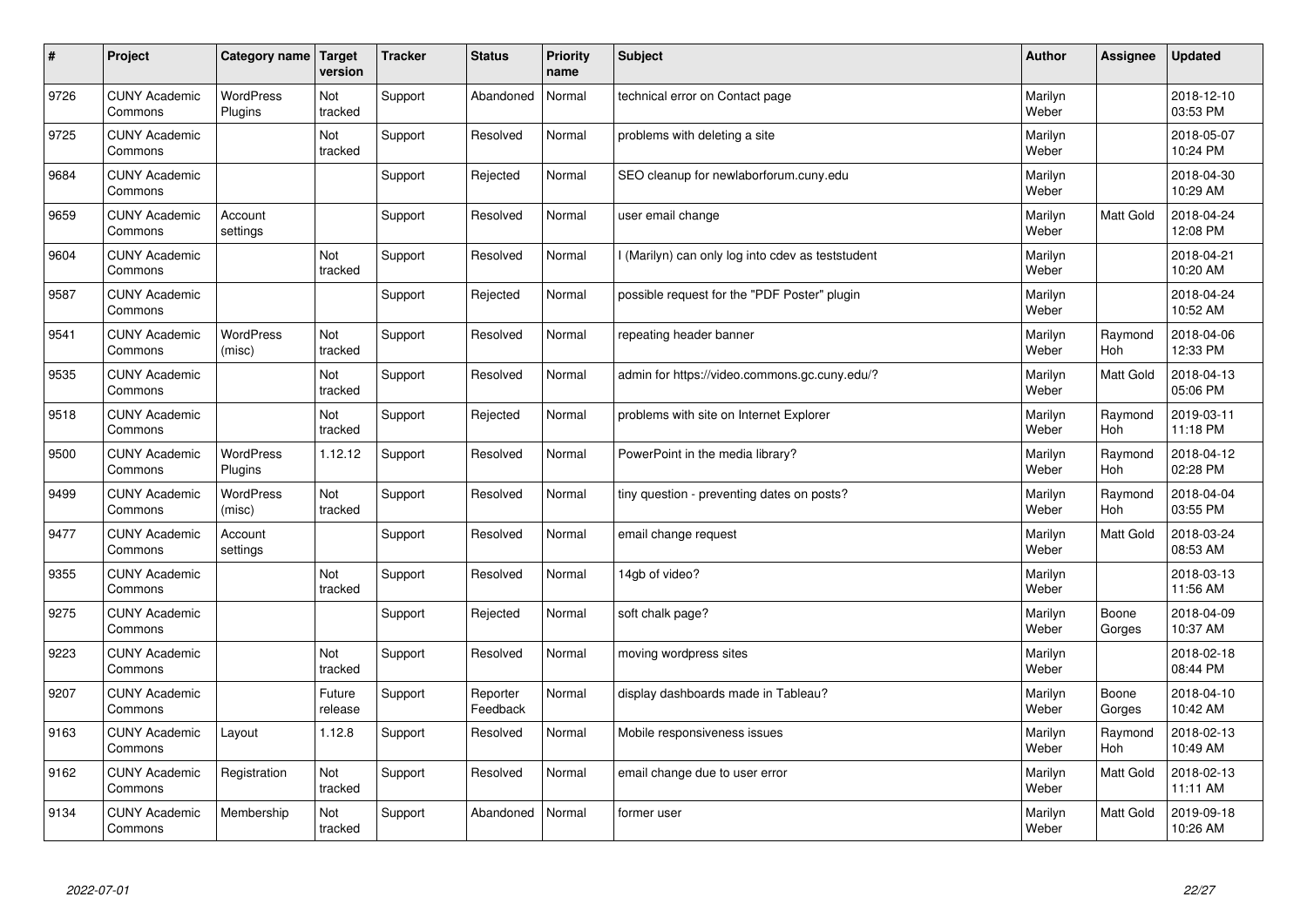| #    | Project                         | Category name   Target      | version        | <b>Tracker</b> | <b>Status</b> | <b>Priority</b><br>name | <b>Subject</b>                                                              | <b>Author</b>    | <b>Assignee</b>       | <b>Updated</b>         |
|------|---------------------------------|-----------------------------|----------------|----------------|---------------|-------------------------|-----------------------------------------------------------------------------|------------------|-----------------------|------------------------|
| 9133 | <b>CUNY Academic</b><br>Commons |                             |                | Support        | Duplicate     | Normal                  | webrecorder.io                                                              | Marilyn<br>Weber |                       | 2018-01-29<br>10:34 AM |
| 9131 | <b>CUNY Academic</b><br>Commons |                             |                | Support        | Resolved      | Normal                  | webrecorder.io via Firefox                                                  | Marilyn<br>Weber |                       | 2018-01-29<br>11:11 AM |
| 9087 | <b>CUNY Academic</b><br>Commons | <b>WordPress</b><br>Plugins | 1.12.7         | Support        | Resolved      | Normal                  | request for WP Social Sharing                                               | Marilyn<br>Weber |                       | 2018-01-23<br>11:17 AM |
| 9078 | <b>CUNY Academic</b><br>Commons | <b>WordPress</b><br>Plugins | 1.12.7         | Support        | Resolved      | Normal                  | arcgis web maps?                                                            | Marilyn<br>Weber | Raymond<br>Hoh        | 2018-01-23<br>11:11 AM |
| 9033 | <b>CUNY Academic</b><br>Commons |                             |                | Support        | Rejected      | Normal                  | Site search terms                                                           | Marilyn<br>Weber |                       | 2017-12-22<br>01:10 PM |
| 9026 | <b>CUNY Academic</b><br>Commons | WordPress<br>Plugins        | 1.12.6         | Support        | Resolved      | Normal                  | plugin request from Carlos Guevara                                          | Marilyn<br>Weber |                       | 2018-01-03<br>09:33 AM |
| 9004 | <b>CUNY Academic</b><br>Commons | Membership                  | Not<br>tracked | Support        | Resolved      | Normal                  | email change request                                                        | Marilyn<br>Weber |                       | 2017-12-14<br>12:27 PM |
| 8978 | <b>CUNY Academic</b><br>Commons | Groups (misc)               | Not<br>tracked | Support        | Resolved      | Normal                  | removing old groups                                                         | Marilyn<br>Weber |                       | 2018-12-10<br>03:52 PM |
| 8941 | <b>CUNY Academic</b><br>Commons | WordPress<br><b>Themes</b>  | 1.13.1         | Support        | Resolved      | Normal                  | Theme request: ColorNews                                                    | Marilyn<br>Weber |                       | 2018-05-08<br>10:42 AM |
| 8934 | <b>CUNY Academic</b><br>Commons | Reply By Email              | 1.12.4         | Support        | Resolved      | High                    | RBE "could not post" email should have info about attempted From<br>address | Marilyn<br>Weber | Raymond<br><b>Hoh</b> | 2017-12-12<br>11:25 AM |
| 8908 | <b>CUNY Academic</b><br>Commons | WordPress<br>Plugins        | 1.12.2         | Support        | Resolved      | Normal                  | Plugin request from Steve Brier                                             | Marilyn<br>Weber |                       | 2017-11-27<br>11:39 AM |
| 8906 | <b>CUNY Academic</b><br>Commons | Redmine                     | Not<br>tracked | Support        | Resolved      | Normal                  | Redmine access?                                                             | Marilyn<br>Weber | <b>Matt Gold</b>      | 2017-11-13<br>06:02 PM |
| 8893 | <b>CUNY Academic</b><br>Commons | Social Paper                | 1.12.1         | Support        | Resolved      | Normal                  | Social paper won't connect to group?                                        | Marilyn<br>Weber |                       | 2017-12-11<br>01:16 PM |
| 8882 | <b>CUNY Academic</b><br>Commons |                             | Not<br>tracked | Support        | Resolved      | Normal                  | question about search engines                                               | Marilyn<br>Weber |                       | 2017-11-01<br>03:26 PM |
| 8873 | <b>CUNY Academic</b><br>Commons |                             | Not<br>tracked | Support        | Resolved      | Normal                  | maximum file upload size?                                                   | Marilyn<br>Weber |                       | 2017-10-30<br>11:23 AM |
| 8855 | <b>CUNY Academic</b><br>Commons |                             | Not<br>tracked | Support        | Resolved      | Normal                  | another email change request                                                | Marilyn<br>Weber |                       | 2017-10-25<br>10:55 AM |
| 8848 | <b>CUNY Academic</b><br>Commons |                             | Not<br>tracked | Support        | Resolved      | Normal                  | email change request                                                        | Marilyn<br>Weber |                       | 2017-10-24<br>11:19 AM |
| 8768 | <b>CUNY Academic</b><br>Commons |                             | Not<br>tracked | Support        | Resolved      | Normal                  | unsafe redirect?                                                            | Marilyn<br>Weber |                       | 2017-10-06<br>12:14 PM |
| 8729 | <b>CUNY Academic</b><br>Commons |                             | Not<br>tracked | Support        | Resolved      | Normal                  | email change                                                                | Marilyn<br>Weber |                       | 2017-09-25<br>02:14 PM |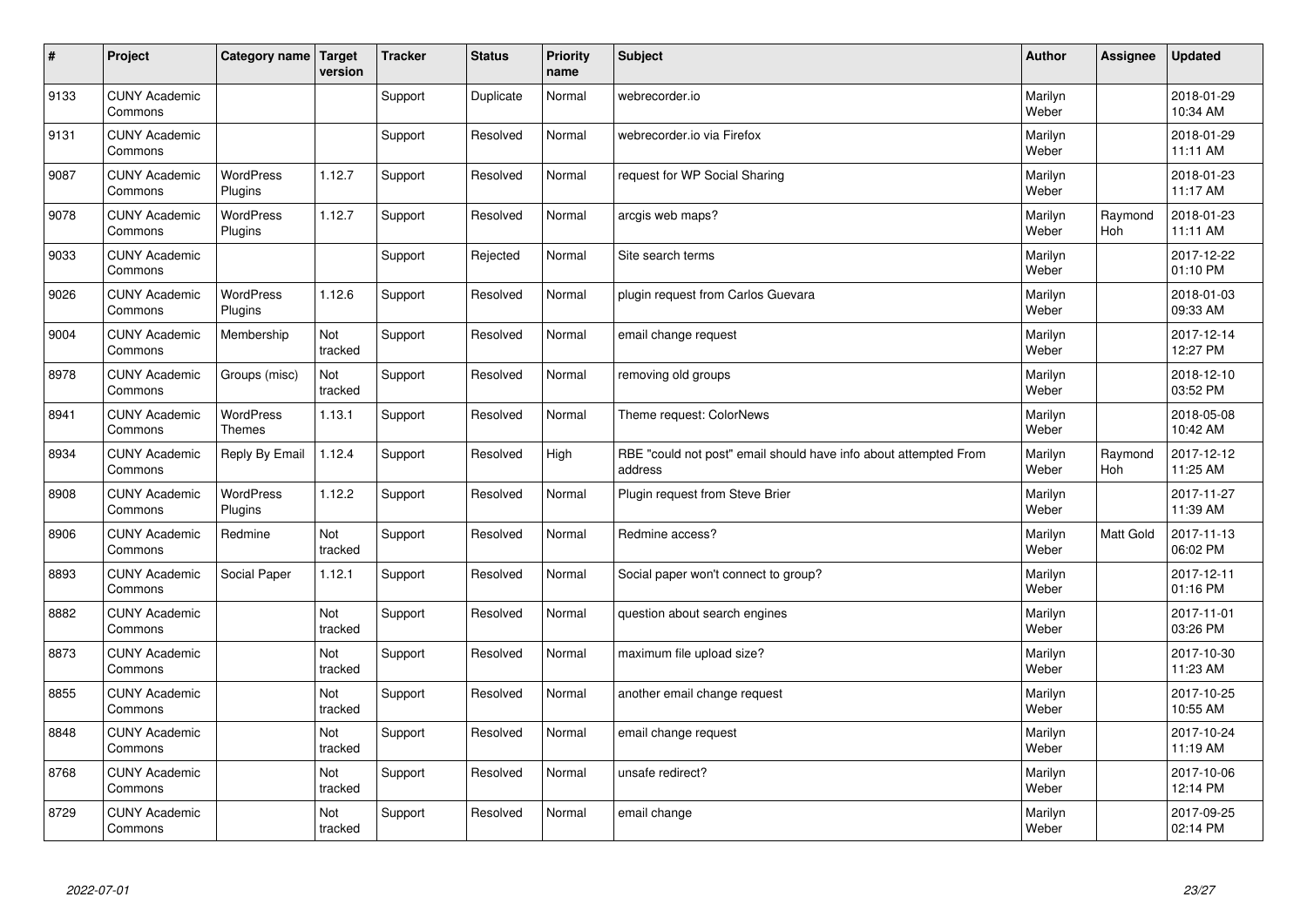| #    | Project                         | Category name   Target      | version        | <b>Tracker</b> | <b>Status</b> | <b>Priority</b><br>name | <b>Subject</b>                                             | <b>Author</b>    | Assignee        | <b>Updated</b>         |
|------|---------------------------------|-----------------------------|----------------|----------------|---------------|-------------------------|------------------------------------------------------------|------------------|-----------------|------------------------|
| 8726 | <b>CUNY Academic</b><br>Commons |                             |                | Support        | Resolved      | Normal                  | Redirect problem                                           | Marilyn<br>Weber |                 | 2017-09-21<br>12:14 PM |
| 8693 | <b>CUNY Academic</b><br>Commons | <b>WordPress</b><br>Plugins |                | Support        | Resolved      | Normal                  | Existing blog wants to replace Mailpoet with Newsletters   | Marilyn<br>Weber |                 | 2017-09-12<br>02:24 PM |
| 8630 | <b>CUNY Academic</b><br>Commons | Membership                  | Not<br>tracked | Support        | Resolved      | Normal                  | Change in email/campus                                     | Marilyn<br>Weber |                 | 2017-08-30<br>03:48 PM |
| 8607 | <b>CUNY Academic</b><br>Commons |                             | Not<br>tracked | Support        | <b>New</b>    | Normal                  | Paypal?                                                    | Marilyn<br>Weber | Matt Gold       | 2018-05-15<br>01:37 PM |
| 8577 | <b>CUNY Academic</b><br>Commons | Membership                  | Not<br>tracked | Support        | Resolved      | Normal                  | another user email change                                  | Marilyn<br>Weber |                 | 2017-08-25<br>10:23 AM |
| 8576 | <b>CUNY Academic</b><br>Commons | <b>WordPress</b><br>Plugins | 1.11.11        | Support        | Resolved      | Normal                  | Digital Measures plugin request                            | Marilyn<br>Weber |                 | 2017-09-01<br>03:44 PM |
| 8566 | <b>CUNY Academic</b><br>Commons | Membership                  | Not<br>tracked | Support        | Resolved      | Normal                  | user email change                                          | Marilyn<br>Weber |                 | 2017-11-15<br>01:27 PM |
| 8553 | <b>CUNY Academic</b><br>Commons |                             | Not<br>tracked | Support        | Resolved      | Normal                  | storage limits?                                            | Marilyn<br>Weber |                 | 2017-08-18<br>04:36 PM |
| 8531 | <b>CUNY Academic</b><br>Commons | Membership                  | Not<br>tracked | Support        | Resolved      | Normal                  | admin of https://admissions.commons.gc.cuny.edu            | Marilyn<br>Weber |                 | 2017-08-15<br>04:20 PM |
| 8529 | <b>CUNY Academic</b><br>Commons |                             | Not<br>tracked | Support        | Resolved      | Normal                  | Iframe regiest?                                            | Marilyn<br>Weber |                 | 2017-08-16<br>04:40 PM |
| 8481 | <b>CUNY Academic</b><br>Commons | Membership                  | Not<br>tracked | Support        | Resolved      | Normal                  | admin of http://swipanalytic.org/organizers/               | Marilyn<br>Weber |                 | 2019-02-19<br>01:58 PM |
| 8471 | <b>CUNY Academic</b><br>Commons |                             | Not<br>tracked | Support        | Resolved      | Normal                  | admin at https://commons.gc.cuny.edu/                      | Marilyn<br>Weber |                 | 2017-09-06<br>01:50 PM |
| 8464 | <b>CUNY Academic</b><br>Commons |                             | Not<br>tracked | Support        | Resolved      | Normal                  | WP UI                                                      | Marilyn<br>Weber |                 | 2017-10-11<br>11:23 AM |
| 8446 | <b>CUNY Academic</b><br>Commons | <b>WordPress</b><br>Plugins | 1.11.14        | Support        | Resolved      | Normal                  | request for multiple accordion menu plugins                | Marilyn<br>Weber |                 | 2018-05-07<br>09:57 PM |
| 8429 | <b>CUNY Academic</b><br>Commons | Membership                  | Not<br>tracked | Support        | Resolved      | Normal                  | Please make me an admin of https://arc.commons.gc.cuny.edu | Marilyn<br>Weber | Boone<br>Gorges | 2017-07-24<br>03:33 PM |
| 8401 | <b>CUNY Academic</b><br>Commons | Membership                  | Not<br>tracked | Support        | Resolved      | Normal                  | add me as an admin                                         | Marilyn<br>Weber | Boone<br>Gorges | 2017-07-11<br>11:40 AM |
| 8379 | <b>CUNY Academic</b><br>Commons |                             | Not<br>tracked | Support        | Resolved      | Normal                  | request for site build help                                | Marilyn<br>Weber |                 | 2017-07-01<br>10:48 AM |
| 8308 | <b>CUNY Academic</b><br>Commons | <b>WordPress</b><br>Plugins | Not<br>tracked | Support        | Resolved      | Normal                  | WP Migration plugin                                        | Marilyn<br>Weber |                 | 2017-11-15<br>01:27 PM |
| 8289 | <b>CUNY Academic</b><br>Commons |                             | Not<br>tracked | Support        | Resolved      | Normal                  | removing my access to sites                                | Marilyn<br>Weber | Luke<br>Waltzer | 2017-06-19<br>12:40 PM |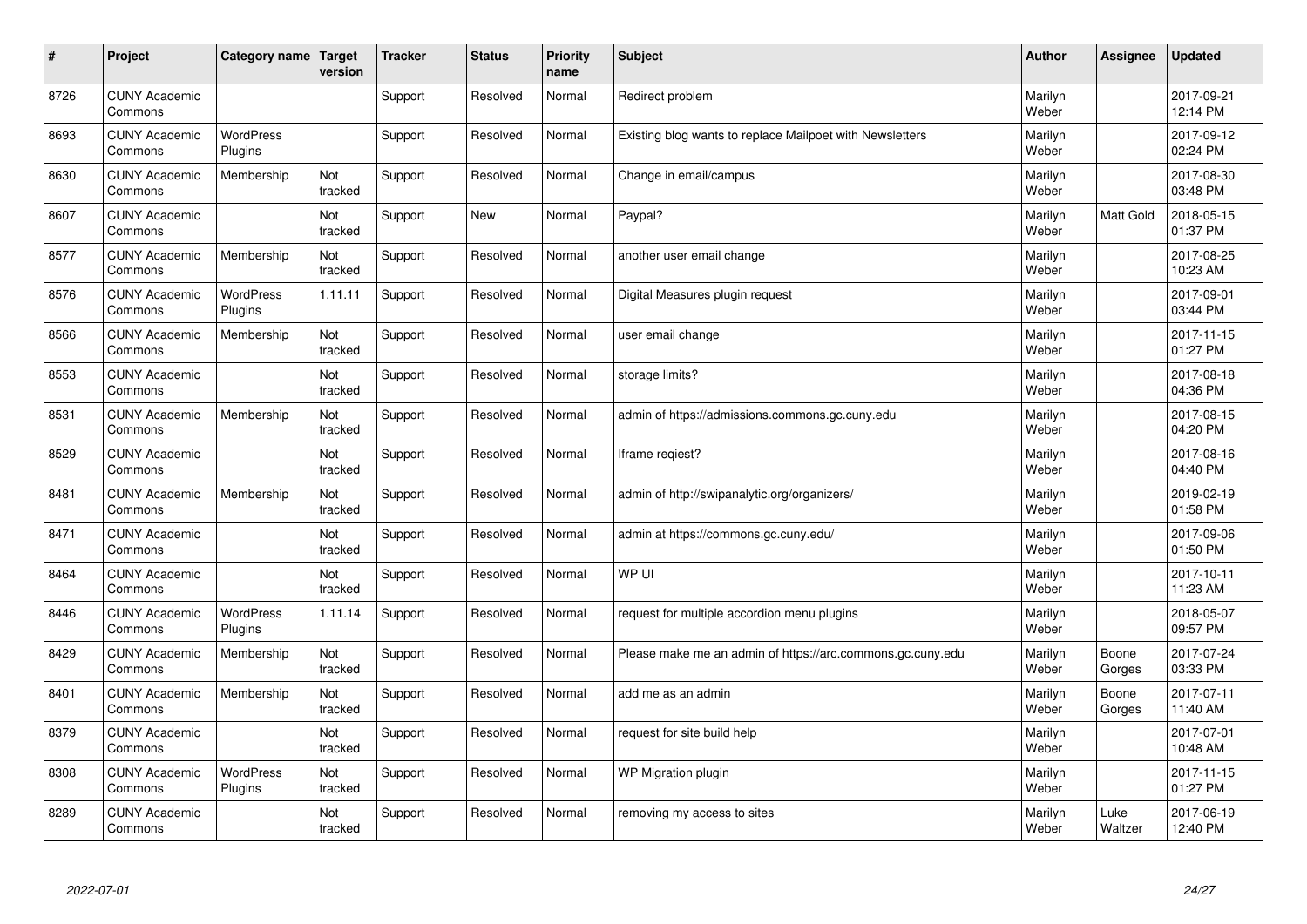| $\#$ | Project                         | Category name   Target      | version        | <b>Tracker</b> | <b>Status</b> | <b>Priority</b><br>name | <b>Subject</b>                                              | <b>Author</b>    | <b>Assignee</b>  | <b>Updated</b>         |
|------|---------------------------------|-----------------------------|----------------|----------------|---------------|-------------------------|-------------------------------------------------------------|------------------|------------------|------------------------|
| 8222 | <b>CUNY Academic</b><br>Commons | Membership                  | Not<br>tracked | Support        | Resolved      | Normal                  | Admin for iletc.commons.gc.cuny.edu                         | Marilyn<br>Weber | Boone<br>Gorges  | 2017-06-08<br>10:06 AM |
| 8195 | <b>CUNY Academic</b><br>Commons |                             |                | Support        | Rejected      | Normal                  | possible to make the Profile pic semi-hidden?               | Marilyn<br>Weber |                  | 2017-05-24<br>11:00 PM |
| 8120 | <b>CUNY Academic</b><br>Commons | Membership                  | Not<br>tracked | Support        | Resolved      | Normal                  | add me as an admin to https://nyslavery.commons.gc.cuny.edu | Marilyn<br>Weber |                  | 2017-05-10<br>02:19 PM |
| 8071 | <b>CUNY Academic</b><br>Commons | WordPress<br>Plugins        | Not<br>tracked | Support        | Rejected      | Normal                  | Anthologize                                                 | Marilyn<br>Weber |                  | 2017-05-10<br>10:15 AM |
| 7972 | <b>CUNY Academic</b><br>Commons |                             | Not<br>tracked | Support        | Resolved      | Normal                  | expand the memory limit for videos?                         | Marilyn<br>Weber |                  | 2017-04-20<br>10:07 AM |
| 7922 | <b>CUNY Academic</b><br>Commons | Membership                  | Not<br>tracked | Support        | Resolved      | Normal                  | add me as an admin to the MALs alumni site?                 | Marilyn<br>Weber |                  | 2017-04-06<br>05:19 PM |
| 7836 | <b>CUNY Academic</b><br>Commons | Social Paper                | Not<br>tracked | Support        | Resolved      | Normal                  | missing Social Paper                                        | Marilyn<br>Weber |                  | 2017-11-15<br>01:31 PM |
| 7785 | <b>CUNY Academic</b><br>Commons |                             | Not<br>tracked | Support        | Resolved      | Normal                  | ftp access or files?                                        | Marilyn<br>Weber | Boone<br>Gorges  | 2017-03-13<br>02:34 PM |
| 7775 | <b>CUNY Academic</b><br>Commons | Membership                  | Not<br>tracked | Support        | Resolved      | Normal                  | Email change                                                | Marilyn<br>Weber |                  | 2017-03-08<br>10:09 PM |
| 7771 | <b>CUNY Academic</b><br>Commons | Membership                  | Not<br>tracked | Support        | Resolved      | Normal                  | User would like to be uncoupled from sites                  | Marilyn<br>Weber | Boone<br>Gorges  | 2017-03-09<br>12:38 PM |
| 7745 | <b>CUNY Academic</b><br>Commons | <b>WordPress</b><br>Plugins | 1.10.13        | Support        | Resolved      | Normal                  | Featured Video Plus plugin requested                        | Marilyn<br>Weber |                  | 2017-03-03<br>01:51 PM |
| 7724 | <b>CUNY Academic</b><br>Commons |                             | Not<br>tracked | Support        | Abandoned     | Normal                  | User name confusion                                         | Marilyn<br>Weber | Boone<br>Gorges  | 2017-11-15<br>11:12 AM |
| 7700 | <b>CUNY Academic</b><br>Commons |                             | Not<br>tracked | Support        | Abandoned     | Normal                  | slow loading Page on site                                   | Marilyn<br>Weber | Boone<br>Gorges  | 2017-11-15<br>11:02 AM |
| 7685 | <b>CUNY Academic</b><br>Commons | Password<br>Reset           | Not<br>tracked | Support        | Resolved      | Normal                  | temporary password                                          | Marilyn<br>Weber | Boone<br>Gorges  | 2017-02-15<br>07:36 PM |
| 7678 | <b>CUNY Academic</b><br>Commons | Groups (misc)               | Not<br>tracked | Support        | Resolved      | Normal                  | add admin to student group                                  | Marilyn<br>Weber | Boone<br>Gorges  | 2017-02-15<br>11:58 AM |
| 7668 | <b>CUNY Academic</b><br>Commons | WordPress<br>Plugins        |                | Support        | Rejected      | Normal                  | Iframes question                                            | Marilyn<br>Weber |                  | 2017-04-11<br>09:29 PM |
| 7619 | <b>CUNY Academic</b><br>Commons | Membership                  | Not<br>tracked | Support        | Resolved      | Normal                  | outside users for a site that isn't a class?                | Marilyn<br>Weber | <b>Matt Gold</b> | 2017-11-15<br>06:18 PM |
| 7613 | <b>CUNY Academic</b><br>Commons | Registration                | Not<br>tracked | Support        | Resolved      | Normal                  | non-matriculated students                                   | Marilyn<br>Weber | Boone<br>Gorges  | 2017-11-15<br>11:03 AM |
| 7486 | <b>CUNY Academic</b><br>Commons | Membership                  | Not<br>tracked | Support        | Resolved      | Normal                  | changed email address                                       | Marilyn<br>Weber |                  | 2017-01-24<br>10:00 PM |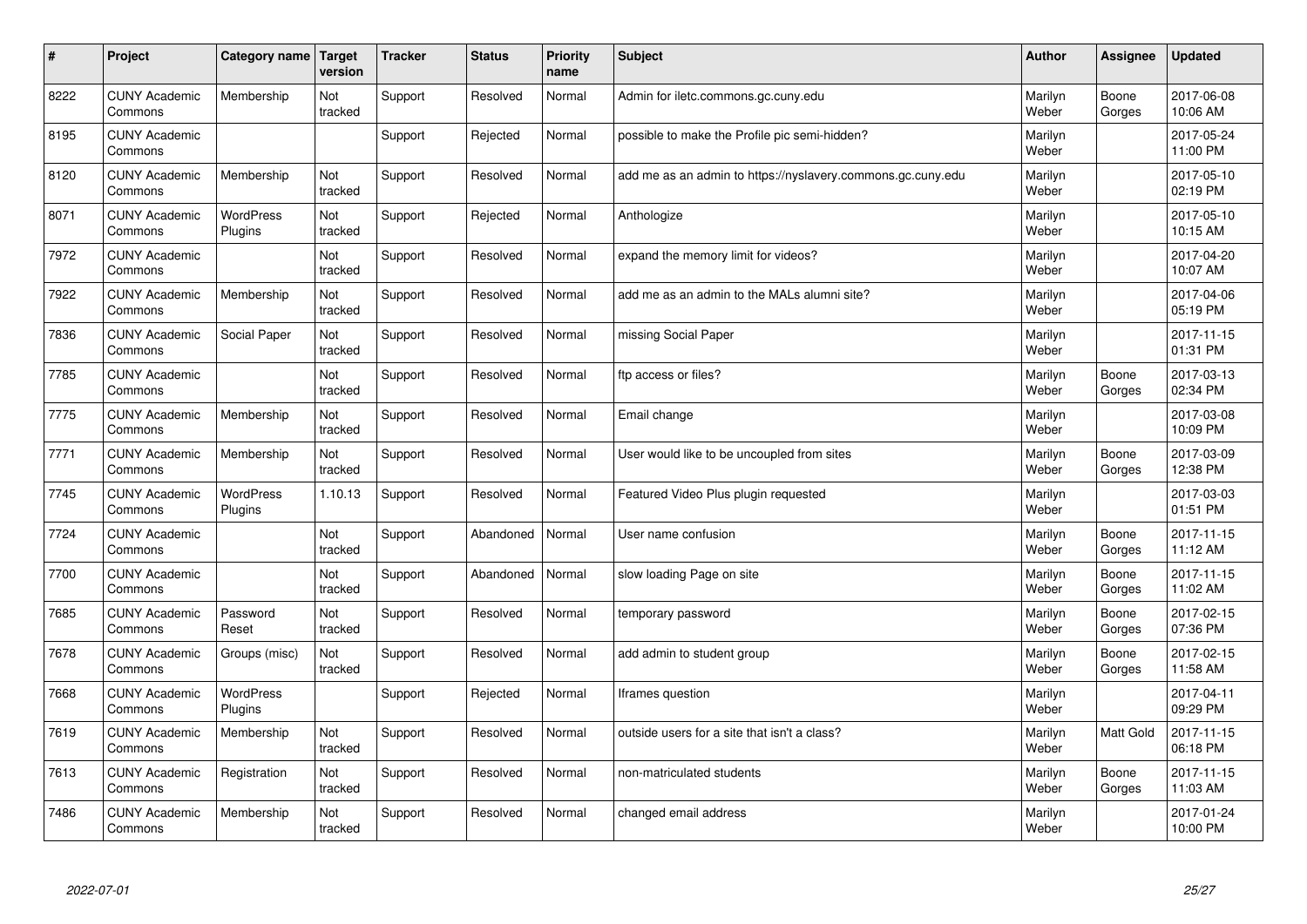| #    | Project                         | Category name                     | <b>Target</b><br>version | <b>Tracker</b> | <b>Status</b> | <b>Priority</b><br>name | Subject                                                     | <b>Author</b>    | Assignee          | <b>Updated</b>         |
|------|---------------------------------|-----------------------------------|--------------------------|----------------|---------------|-------------------------|-------------------------------------------------------------|------------------|-------------------|------------------------|
| 7460 | <b>CUNY Academic</b><br>Commons | <b>WordPress</b><br><b>Themes</b> | 1.10.8                   | Support        | Resolved      | Normal                  | install Independent Publisher theme?                        | Marilyn<br>Weber | Boone<br>Gorges   | 2017-01-21<br>09:34 PM |
| 6899 | <b>CUNY Academic</b><br>Commons | Account<br>settings               | Not<br>tracked           | Support        | Resolved      | Normal                  | New user has misspelled her own name                        | Marilyn<br>Weber | Boone<br>Gorges   | 2016-12-01<br>05:10 PM |
| 6866 | <b>CUNY Academic</b><br>Commons |                                   | Not<br>tracked           | Support        | Resolved      | Normal                  | User would like to have her account deleted                 | Marilyn<br>Weber | Matt Gold         | 2017-11-15<br>05:49 PM |
| 6857 | <b>CUNY Academic</b><br>Commons | <b>Blogs</b><br>(BuddyPress)      | Not<br>tracked           | Support        | Resolved      | Normal                  | Committee on Religion website                               | Marilyn<br>Weber | Boone<br>Gorges   | 2017-08-17<br>10:24 AM |
| 6851 | <b>CUNY Academic</b><br>Commons | Redmine                           | <b>Not</b><br>tracked    | Support        | Resolved      | Normal                  | How do I help users join Redmine?                           | Marilyn<br>Weber | <b>Matt Gold</b>  | 2016-11-28<br>10:16 AM |
| 6818 | <b>CUNY Academic</b><br>Commons | Email<br><b>Notifications</b>     | 1.10.3                   | Support        | Resolved      | Normal                  | No more email notifications?                                | Marilyn<br>Weber |                   | 2016-11-22<br>02:51 PM |
| 6815 | <b>CUNY Academic</b><br>Commons | Password<br>Reset                 | Not<br>tracked           | Support        | Resolved      | Normal                  | password reset requested                                    | Marilyn<br>Weber | Matt Gold         | 2016-11-22<br>10:30 AM |
| 6812 | <b>CUNY Academic</b><br>Commons |                                   | Not<br>tracked           | Support        | Resolved      | Normal                  | User cannot change email                                    | Marilyn<br>Weber | Matt Gold         | 2016-12-01<br>06:24 PM |
| 6656 | <b>CUNY Academic</b><br>Commons | Support                           | Not<br>tracked           | Support        | Resolved      | Normal                  | Remove user profile                                         | Marilyn<br>Weber | <b>Matt Gold</b>  | 2016-11-10<br>02:18 PM |
| 6533 | <b>CUNY Academic</b><br>Commons | <b>WordPress</b><br>Plugins       | Future<br>release        | Support        | Duplicate     | Low                     | very old plugins?                                           | Marilyn<br>Weber | <b>Tahir Butt</b> | 2018-10-04<br>12:27 PM |
| 6175 | <b>CUNY Academic</b><br>Commons | Account<br>settings               |                          | Support        | Resolved      | Normal                  | Email address (user cannot access old)                      | Marilyn<br>Weber | Matt Gold         | 2016-11-29<br>06:31 PM |
| 5991 | <b>CUNY Academic</b><br>Commons | Email<br><b>Notifications</b>     | Future<br>release        | Support        | Resolved      | Normal                  | change format of autogenerated blog emails                  | Marilyn<br>Weber | Paige<br>Dupont   | 2018-01-12<br>02:55 PM |
| 5988 | <b>CUNY Academic</b><br>Commons | Support                           |                          | Support        | Rejected      | Normal                  | Forbidden error when trying to join                         | Marilyn<br>Weber | Boone<br>Gorges   | 2016-09-08<br>01:42 PM |
| 5985 | <b>CUNY Academic</b><br>Commons | Support                           | Not<br>tracked           | Support        | Resolved      | Normal                  | change user's email address (she cannot access old)         | Marilyn<br>Weber | Boone<br>Gorges   | 2016-09-07<br>01:43 PM |
| 5844 | <b>CUNY Academic</b><br>Commons |                                   | Not<br>tracked           | Support        | Resolved      | Normal                  | edit Host Files on Windows 10 problems                      | Marilyn<br>Weber |                   | 2016-07-27<br>09:08 AM |
| 5772 | <b>CUNY Academic</b><br>Commons | Membership                        | Not<br>tracked           | Support        | Resolved      | Normal                  | User email change and forgotten password                    | Marilyn<br>Weber | Matt Gold         | 2017-11-15<br>06:18 PM |
| 5753 | <b>CUNY Academic</b><br>Commons | WordPress<br>(misc)               | Not<br>tracked           | Support        | Resolved      | Normal                  | merging blogs and groups                                    | Marilyn<br>Weber | Boone<br>Gorges   | 2016-08-29<br>03:09 PM |
| 5629 | <b>CUNY Academic</b><br>Commons | <b>Public Portfolio</b>           | 1.10.4                   | Support        | Resolved      | Normal                  | Title field in profile can't be edited                      | Marilyn<br>Weber |                   | 2016-12-13<br>11:19 AM |
| 5083 | <b>CUNY Academic</b><br>Commons | <b>WordPress</b><br>Plugins       | 1.9.5                    | Support        | Rejected      | Normal                  | creating a shortcode for the iframe code of the google form | Marilyn<br>Weber | Marilyn<br>Weber  | 2016-01-12<br>04:25 PM |